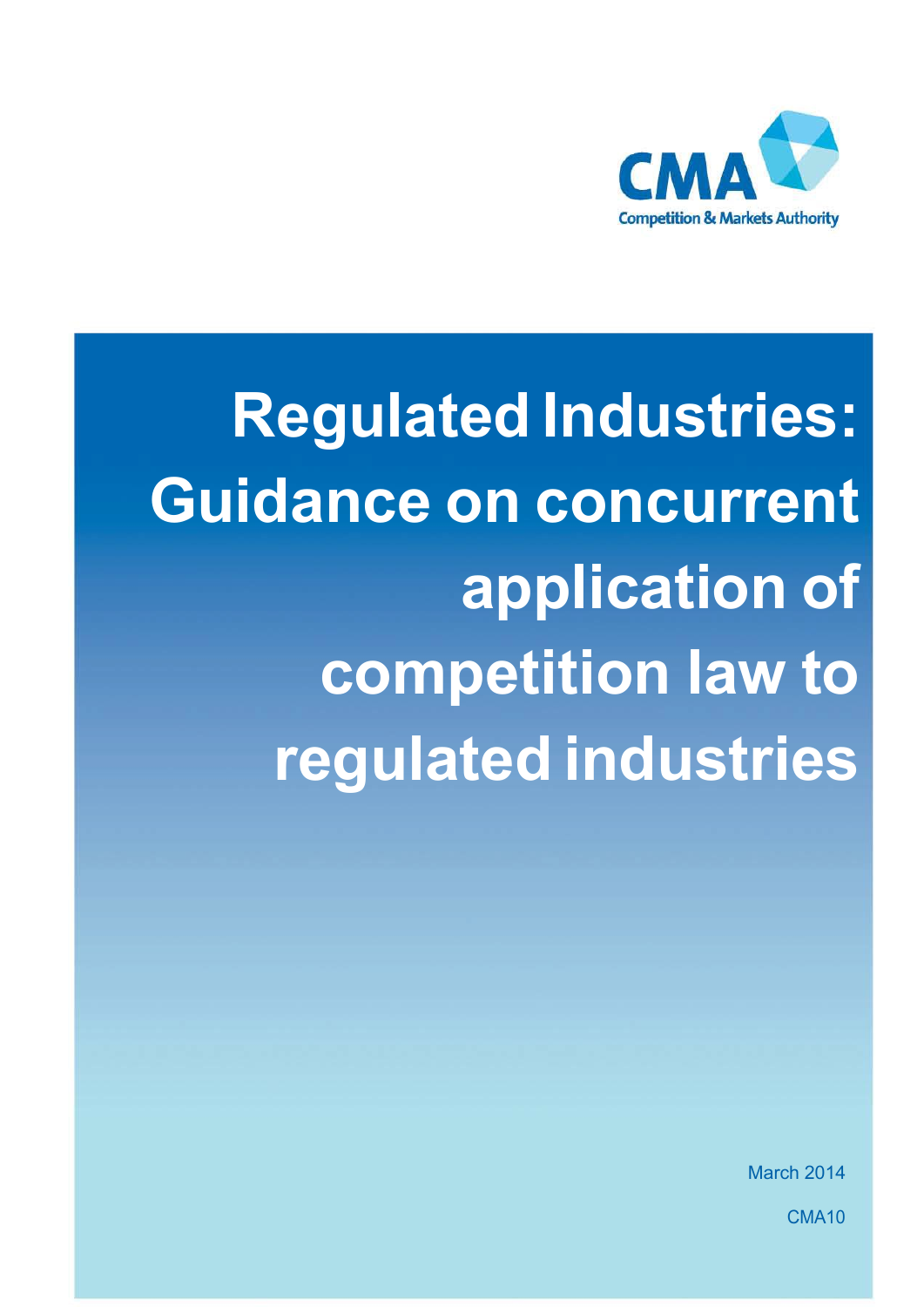### **© Crown copyright 2014**

You may reuse this information (not including logos) free of charge in any format or medium, under the terms of the Open Government Licence. To view this licence, visit [www.nationalarchives.gov.uk/doc/open-government-licence](http://www.nationalarchives.gov.uk/doc/open-government-licence) or write to the Information Policy Team, The National Archives, Kew, Richmond, Surrey, TW9 4DU, or email: [psi@nationalarchives.gsi.gov.uk](mailto:psi@nationalarchives.gsi.gov.uk)

Any enquiries regarding this publication should be directed to the Policy, Precedent and Procedures Unit, Competition and Markets Authority, Victoria House, 37 Southampton Row, London, WC1B 4AD or email: [guidance@cma.gsi.gov.uk](mailto:guidance@cma.gsi.gov.uk)

This publication is also available at: [www.gov.uk/cma.](http://www.gov.uk/CMA)

**Since this Guidance was published, the Financial Conduct Authority (FCA) and the Payment Systems Regulator (PSR) have acquired concurrent competition powers under the Financial Services (Banking Reform) Act 2013.** 

**The FCA acquired concurrent competition powers to enforce against breaches of the UK and EU prohibitions on anti-competitive agreements and abuses of a dominant position under the Competition Act 1998 and to conduct market studies and make market investigation references under the Enterprise Act 2002 from 1 April 2015. The PSR acquired concurrent powers to conduct market studies and market investigation references under the Enterprise Act 2002 on 1 April 2014; it acquired powers to enforce against breaches of the UK and EU prohibitions on anti-competitive agreements and abuses of a dominant position on 1 April 2015.**

**References in the document to the Regulators should be read as including the FCA and PSR (unless the context indicates otherwise).**

**Since 1 April 2016, Monitor has been operating with the NHS Trust Development Authority as part of a single integrated organisation known as NHS Improvement.**

 **\_\_\_\_\_\_\_\_\_\_\_\_\_\_\_\_\_\_\_\_\_\_\_\_\_\_\_\_\_\_\_\_\_\_\_\_\_\_\_\_\_\_\_\_\_\_**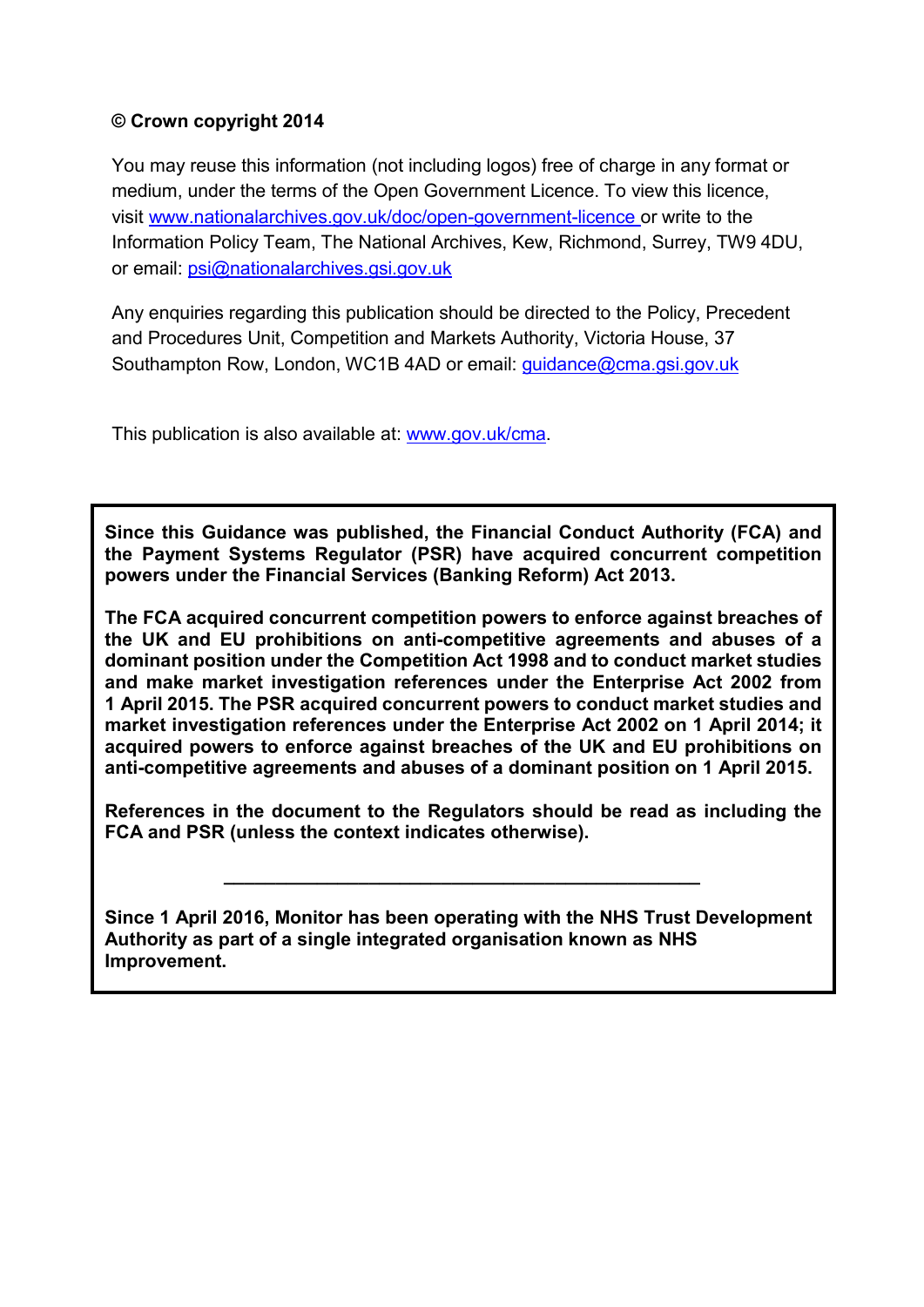# **Table of contents**

# **Page**

| 3 <sup>1</sup> |                                                                          |  |  |
|----------------|--------------------------------------------------------------------------|--|--|
| $\overline{4}$ |                                                                          |  |  |
| 5 <sup>5</sup> |                                                                          |  |  |
|                |                                                                          |  |  |
|                | A The Competition Act 1998 (Concurrency) Regulations 201442              |  |  |
| B              | Statement of Intent of the United Kingdom Competition Network (UKCN) .53 |  |  |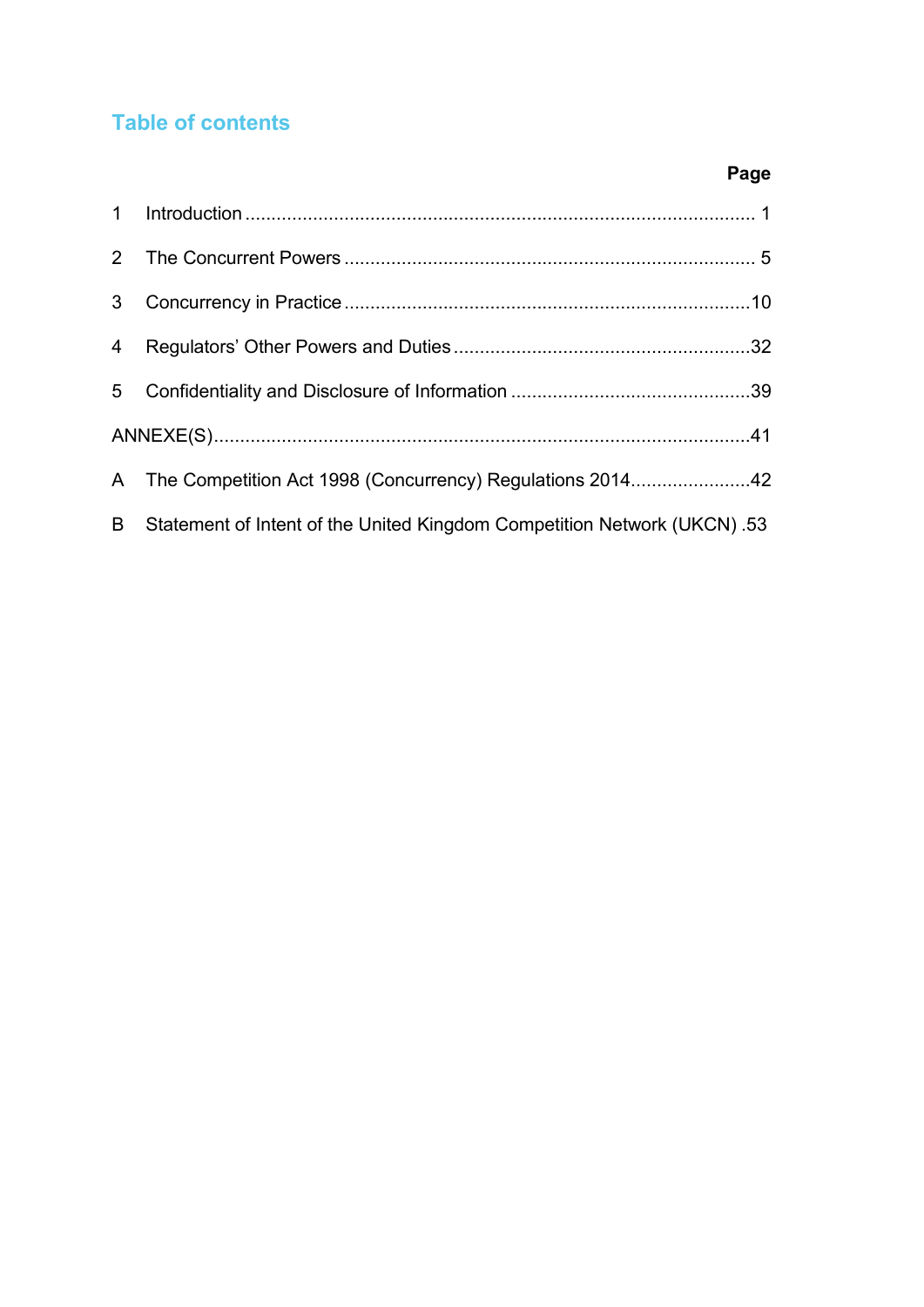## <span id="page-3-0"></span>**1 INTRODUCTION**

- 1.1 For a number of industries the application and enforcement of Article 101 of the Treaty on the Functioning of the European Union (the TFEU) and Article 102 of the TFEU in the United Kingdom and of Chapter I and Chapter II of the Competition Act 1998 (CA98) (as amended by the Enterprise and Regulatory Reform Act 2013 (the ERRA13)) is carried out by the sectoral regulators listed in paragraph [2.1](#page-7-1) (Regulator or Regulators (where referred to collectively)) concurrently with the Competition and Markets Authority (the CMA).<sup>[1](#page-3-1)</sup> EC Regulation 1/2003 (Modernisation Regulation)<sup>2</sup> requires the designated national competition authorities of the Member States (NCAs) and the courts of the Member States to apply and enforce Article 101 and Article 102 of the TFEU as well as national competition law when national competition law is applied to agreements which may affect trade between Member States or to abuse prohibited by Article 102 of the TFEU. The CMA and the Regulators with concurrent competition powers under the CA98 are designated as NCAs with the power to apply Articles 101 and 102 of the TFEU. Throughout this guidance, references to the CMA should be taken to include the Regulators in relation to their respective industries, unless otherwise specified.
- 1.2 The CMA has set out in this guidance document general information for the business and legal communities and other interested parties on the application and enforcement of Articles 101 and 102 of the TFEU and Chapters I and II of the CA98 in the United Kingdom by the CMA and the Regulators.
- 1.3 In particular, this guidance sets out information about which regulated sectors are affected by the concurrency provisions and the scope of the concurrent powers and explains the way in which the concurrent application and enforcement of competition law works in practice.
- 1.4 Chapter [2](#page-7-0) of this guidance sets out the concurrent powers of the Regulators.
- 1.5 Chapter [3](#page-12-0) describes the operation of the concurrency regime. In particular, it outlines:

<span id="page-3-1"></span>Section 54 of the CA98 (combined with sector-specific legislation) provides that, in relation to the regulated sectors described in paragraph [2.1,](#page-7-1) the same provisions are applied and enforced, concurrently with the CMA, by the Regulators for communications matters, gas, electricity, water and sewerage, railway, air traffic, airport and healthcare (in respect of England only) services.

<span id="page-3-2"></span><sup>&</sup>lt;sup>2</sup> Council Regulation (EC) No 1/2003 of 16 December 2002 on the implementation of the rules on competition laid down in Articles 81 and 82 of the EC Treaty (OJ L1, 4.1.2003, p.1).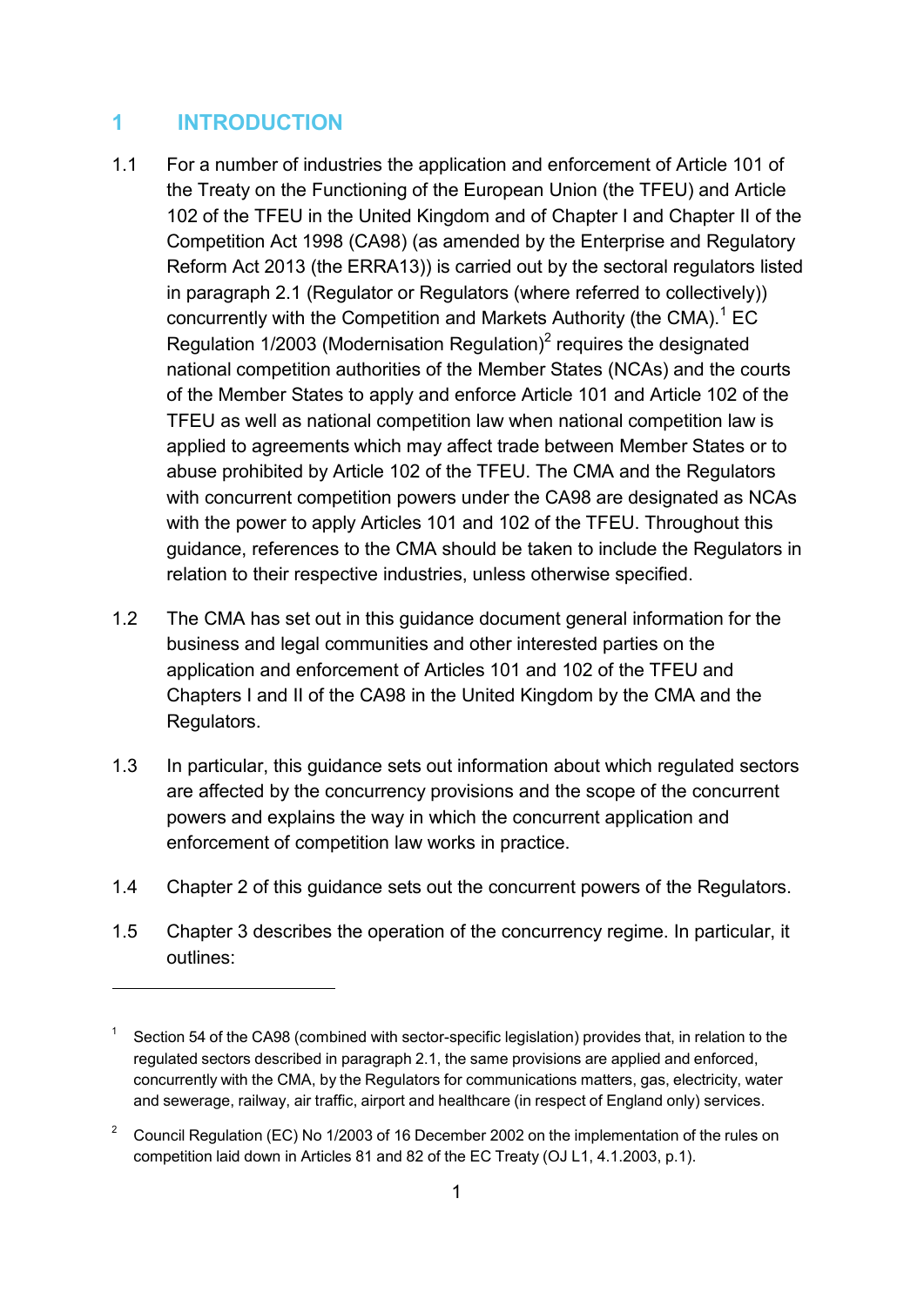- the procedures for making complaints and the way in which they are dealt with under concurrent powers
- the coordination and leadership role of the CMA in relation to concurrent competition law application and enforcement, for the purpose of enhancing the efficient application and enforcement of Articles 101 and 102 of the TFEU and Chapters I and II of the CA98 in the regulated sectors. $3$  This includes the forms of support that may be available to the Regulators and the availability of the CMA's collective case decision making model and procedural complaints procedure to the Regulators<sup>4</sup>
- the circumstances in which the CMA or a Regulator may decide to investigate a suspected infringement of competition law and the procedure for agreeing case allocation between the CMA and the Regulators
- the procedures for sharing information in respect of the application of Articles 101 and 102 of the TFEU and Chapters I and II of the CA98 between the CMA and the Regulators, including the categories of information that will be shared and when, and how that information will be dealt with by the CMA and the Regulators
- the process for and possible content of the annual report on the operation of the concurrency regime that the CMA is required to prepare<sup>[5](#page-4-2)</sup>
- the operation and role of the United Kingdom Competition Network (UKCN). The UKCN is a forum which enables the Regulators and the CMA to share expertise, ideas and experience for the purpose of ensuring a consistent and high-quality approach to competition policy and enforcement in the regulated sectors, and to coordinate matters relating to concurrenc[y6](#page-4-3)
- how the Regulators work with the CMA and with each other, using the powers in the CA98, including under the Competition Act 1998

- <span id="page-4-2"></span><sup>5</sup> See paragraph 16 of Schedule 4 of the ERRA13.
- <span id="page-4-3"></span> $6$  The UKCN Statement of Intent document is enclosed as Annexe B.

<span id="page-4-0"></span> $3$  See section 54 of the CA98 (as amended by the ERRA13) and the Concurrency Regulations.

<span id="page-4-1"></span><sup>4</sup> For further information on the CMA's approach to investigating and enforcing suspected infringements of Chapter I and Chapter II of the CA98 see *CMA guideline Competition Act 1998: Guidance on the CMA's investigation procedures in Competition Act 1998 cases* (CMA8), available at: [www.gov.uk/cma.](http://www.gov.uk/cma)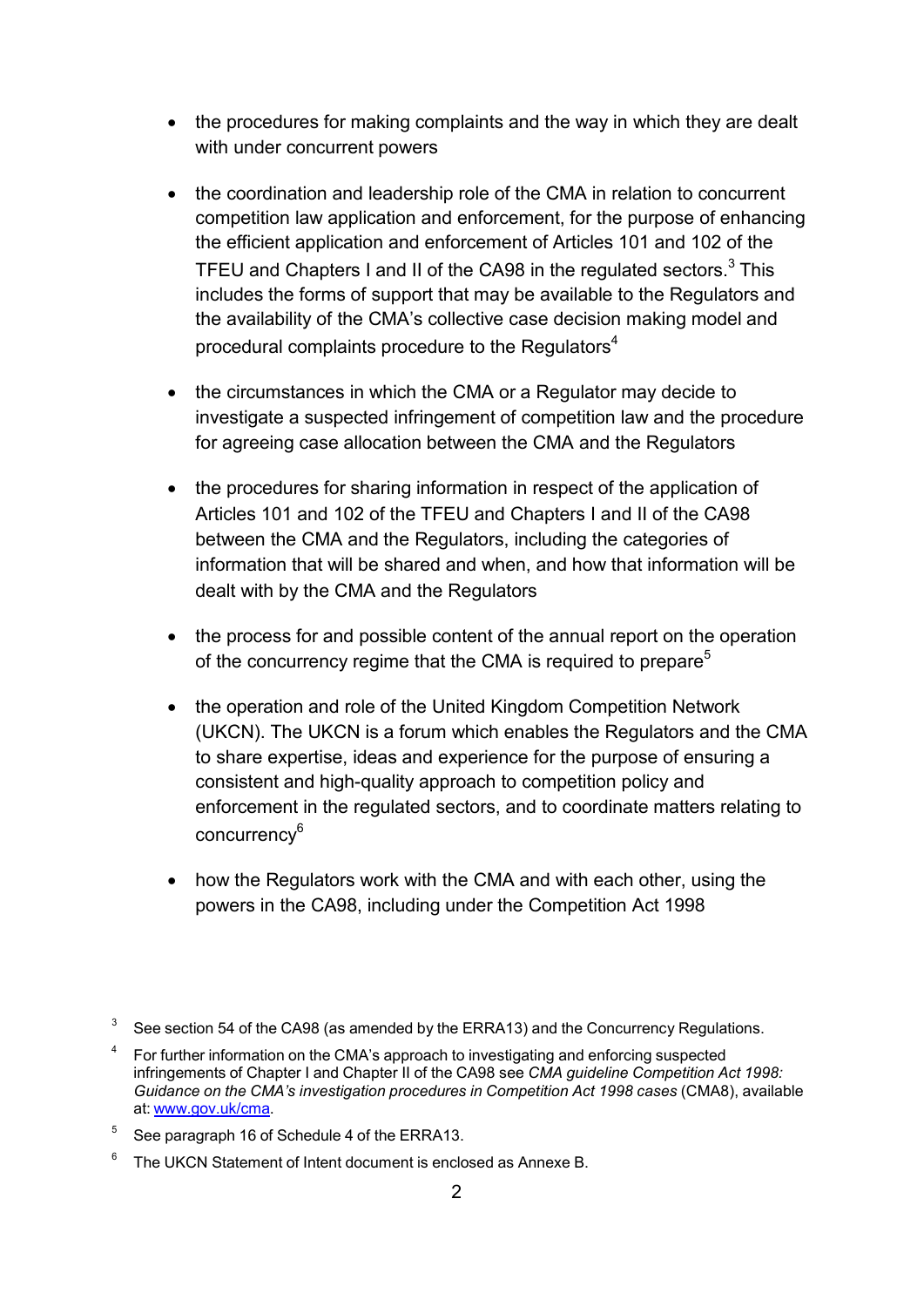(Concurrency) Regulations 2014 (the Concurrency Regulations) (SI 2014/536), $^7$  $^7$  and

- how the CMA and the Regulators will work in the European Union (EU) with other NCAs who have been given the responsibility of applying Article 101 and Article 102 of the TFEU in their territories.
- 1.6 Chapter [4](#page-34-0) explains how the use of these powers interacts with the Regulators' sectoral powers and duties and the powers under the Enterprise Act 2002 (EA02).
- 1.7 Chapter [5](#page-41-0) describes the restrictions on the disclosure of information which are set out in the Modernisation Regulation and within the EA02.
- 1.8 Annexe A contains the Concurrency Regulations.
- 1.9 The UKCN Statement of Intent document, which provides further information about the UKCN, is included in Annexe B.
- 1.10 This guidance document supersedes the OFT's previous guide on concurrent competition law enforcement entitled *Concurrent Application to Regulated Industries*. [8](#page-5-1) You may find it useful to read this document alongside other CMA, OFT and/or CC documents, including the CMA guideline *Competition Act 1998: Guidance on the CMA's investigation procedures in Competition Act 1998 cases* (CMA8) (*CMA CA98 Procedures Guidance*),[9](#page-5-2) *The Application of the Competition Act in the Telecommunications Sector* (OFT417), *The Application of the Competition Act in the Water and Sewerage Sectors* (OFT422), *Application in the Energy Sector* (OFT428), *Application in Services Relating to Railways* (OFT430), and *Application to the Northern Ireland Energy Sectors* (OFT437), (Regulated Sector Publications).<sup>[10](#page-5-3)</sup>
- 1.11 This is the CMA's current practice as at the date of publication of this document. It may be revised from time to time to reflect changes in best practice or the law and the CMA's developing experience. Please refer to [www.gov.uk/cma t](http://www.gov.uk/cma)o ensure you have the latest version of this guidance.

<span id="page-5-0"></span> $7$  See Annexe A. The Concurrency Regulations are also available to download at [www.legislation.gov.uk/id/uksi/2014/536.](http://www.legislation.gov.uk/id/uksi/2014/536)

<span id="page-5-1"></span><sup>8</sup>*Concurrent Application to Regulated Industries* (OFT 405).

<span id="page-5-2"></span><sup>9</sup>*Competition Act 1998: Guidance on the CMA's investigation procedures in Competition Act 1998 cases* (CMA8) available at: [www.gov.uk/cma.](http://www.gov.uk/cma)

<span id="page-5-3"></span><sup>&</sup>lt;sup>10</sup> Regulated Sector Publications are available at: [www.gov.uk/cma.](http://www.gov.uk/cma) Their content is not substantively affected by the ERRA13.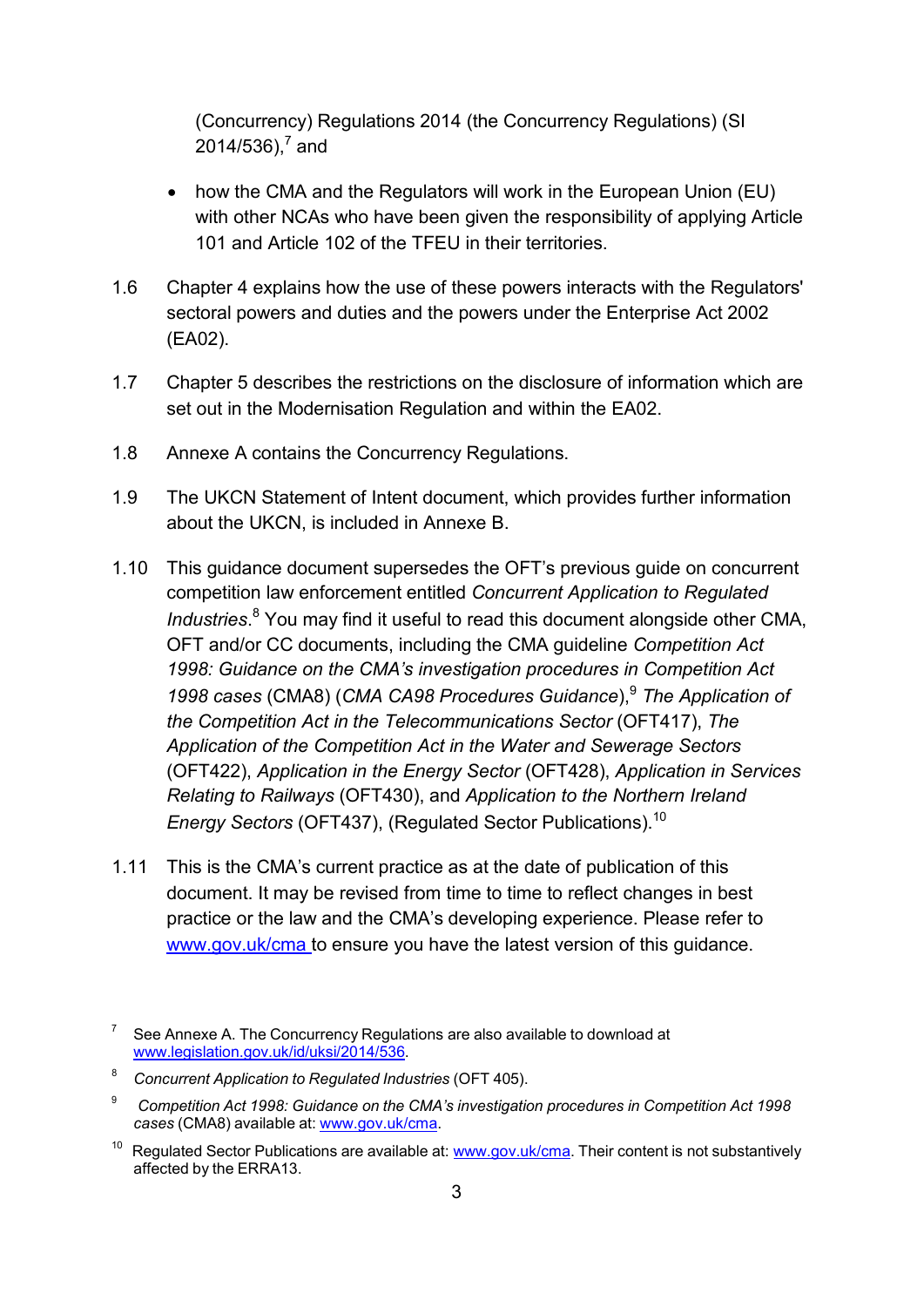- 1.12 This guidance is intended to explain these provisions to those who are likely to be affected by them and to indicate how the CMA expects them to operate. Further information on how the CMA has applied and enforced competition law in particular cases may be found in the CMA's decisions, as available on the CMA's webpages. $11$
- 1.13 The CMA will apply this guidance flexibly. This means that the CMA will have regard to the guidance when dealing with suspected competition law infringements in the regulated sectors but that, when the facts of an individual case reasonably justify it, the CMA may adopt a different approach.
- 1.14 This guidance will take effect from 1 April 2014. The new approach established by the ERRA13 and outlined in this guidance will apply to all ongoing and future cases.
- 1.15 This document is not a definitive statement of, or a substitute for, the law itself. A range of publications on how the CMA carries out this substantive assessment is available on the CMA's webpages. In particular, this guidance is not a substitute for the TFEU, nor for regulations made under it. Neither is it a substitute for European Commission (Commission) notices and guidance. Furthermore, this guidance is not a substitute for the CA98 or the EA02 and the regulations and orders made under those Acts. It should be read in conjunction with these legal instruments, EU case law and United Kingdom case law. Anyone in doubt about how they may be affected by the TFEU, the CA98 or the EA02 should seek independent legal advice.

<span id="page-6-0"></span><sup>&</sup>lt;sup>11</sup> The CMA maintains a register of CA98 decisions, available at: [www.gov.uk/cma.](http://www.gov.uk/cma)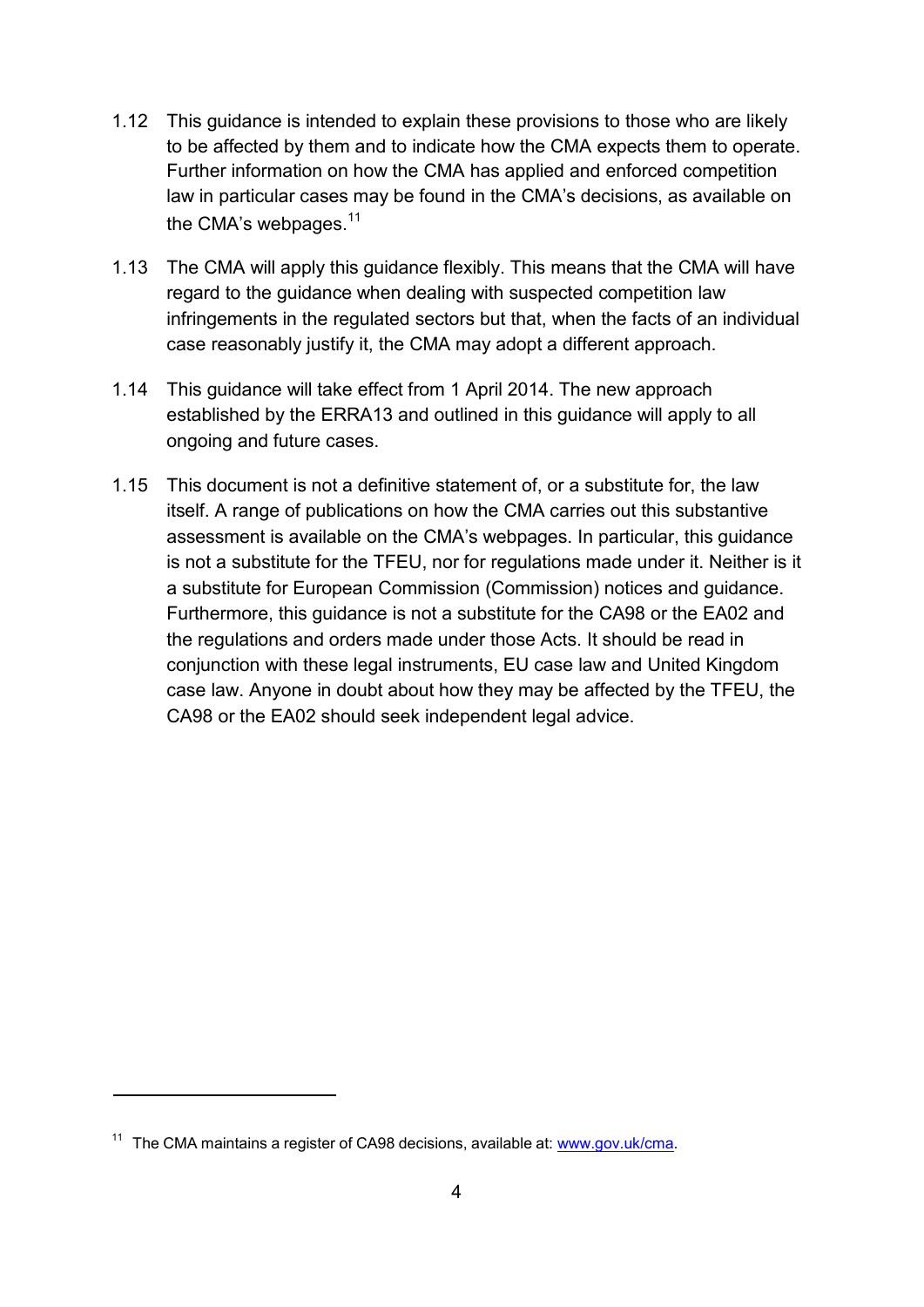## <span id="page-7-0"></span>**2 THE CONCURRENT POWERS**

<span id="page-7-1"></span>2.1 The industry sectors where the Regulators have concurrent powers with the CMA as at 1 April 2014 $12$  are:  $13$ 

| Agreements <sup>14</sup> or<br>conduct relating to:                                                                                                                                           | <b>Statute</b>                                                         | <b>Regulatory Body</b> |
|-----------------------------------------------------------------------------------------------------------------------------------------------------------------------------------------------|------------------------------------------------------------------------|------------------------|
| The provision of airport<br>operation services                                                                                                                                                | The Civil Aviation Act<br>2012                                         | $CAA^{15}$             |
| The supply of air traffic<br>services                                                                                                                                                         | The Transport Act 2000                                                 | CAA                    |
| The provision of health<br>care services in England                                                                                                                                           | The Health and Social<br>Care Act 2012                                 | Monitor                |
| <b>Commercial activities</b><br>connected with the<br>generation, transmission<br>or supply of electricity in<br>Northern Ireland                                                             | The Electricity (Northern<br>Ireland) Order 1992                       | <b>NIAUR</b>           |
| <b>Commercial activities</b><br>connected with the<br>supply of water or<br>securing a supply of<br>water or with the<br>provision or securing of<br>sewerage services in<br>Northern Ireland | <b>Water and Sewerage</b><br>Services (Northern<br>Ireland) Order 2006 | <b>NIAUR</b>           |
| The conveyance,                                                                                                                                                                               | The Gas (Northern                                                      | <b>NIAUR</b>           |

<span id="page-7-2"></span> $12$  The identity of the concurrent regulators and scope of their concurrent powers may be subject to change. Please refer to the CMA's webpages for an up-to-date summary of all concurrent regulators and their concurrent powers on [www.gov.uk/cma.](http://www.gov.uk/cma) On 18 December 2013, the Financial Services (Banking Reform) Act received Royal Assent, awarding the Financial Conduct Authority concurrent powers from 1 April 2015 to make Market Investigation References under EA02 and to enforce CA98 in respect of financial service activities.

- <span id="page-7-3"></span> $13$  The table is organised alphabetically by reference to each Regulator's acronym.
- <span id="page-7-4"></span> $14$  References in this guidance to 'agreement' should, unless otherwise stated or the context demands it, be taken to include decisions by associations of undertakings and concerted practices.

<span id="page-7-5"></span><sup>15</sup> See CAA publication *The CAA's concurrent competition powers for airport operation services and air traffic services* (CAP 1016) for more information on the meaning of 'airport operation services' and 'air traffic services', as well as on the CAA's concurrent competition powers.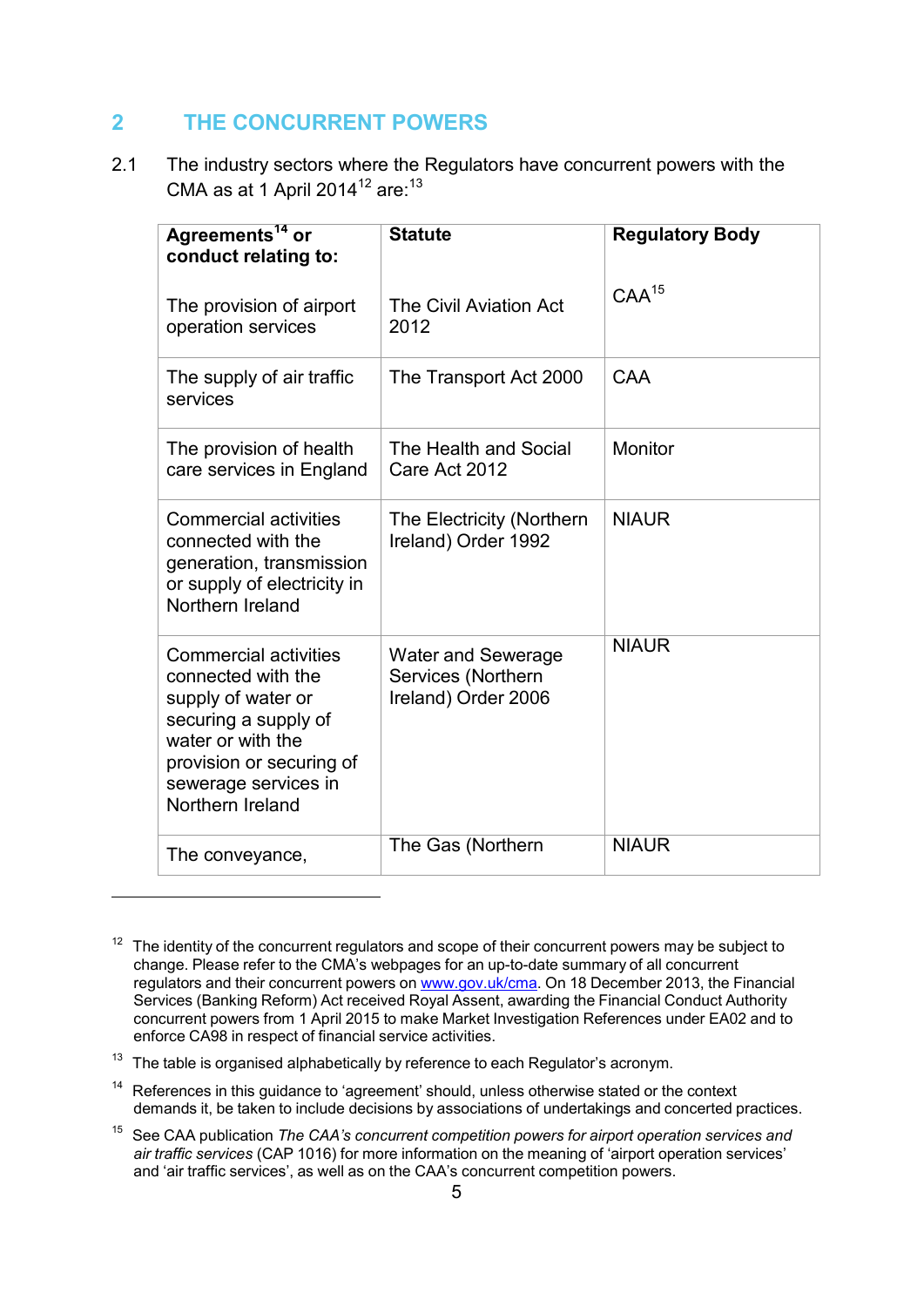| storage or supply of gas<br>in Northern Ireland                                                                                                                        | Ireland) Order 1996                                            |            |
|------------------------------------------------------------------------------------------------------------------------------------------------------------------------|----------------------------------------------------------------|------------|
| Activities connected to<br>electronic<br>communications,<br>broadcasting and postal<br>services matters                                                                | The Communications<br>Act 2003                                 | Ofcom      |
| The shipping,<br>conveyance or supply of<br>gas and activities<br>ancillary thereto                                                                                    | The Gas Act 1986                                               | Ofgem      |
| <b>Commercial activities</b><br>connected with the<br>generation, transmission<br>or supply of electricity                                                             | The Electricity Act 1989                                       | Ofgem      |
| <b>Commercial activities</b><br>connected with the<br>supply of water or<br>securing a supply of<br>water or with the<br>provision or securing of<br>sewerage services | The Water Industry Act<br>1991                                 | Ofwat      |
| The supply of services<br>relating to railways                                                                                                                         | Railways Act 1993 (as<br>amended by the<br>Transport Act 2000) | <b>ORR</b> |

- 2.2 The Regulators have all the powers of the CMA to apply and enforce Article 101 and Article 102 TFEU and the CA98 in order to deal with anti-competitive agreements or abuses of a dominant position which relate to activities in relation to their respective sectors, with the exceptions noted in paragraph [2.4](#page-9-0) below. In many cases, the undertakings whose agreement or conduct is relevant will be licensees, franchisees or similar right holders under one of the statutes listed above, although it is the subject matter to which the agreement or conduct relates rather than the identity of the undertakings involved which will determine whether there is concurrent jurisdiction.
- 2.3 A Regulator may: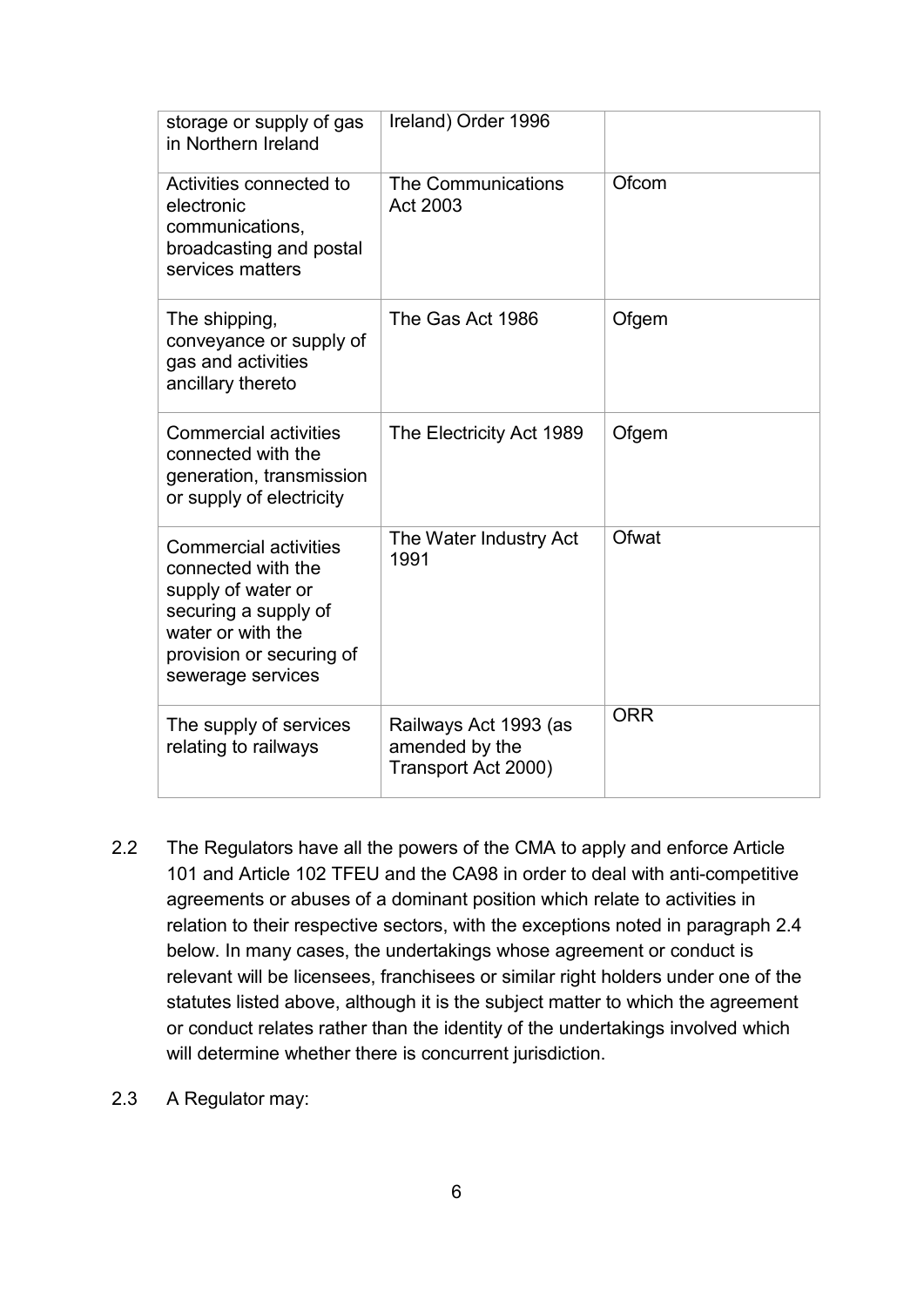- consider complaints about possible infringements of any of Article 101 of the TFEU, Article 102 of the TFEU, the Chapter I prohibition and/or the Chapter II prohibition
- impose interim measures to prevent significant damage
- carry out investigations both on the Regulator's own initiative and in response to complaints. The Regulators have the same powers as the CMA to require the production of documents and information, to interview individuals that have a connection with a business under investigation and to search premises. Further details about these powers are given in the CMA CA98 Procedures Guidance (CMA8[\)16](#page-9-1)
- impose financial penalties, taking account of the statutory quidance on penalties issued by the  $CMA<sup>17</sup>$  $CMA<sup>17</sup>$  $CMA<sup>17</sup>$
- give and enforce directions to bring an infringement to an end
- accept commitments that are binding on an undertaking
- adopt confidential informal advice and publish an opinion
- agree to settle a case where the business under investigation is prepared to admit that it has breached Article 101 and/or Article 102 of the TFEU, and/or the Chapter I prohibition and/or the Chapter II prohibition in the United Kingdom and to agree to a streamlined administrative procedure to govern the remainder of the investigation, in return for which the Regulator may agree to impose a reduced penalty on the business.<sup>[18](#page-9-3)</sup>
- <span id="page-9-0"></span>2.4 The CMA alone, however, has powers to issue guidance on penalties, to issue guidance on commitments and to make procedural rules (the CA98 Rules).[19](#page-9-4) The CA98 Rules set out the procedures to be followed in carrying

<span id="page-9-1"></span><sup>&</sup>lt;sup>16</sup> Available at: [www.gov.uk/cma.](http://www.gov.uk/cma)

<span id="page-9-2"></span><sup>17</sup> See *Guidance as to the appropriate amount of a penalty* (OFT 423) and *Administrative Penalties: Statement of policy on the CMA's approach* (CMA4), available at: [www.gov.uk/cma.](http://www.gov.uk/cma)

<span id="page-9-3"></span> $18$  See CMA CA98 Procedures Guidance (CMA8) for more details on settlement, available at: [www.gov.uk/cma.](http://www.gov.uk/cma)

<span id="page-9-4"></span><sup>19</sup> See *The Competition Act 1998 (Competition and Markets Authority's Rules) Order 2014* (SI 2014/458), available at: [www.legislation.gov.uk/id/uksi/2014/458.](http://www.legislation.gov.uk/id/uksi/2014/458)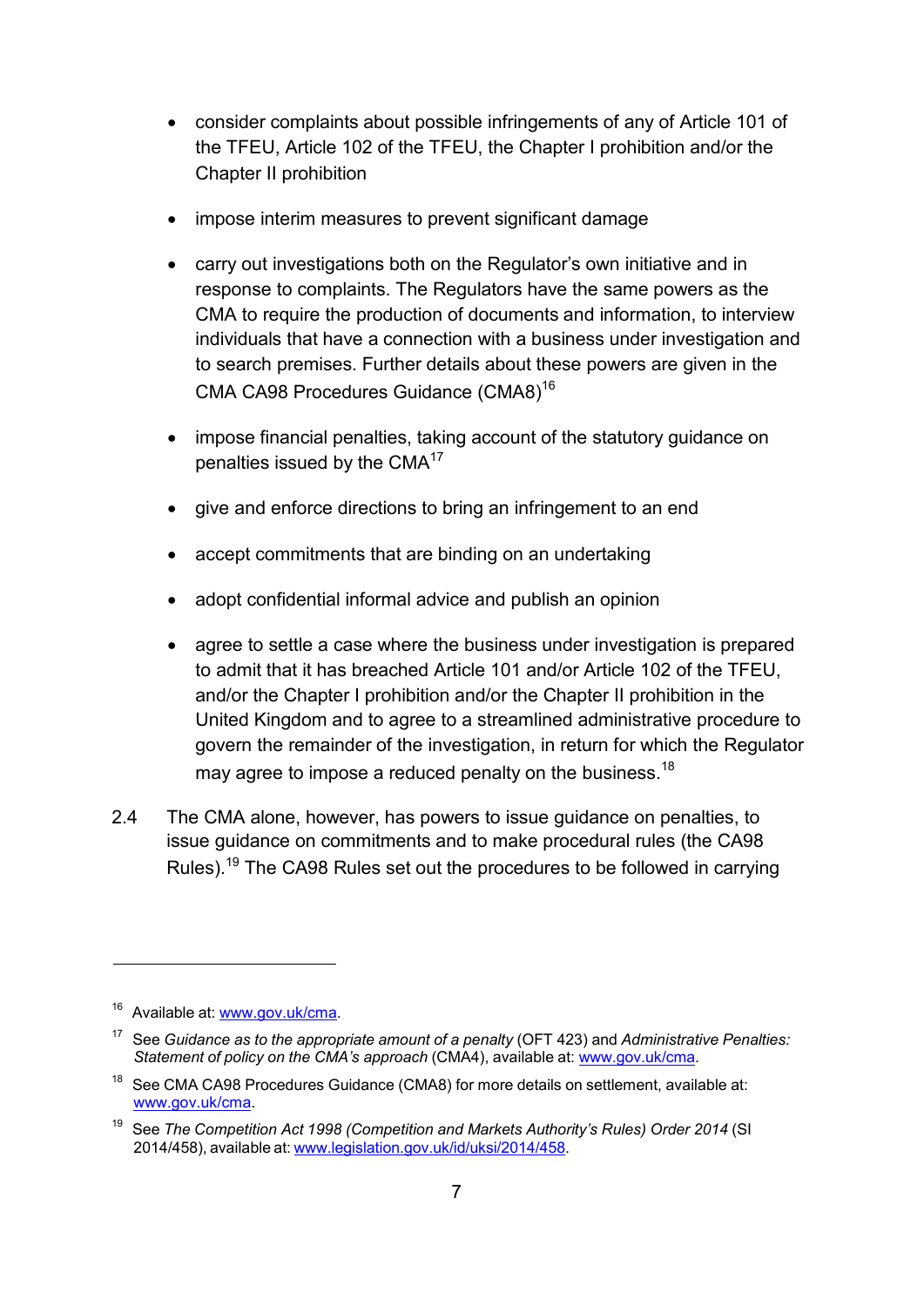into effect the provisions of the CA98. $^{20}$  $^{20}$  $^{20}$  In issuing guidance on penalties, in issuing guidance on commitments and in making and amending the CA98 Rules, the CMA is required to consult publicly and with the Regulators. $21$ 

- <span id="page-10-4"></span>2.5 Once it has been decided which United Kingdom authority will exercise **Part 1 functions** in relation to a case,<sup>[22](#page-10-2)</sup> no other authority can exercise any of the **prescribed functions** in relation to that case. 'Part 1 functions' are any functions under Part 1 of the CA98 which are or would be exercisable concurrently (see definition in Regulation 2 of the Concurrency Regulations). 'Prescribed functions' arise from the CA98 and are defined in Regulation 2 of the Concurrency Regulations. They are
	- the opening of a formal investigation pursuant to section of the CA98
	- the withdrawal of an exclusion from the Chapter I prohibition in relation to an individual agreement, and
	- the making of certain formal decisions, including requiring that an infringement be brought to an end, ordering interim measures, accepting commitments by decision and imposing fines.
- 2.6 Once jurisdiction in relation to a case has been allocated to a particular authority, Regulation 6 of the Concurrency Regulations prevents another authority from exercising Part 1 functions in relation to that case unless the case is formally transferred to that authority (Regulation 7 of the Concurrency Regulations) or the CMA decides to take over a case from a Regulator under Regulation 8 of the Concurrency Regulations. $^{23}$
- 2.7 While not the subject of this guidance, the Regulators also have the power to carry out market studies and make market investigation references in their

<span id="page-10-0"></span> $20$  See further paragraph [3.12](#page-16-0) below. Subject to the minimum procedural requirements that Regulators must follow in CA98 investigations as set out in the CA98 Rules, each Regulator may conduct investigations in accordance with its own procedures.

<span id="page-10-1"></span> $21$  In addition, only the CMA and the Serious Fraud Office may prosecute suspected infringements of the criminal cartel prohibitions under section 190 of the EA02.

<span id="page-10-2"></span> $22$  See paragraphs [3.23](#page-19-0) to [3.36](#page-23-0) for further information on case allocation.

<span id="page-10-3"></span> $23$  See further paragraphs [3.26](#page-20-0) to [3.29](#page-21-0) for information on the CMA's power to take a case under Regulation 8 of the Concurrency Regulations.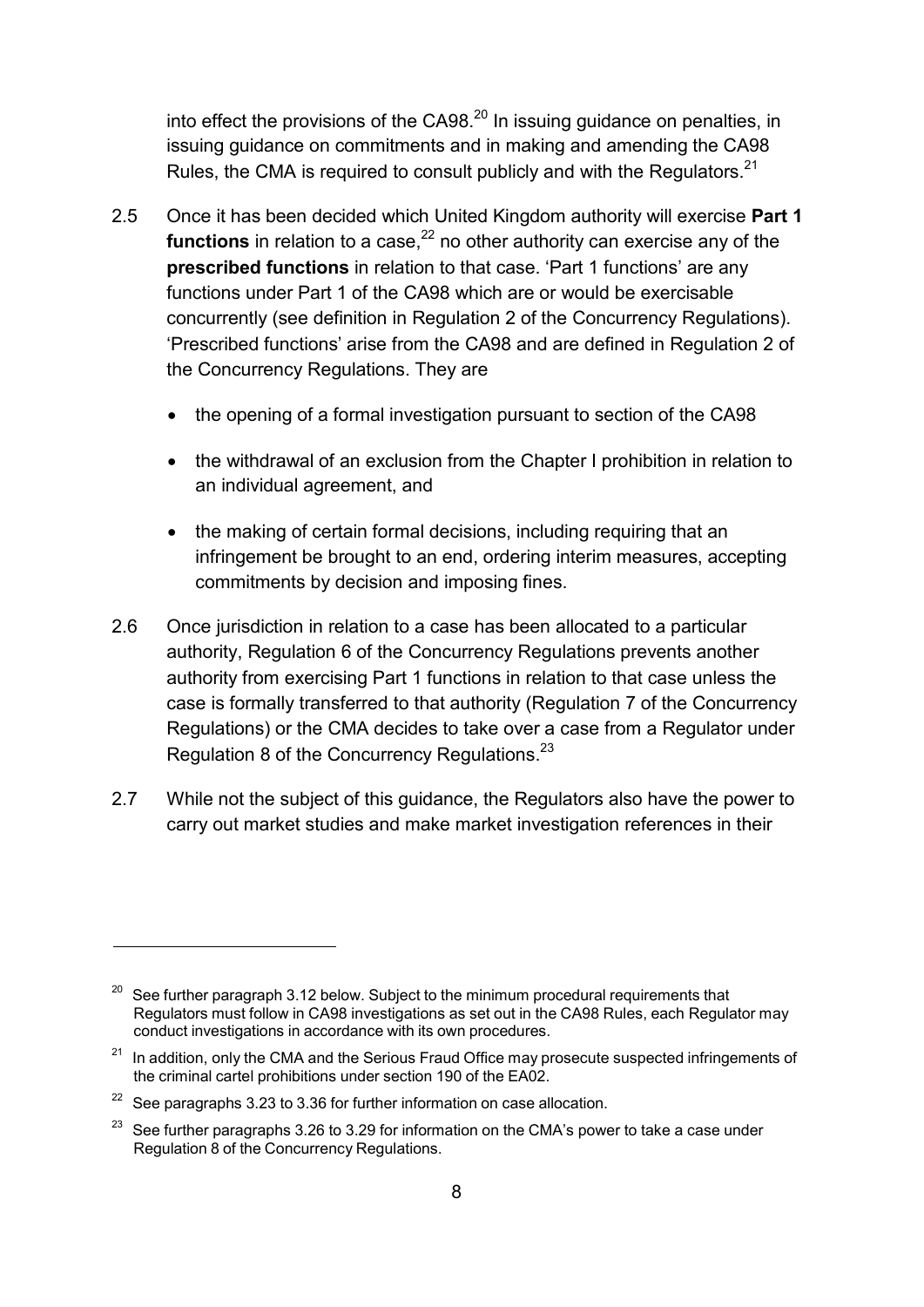respective sectors under Part 4 of the EA02 (see *Markets Studies and Market Investigations: Supplemental guidance on the CMA's approach (CMA3)).*<sup>[24](#page-11-0)</sup>

2.8 In addition, the Regulators may make regulatory references to the CMA or be appealed to the CMA in relation to certain price controls, access charges and other licence modifications (Regulatory Cases).<sup>[25](#page-11-1)</sup> The CMA is also required to review qualifying mergers in certain regulated sectors (Regulatory Mergers). This guidance does not consider Regulatory Cases or Regulatory Mergers further. Should you wish to find out more about the procedure for Regulatory Cases or Regulatory Mergers, please refer to the CMA's webpages and, where it exists, to the relevant sector-specific guidance document.

<span id="page-11-0"></span><sup>24</sup>*Markets Studies and Market Investigations: Supplemental guidance on the CMA's approach* (CMA3), available at: [www.gov.uk/cma](http://www.gov.uk/cma)

<span id="page-11-1"></span> $25$  As at 1 April 2014 the CMA has responsibility for Regulatory Cases in the aviation, communications, energy, railways, health and water sectors. Please refer to the CMA's webpages for the latest guidance in respect of these duties: [www.gov.uk/cma](http://www.gov.uk/cma)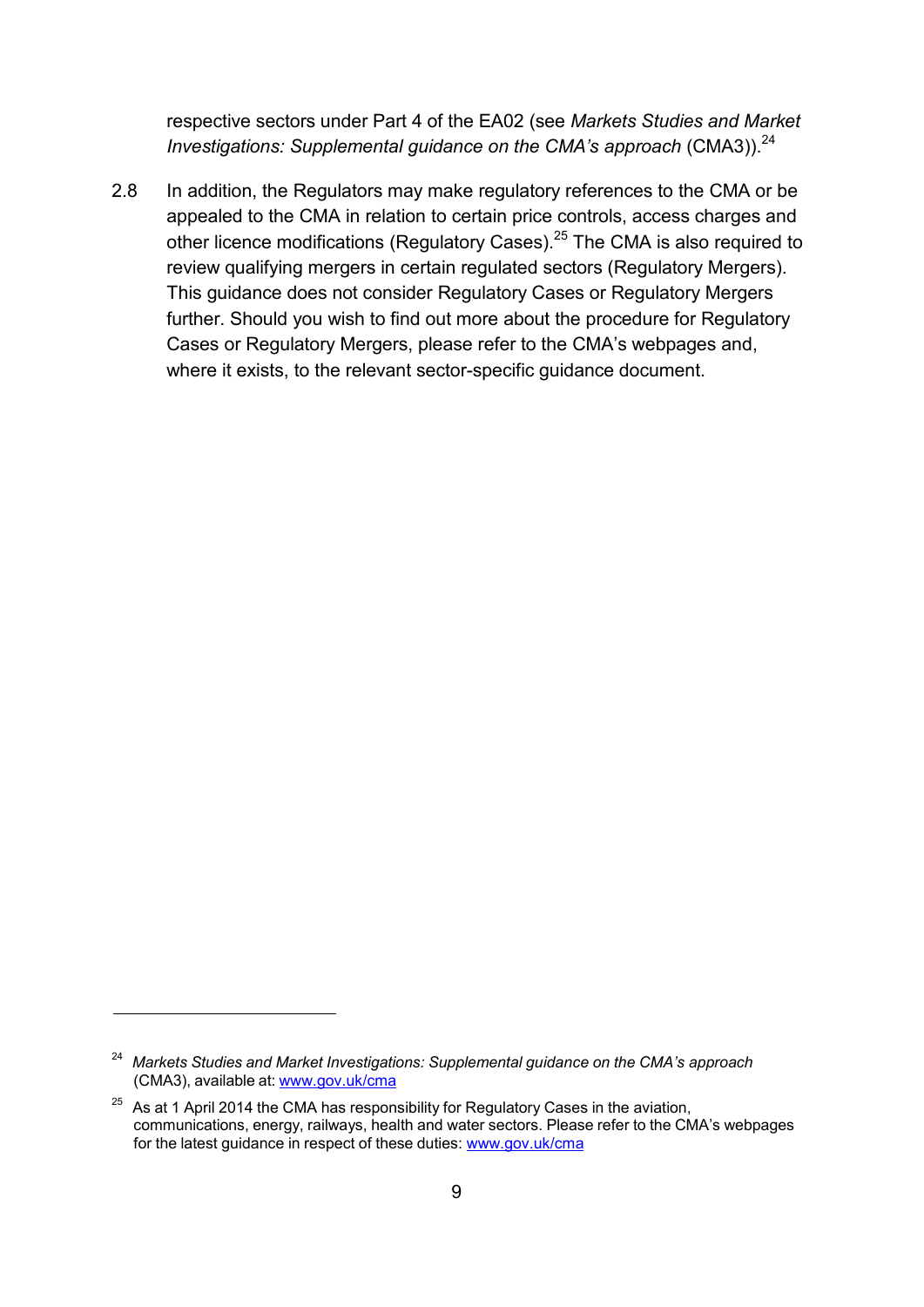## <span id="page-12-0"></span>**3 CONCURRENCY IN PRACTICE**

- 3.1 The ERRA 2013 introduced a number of measures to improve the use of general competition powers in the regulated sectors and to improve coordination between the authorities which have those powers.  $26$  In line with this, the Government issued a 'strategic steer' to the CMA in October 2013 which stated that 'the CMA should engage in a broad strategic dialogue with the Regulators and look for opportunities to promote effective competition'.<sup>[27](#page-12-2)</sup> It is one of the strategic goals of the CMA, announced on its establishment on 1 October 2013, to extend the frontiers of competition into new areas, including by working with Regulators to ensure fuller use of competition law and policy in sectoral markets. $^{28}$  $^{28}$  $^{28}$  Moreover, the Regulators and the CMA, working together in the new UKCN established in 2013 (with Monitor having observer status), have declared that their mission in the UKCN 'will be to promote competition for the benefit of consumers and to prevent anti-competitive behaviour both through facilitating use of competition powers and development of pro-competitive regulatory frameworks, as appropriate.<sup>[29](#page-12-4)</sup>
- 3.2 The CMA will play a leading role to promote and coordinate the effective application of competition law in the regulated sectors. Cooperation between the CMA and the Regulators is central to the effective operation of the concurrency regime. The CMA's leadership role will facilitate the efficient allocation of resources, the appropriate sharing of information between the Regulators and the CMA, and the development of high standards of excellence in the application and enforcement of Article 101 and Article 102 of the TFEU, Chapter I and/or Chapter II of the CA98 within the regulated sectors.
- 3.3 The Concurrency Regulations contain provisions for the co-ordination of the performance by the CMA and the Regulators of their concurrent functions under the CA98. These provisions include:

<span id="page-12-1"></span><sup>26</sup> Department for Business Innovation and Skills, *Growth, competition and the competition regime – Government response to consultation*, March 2012, paragraph 8.4.

<span id="page-12-2"></span><sup>27</sup> Department for Business, Innovation and Skills, *Strategic steer for the Competition and Markets Authority 2014-17*, in Annex 1 to *its Response to consultation on statement of specific priorities for the CMA*, 1 October 2013, paragraphs 6 and 9.

<span id="page-12-3"></span><sup>28</sup> Statement by Alex Chisholm, Chief Executive of the CMA, *CMA mission and strategy*, 1 October 2013.

<span id="page-12-4"></span><sup>29</sup> UK Competition Network, *Statement of Intent*, 2 December 2013. See Annexe B of this Guidance.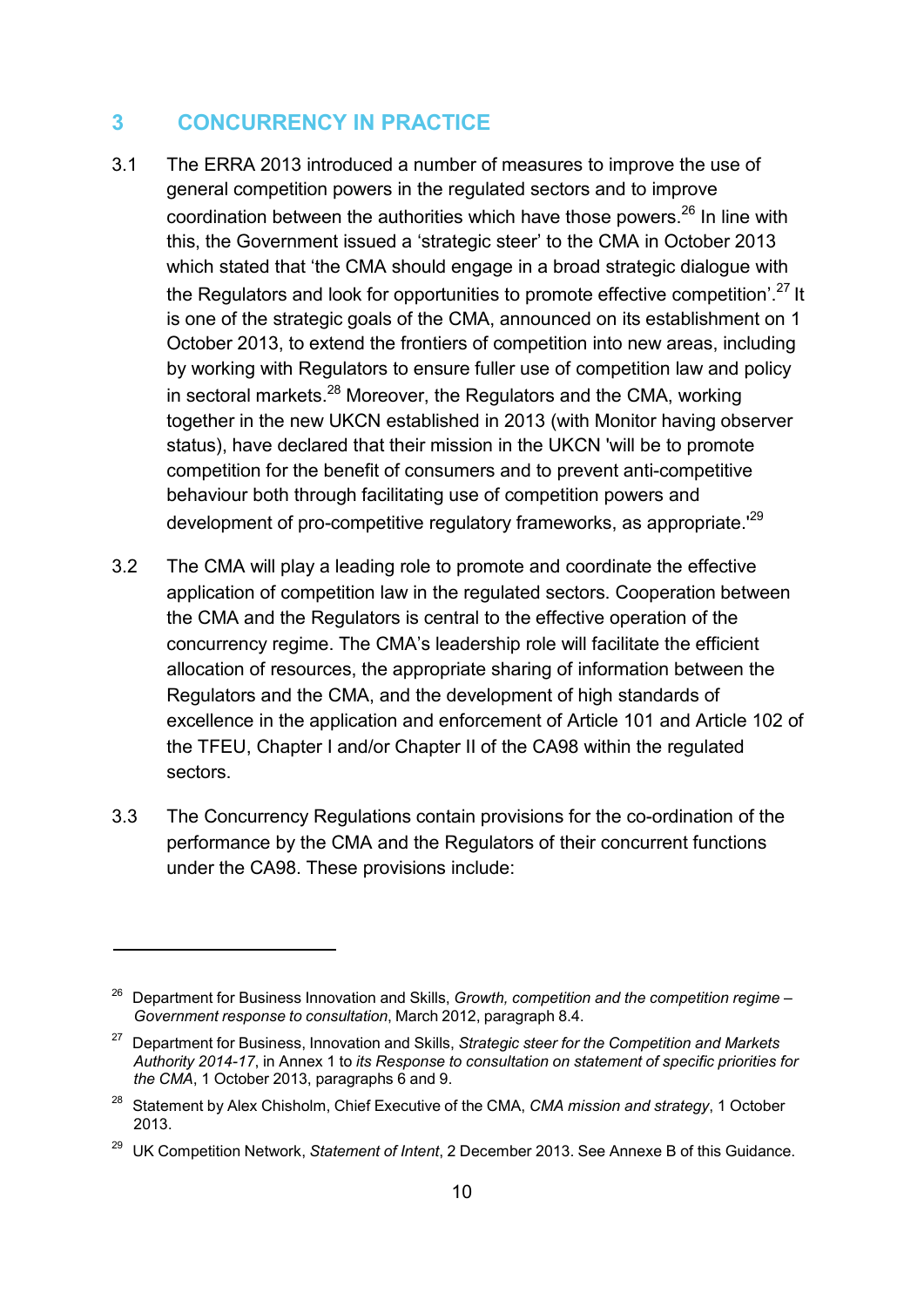- allowing for the exchange of information between the CMA and the Regulators, both for the purpose of determining who has jurisdiction to exercise Part 1 functions<sup>30</sup> in relation to a case under the CA98 and/or EU law (Regulation 3) and, generally, for the purpose of facilitating the performance by the CMA and the Regulators of their Part 1 functions
- determining who should exercise Part 1 functions in relation to a case (Regulation 4)
- resolving disputes as to who should exercise Part 1 functions in relation to a case, including specifying the circumstances in which the CMA must decide which competent person is to exercise Part 1 functions in relation to a case (Regulation 5)
- preventing the simultaneous exercise by more than one authority of Part 1 functions in relation to a case (Regulation 6)
- transfer of a case from one authority to another (Regulation 7)
- providing the CMA with the power in certain circumstances to take over a case that has been allocated to a Regulator (Regulation  $8)^{31}$
- requiring the putting in place of information sharing arrangements between the CMA and the Regulators for the purpose of enhancing transparency and coordination in relation to the concurrent application of Article 101 and Article 102 of the TFEU and Chapter I and Chapter II of the CA98 generally and in relation to any particular case (Regulation 9)
- use of staff of the CMA or a Regulator by the CMA or another Regulator allowing for staff to be shared between the CMA and Regulators, or between Regulators (not involving the CMA). This includes the secondment of any officer $32$  of the CMA or a Regulator by the Regulator or the CMA or another Regulator for any duration agreed between the relevant authorities (Regulation 10).
- 3.4 The Concurrency Regulations set out the process for determining which of the United Kingdom authorities will act in any particular case. Where Article 101

<span id="page-13-0"></span>See paragraph [2.5](#page-10-4) above for an explanation of this term.

<span id="page-13-1"></span> $31$  The exercise of this power would prevent the Regulator from investigating (or continuing to investigate) the case unless and until the CMA transferred the case back to the Regulator.

<span id="page-13-2"></span> $32$  'Officer' is used in this guidance to mean any member of staff of the CMA or a Regulator, any board member of the CMA or a Regulator, or any Panel member of the CMA.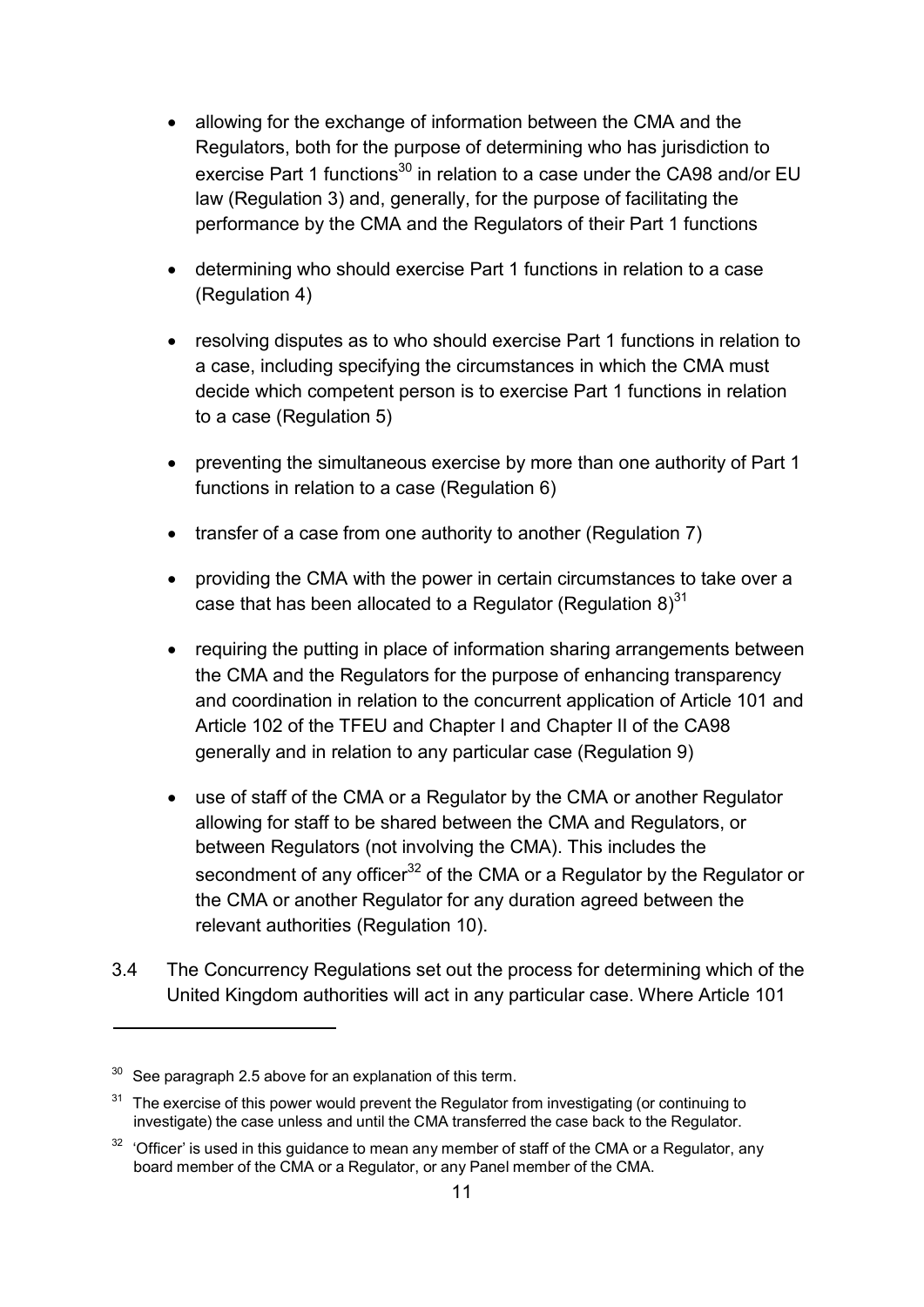and/or Article 102 of the TFEU may apply, the case will also be subject to the case allocation principles for determining whether the United Kingdom NCA or an NCA from another Member State is well placed to act. The case allocation principles for determining which NCA in the European Competition Network is well placed to act are set out in the Commission's Notice on *Cooperation within the Network of Competition Authorities*. [33](#page-14-0) Further details on case allocation within the European Competition Network are provided in the competition law guidance *Modernisation* (OFT442).[34](#page-14-1)

- 3.5 The Concurrency Regulations are not intended to deal comprehensively with all aspects of the relationship between the CMA and the Regulators. Matters which are not addressed specifically in the Concurrency Regulations will be dealt with by means of Memoranda of Understanding between the CMA and the individual Regulators.
- 3.6 This document does not provide guidance on the Memoranda of Understanding between the CMA and the Regulators. However, the CMA expects that Memoranda of Understanding between itself and the Regulators under the new concurrency arrangements will outline in detail a framework for cooperation and coordination between the CMA and each Regulator within the relevant regulated sector in relation to various issues that are likely to include the:
	- concurrent application and enforcement of competition law by the Regulator and the CMA
	- prevention of anti-competitive behaviour and/or promotion of competition within the relevant regulated sector
	- exchange of information between a Regulator and the CMA for the purpose of facilitating effective cooperation and coordination of activities and enforcement within the relevant regulated sector
	- exchange of staff between the CMA and a Regulator for the purpose of enhancing the effective application and enforcement of competition law and other legal powers as appropriate

<span id="page-14-0"></span><sup>33</sup> OJ C101, 27.04.2004, p.43.

<span id="page-14-1"></span><sup>34</sup> OFT guideline *Modernisation* (OFT442), available at: [www.gov.uk/cma.](http://www.gov.uk/cma)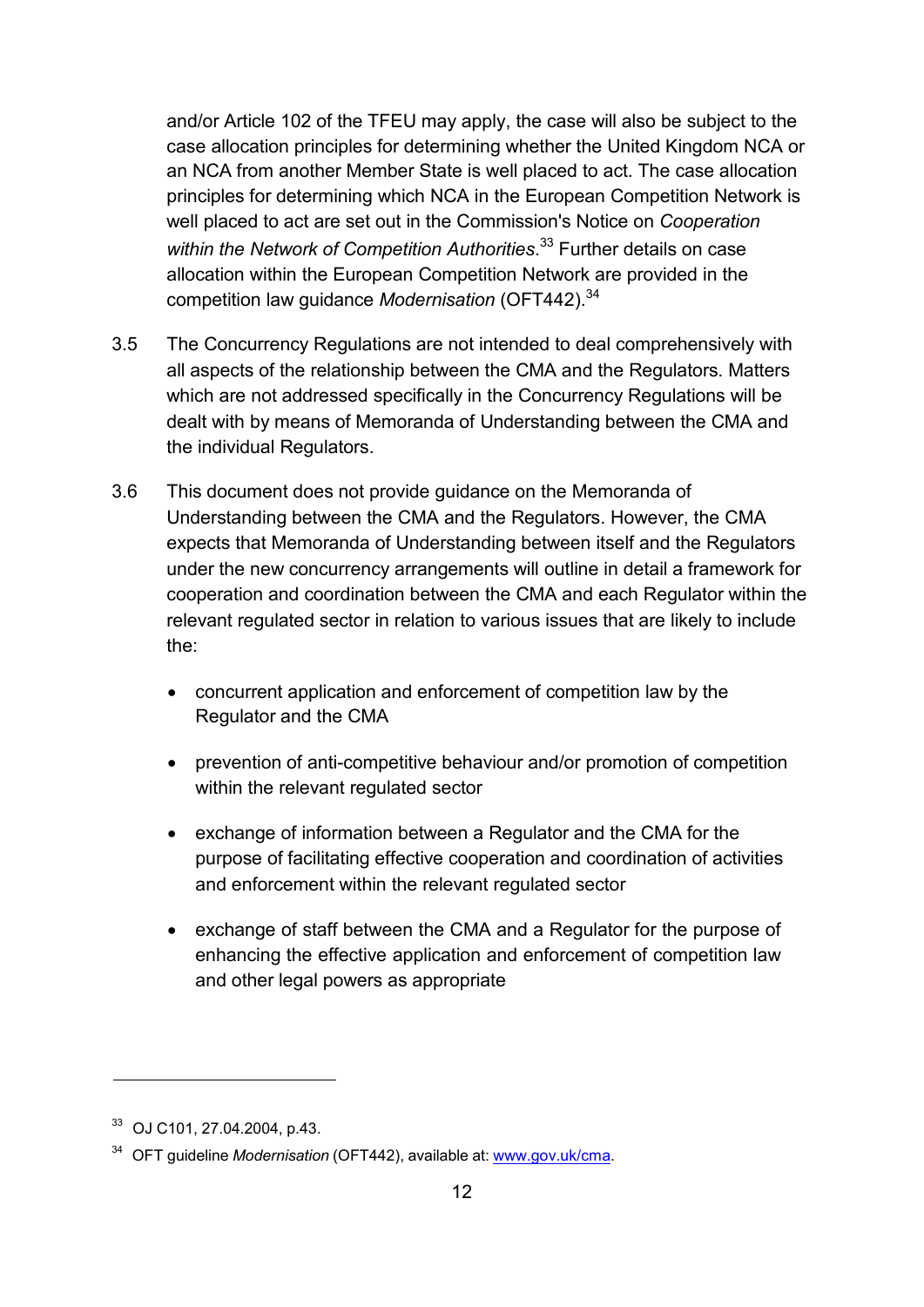- procedure for sharing experience and expertise between the CMA and a Regulator, including through the use of meetings, joint training and the exchange of research, analysis, guidance and similar documents.
- 3.7 The Memoranda of Understanding may be reviewed from time to time by the CMA and a Regulator to ensure that they remain effective and appropriate. The Memoranda of Understanding will be available on the CMA's webpages<sup>35</sup> and the website of each relevant Regulator.

#### **Ensuring consistency of decision-making**

#### *Primacy of EU Law*

- 3.8 In applying Articles 101 and 102 of the TFEU the CMA, the Regulators and the national courts are bound by the fundamental principle of the primacy of EU law and must follow the case law of the European Court interpreting EU legislation, and must have regard to any relevant decision or statement of the Commission. As a consequence, and in addition to the Article 3 obligations set out in chapter 4 below, an agreement or conduct prohibited by Article 101 or Article 102 cannot be permitted under national law. The CMA and the Regulators cannot therefore permit an agreement or conduct which is otherwise prohibited under Article 101 or Article 102.<sup>[36](#page-15-1)</sup>
- 3.9 The Modernisation Regulation contains further provisions to ensure consistency in the application of EU law by NCAs. Article 16(2) of the Modernisation Regulation provides that where the Commission has taken a decision on an agreement or conduct under Article 101 or Article 102 of the TFEU, NCAs (including the CMA and the Regulators) cannot take a decision under Article 101 or Article 102 of the TFEU in respect of the same agreement or conduct which would run counter to the decision adopted by the Commission.
- 3.10 Chapter [4](#page-34-0) provides further details on Article 3 of the Modernisation Regulation.

<span id="page-15-0"></span><sup>35</sup> [www.gov.uk/cma](http://www.gov.uk/cma)

<span id="page-15-1"></span><sup>&</sup>lt;sup>36</sup> The CMA and the Regulators may exercise their discretion either not to investigate, or to close an investigation into, conduct that is otherwise prohibited under Article 101 or Article 102 of the TFEU on administrative priority grounds.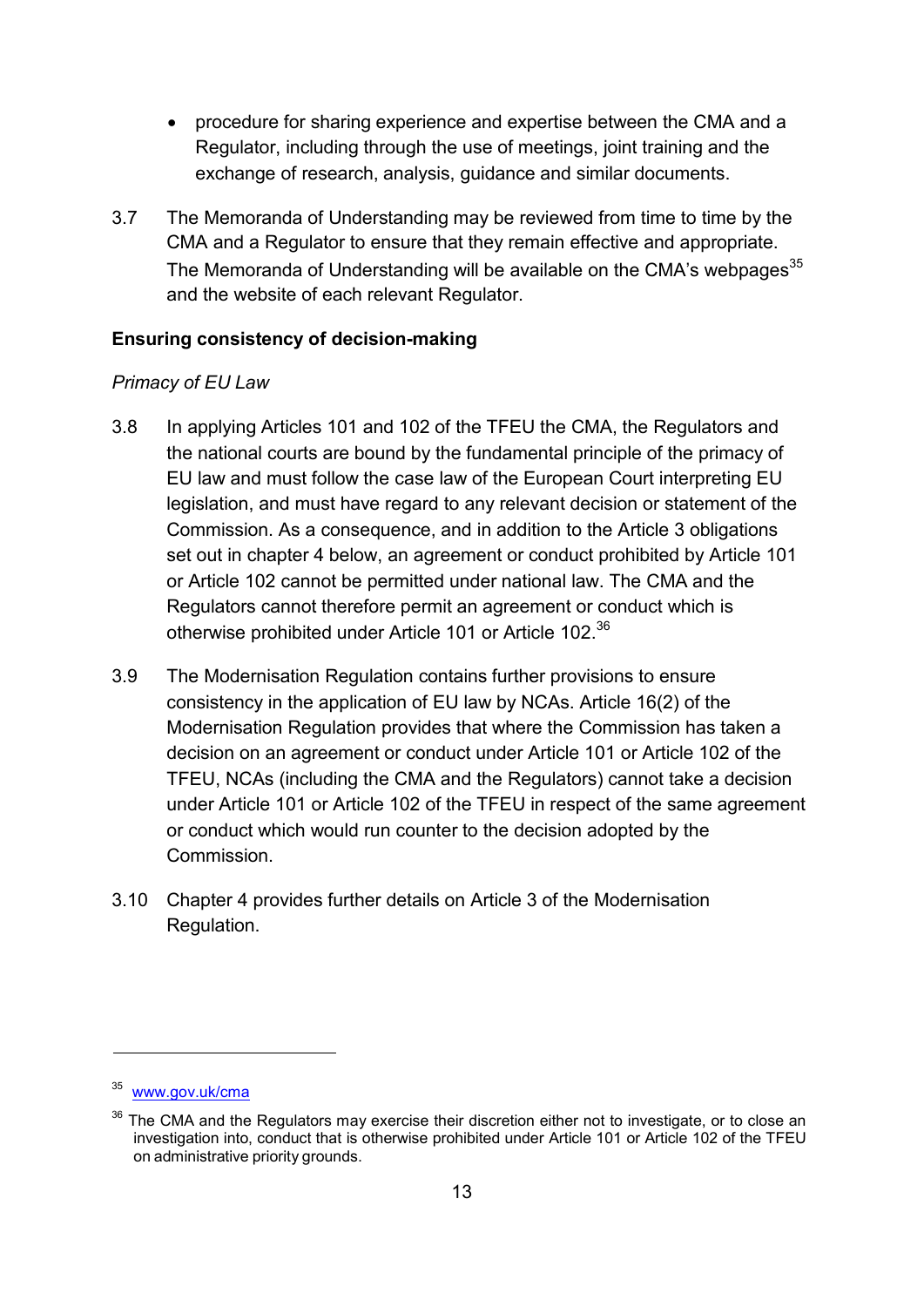#### *Consistency provisions under United Kingdom Law*

3.11 In addition, section 60 of the CA98 sets out principles for ensuring that the United Kingdom authorities deal with questions arising in relation to the application of the Chapter I and Chapter II prohibitions of the CA98 in such a way as to ensure consistency with the treatment of corresponding questions arising in EU law in so far as this is possible, having regard to any relevant differences between any of the provisions concerned. This is considered in more detail in the competition law guidance *Modernisation* (OFT442).<sup>[37](#page-16-1)</sup>

#### *Decision-making procedure*

- <span id="page-16-0"></span>3.12 Where the CMA exercises Part 1 functions in relation to a case within a regulated sector, it will apply its procedures for making any decisions in relation to that case in accordance with the CA98 and the CA98 Rules.<sup>[38](#page-16-2)</sup>
- 3.13 Where a Regulator exercises Part 1 functions in relation to a case, that Regulator must make any decisions in relation to that case in accordance with the relevant requirements of the CA98, the CA98 Rules and any relevant sector-specific legislation applicable to the Regulators' exercise of Part 1 functions.<sup>[39](#page-16-3)</sup> will do so based upon their own procedures. These procedures may, under the CA98 Rules applicable to the Regulators, include provisions for a decision-making role for CMA staff, CMA board members or CMA panel members.<sup>[40](#page-16-4)</sup> In imposing any penalties under the CA98, the Regulators must have regard to the CMA's penalties guidance for the time being in force (see *OFT's guidance as to the appropriate amount of a penalty* (OFT423)).[41](#page-16-5)

<span id="page-16-1"></span><sup>&</sup>lt;sup>37</sup> OFT quideline *Modernisation* (OFT442), available at: [www.gov.uk/cma](http://www.gov.uk/cma)

<span id="page-16-2"></span><sup>&</sup>lt;sup>38</sup> See the CMA CA98 Procedures Guidance (CMA8) (available at: [www.gov.uk/cma\)](http://www.gov.uk/cma) for more details on settlement and on the CMA's investigation and decision-making procedures under Chapter I and/or Chapter II of the CA98. For CA98 Rules, see *The Competition Act 1998 (Competition and Markets Authority's Rules) Order 2014, SI N. 458*.

<span id="page-16-3"></span> $39$  Relevant sector-specific legislation may include, for example, legislation under which a Regulator is granted concurrent powers (see further the table at paragraph [2.1](#page-7-1) above), and which outline a Regulator's duties in relation to the prevention of anticompetitive behaviour and/or promotion of competition (or similar duty) within their sector.

<span id="page-16-4"></span> $40$  Similarly, where the CMA may use Regulators' staff, board or panel members (or equivalent) when making decisions in relation to a concurrent case.

<span id="page-16-5"></span><sup>41</sup> OFT guideline *OFT's guidance as to the appropriate amount of a penalty*, available at: [www.gov.uk/cma](http://www.gov.uk/cma)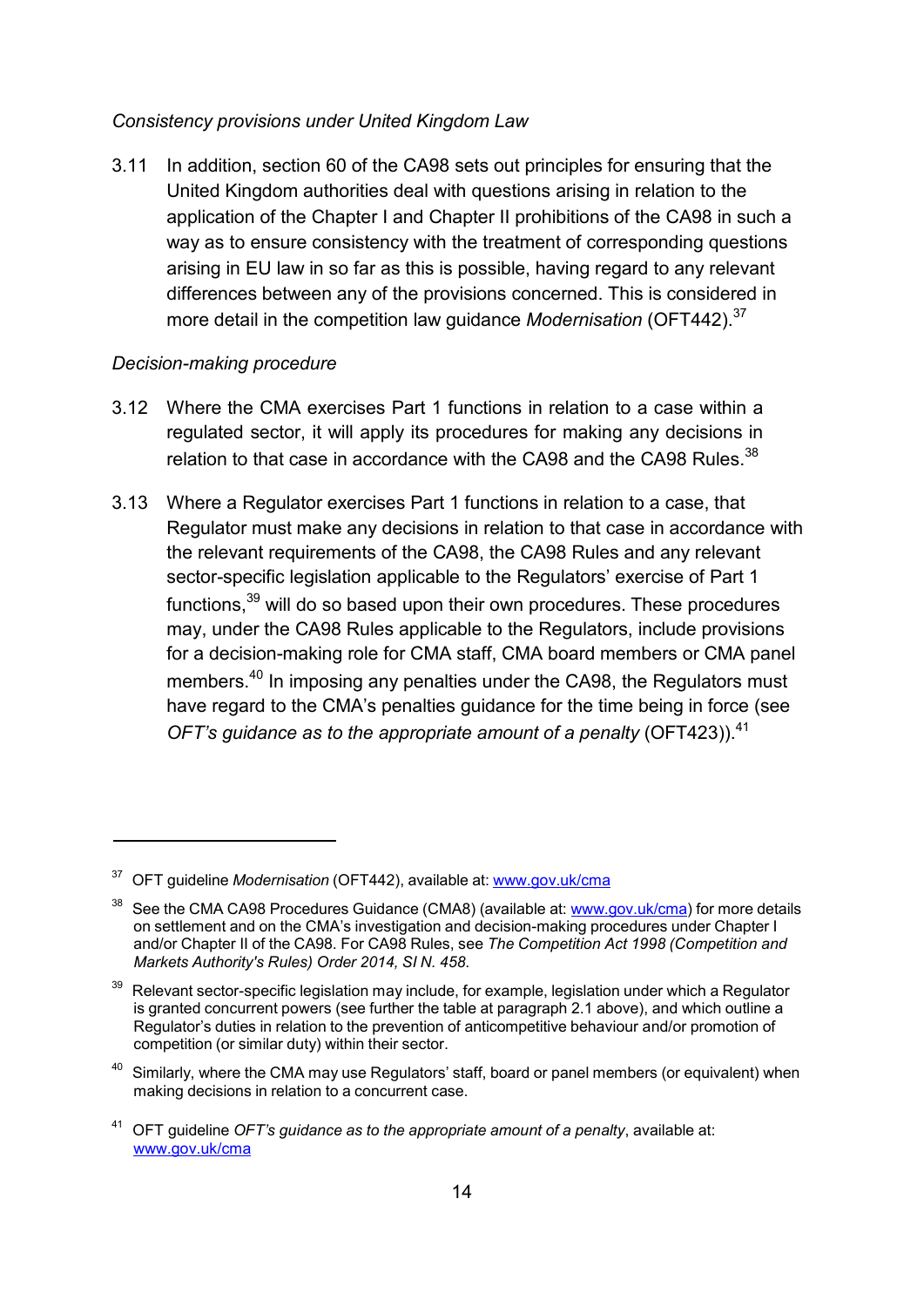## *Appeals*

3.14 Most final decisions taken by the CMA or a Regulator under Article 101, Article 102 of the TFEU and/or under the CA98 are subject to appeal to the Competition Appeal Tribunal (the CAT) on both the substance of the decision and on any penalties imposed.<sup>[42](#page-17-0)</sup>

## **UKCN practice and procedure**

- 3.15 The UKCN brings together the CMA with the CAA, the FCA, Ofcom, Ofgem, Ofwat, the ORR and the Utility Regulator of Northern Ireland. All these Regulators are subject to new duties imposed on them by the concurrency provisions of the ERRA 13 and, with the exception of the health care regulator Monitor, have statutory duties in relation to the promotion of competition. The health care regulator, Monitor, which has a statutory duty to prevent anticompetitive behaviour, will attend the UKCN with observer status.
- 3.16 The UKCN is a new forum to promote competition and assist in deterring anticompetitive behaviour in regulated sectors $43$  by:
	- facilitating a consistent approach by the Regulators and the CMA in the exercise of their functions and powers under the CA98 and Part 4 of the EA02
	- developing the practical working arrangements between the Regulators and the CMA
	- providing a forum for discussion of matters of common interest and the sharing of information where appropriate and where legally permitted and required
	- coordinating the provision of advice and information on the application of the Chapter I prohibition and the Chapter II prohibition and Article 101 and Article 102 of the TFEU to the public.
- 3.17 A UKCN Statement of Intent document is set out in Annexe B of this guidance.
- 3.18 The UKCN deals with issues such as:

<span id="page-17-0"></span><sup>&</sup>lt;sup>42</sup> See sections 46 and 47 of the CA98.

<span id="page-17-1"></span> $43$  Note however that Monitor has a duty to exercise its functions with a view to preventing anticompetitive behaviour which is against the interests of people who use health care services in England, but not to promote competition.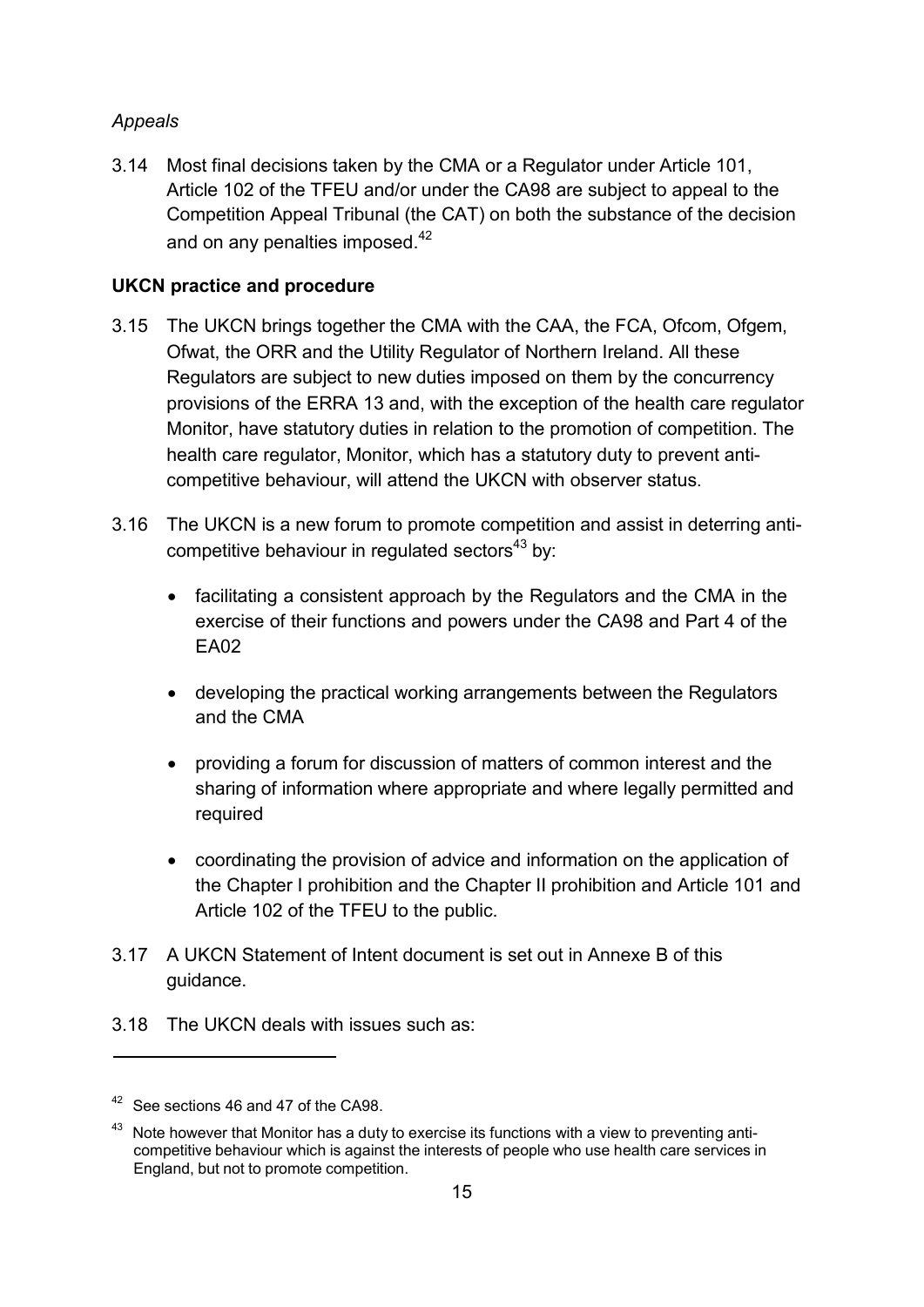- **the development and application of competition policy in the regulated sectors** – the UKCN provides a forum for the Regulators and the CMA to share expertise, ideas and experience for the purpose of preventing anti-competitive behaviour and/or promoting competition in the regulated sectors for the benefit of consumers and users of regulated services, by ensuring a consistent and high-quality approach to competition policy and enforcement in those sectors
- **general principles of information sharing** subject to the obligations under the Modernisation Regulation and/or Part 9 of the EA02, information about cases in progress is shared. This includes matters of general policy and the way in which Articles 101 and 102 of the TFEU and the prohibitions in the CA98 are interpreted, applied and enforced. In each instance, this is with a view to ensuring consistency of decision-making. Information about the CA98 complaints received and investigations in progress or contemplated is also shared to facilitate the performance by the CMA and the Regulators of their functions under Part 1 of the CA98, for example to ascertain whether there is concurrent jurisdiction.
- 3.19 The UKCN may form working groups as appropriate in order to consider specific issues of the application of competition law, and/or the promotion of competition and tacking anti-competitive practices in one or more regulated sector.
- 3.20 At all times, the members of the UKCN are mindful of the confidentiality provisions of the EA02 and their obligations to safeguard information provided by other NCAs which are contained in the Modernisation Regulation (see chapter [5](#page-41-0) below).

#### **Case handling**

#### *General principles of case allocation*

<span id="page-18-0"></span>3.21 The CMA and the Regulators will always consult with each other before acting on a case where it appears that they may have concurrent jurisdiction. They must consult with each other under the Concurrency Regulations before exercising any of the prescribed functions in relation to a case. The CMA expects that such consultation will include the circulation of details of complaints.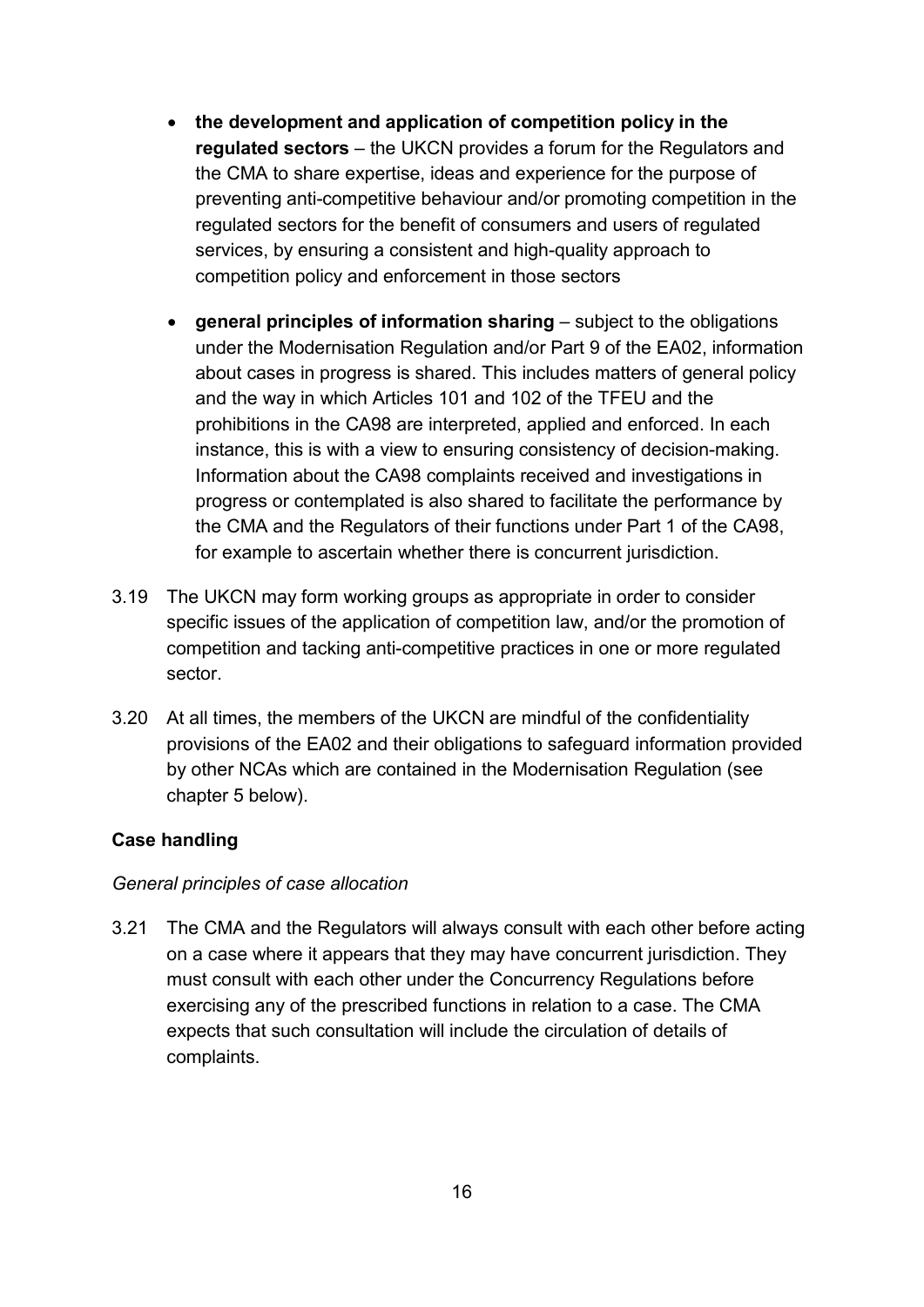- <span id="page-19-3"></span>3.22 Under the concurrency arrangements, the general principle is that the CMA or the relevant Regulator will be responsible for a case depending on which of them is better or best placed to do so. $44$  The factors considered in determining which of the CMA or Regulators deals with the matter will be assessed by the CMA and relevant Regulator as appropriate and include:
	- the sectoral knowledge of a Regulator and the CMA
	- whether the case affects more than one regulated sector and/or nonregulated sectors not subject to concurrent competition law<sup>45</sup>
	- previous contacts between the parties or complainants and a Regulator or the CMA
	- experience in dealing with any of the undertakings which may be involved in the proceedings
	- experience in dealing with any similar issues which may be involved in the proceedings
	- whether the CMA considers it necessary to exercise Part 1 functions in relation to a case in order to develop United Kingdom competition policy or to provide greater deterrent and precedent effect for the benefit of competition and consumers, either within the relevant regulated sector, or more widely
	- whether the case being allocated to the CMA and supported by the relevant Regulator (or vice versa) will provide the best combination of competition and sector-specific expertise.

#### *Procedure for agreeing which authority will deal with a complaint or investigation*

<span id="page-19-0"></span>3.23 When a complaint has been made to the CMA or a Regulator and it gives rise to concurrent jurisdiction between two or more United Kingdom authorities,

<span id="page-19-1"></span> $44$  In contrast to the other concurrent sectors (where either the CMA or the relevant Regulator may take responsibility for a case depending on which one is better or best placed to do so), under the Concurrency Regulations Monitor will normally be responsible for any case that is principally concerned with matters relating to the provision of health care services for the purposes of the NHS in England, though Monitor may nevertheless agree with the CMA that the CMA shall act in a case.

<span id="page-19-2"></span> $45$  This may include, for example, a case affecting a regulated sector across the United Kingdom, including any nations which benefit from devolved powers.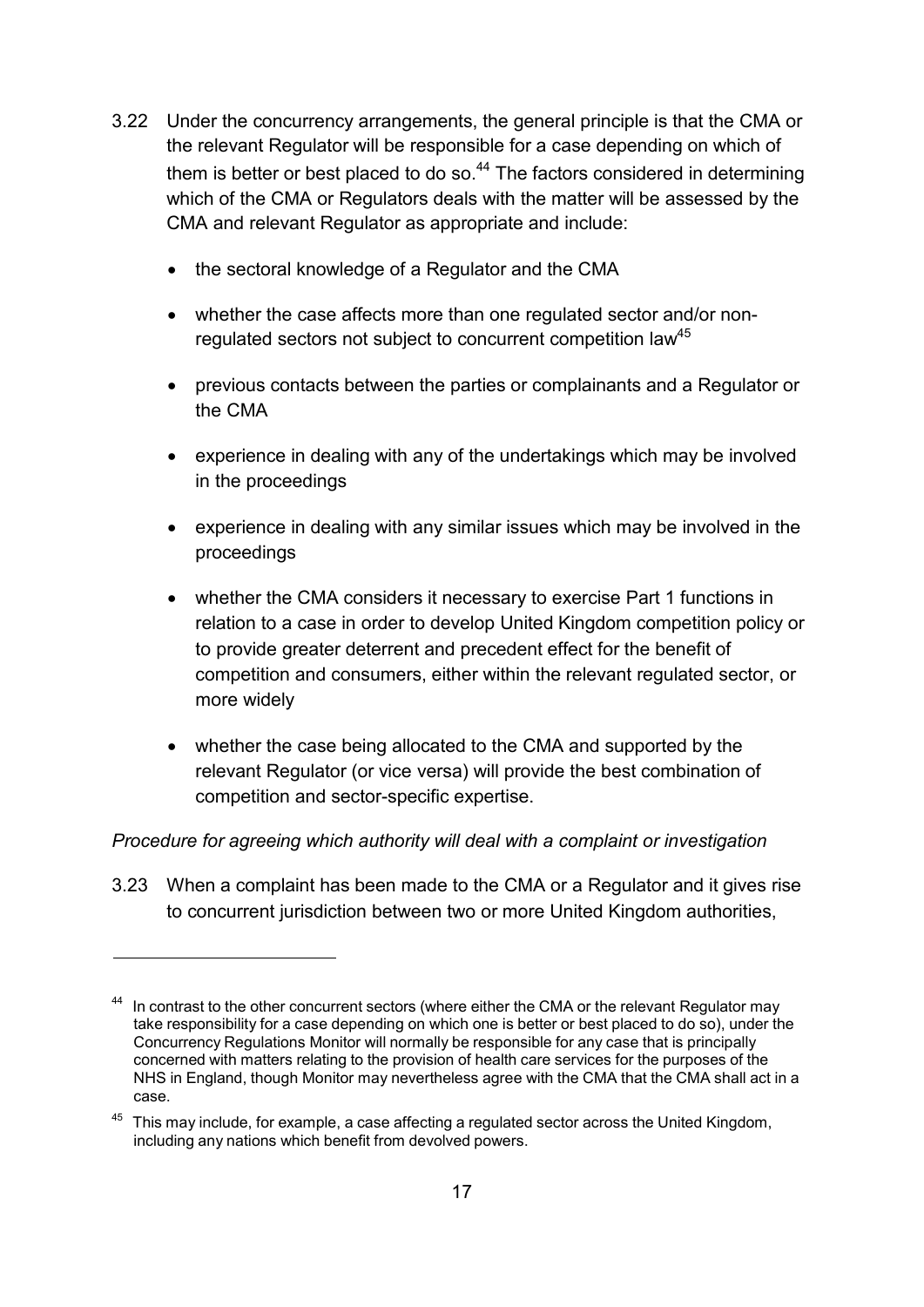the complainant will be informed, as a matter of policy, which authority is handling the complaint. In line with the information sharing arrangements between the CMA and the Regulators, the CMA and the relevant Regulator may engage in discussions as they consider appropriate in relation to any particular complaint or matter.<sup>[46](#page-20-1)</sup>

- 3.24 It is expected that agreement will ordinarily be reached promptly as to which United Kingdom authority is better or best placed to deal with a particular complaint and in any event, in no more than two months after receipt of the complaint by the first authority to receive it. In circumstances where Regulation 4 of the Concurrency Regulations applies and agreement cannot be reached between the relevant authorities within a reasonable time (which may differ from the two-month period above), the CMA will decide which United Kingdom authority should deal with a case (Regulation 5) and it will have regard to the principles set out in paragraph [3.22](#page-19-3) in doing so. The CMA may decide in some circumstances that it is to exercise Part 1 functions in relation to that case during the initial case allocation process. Where there is dispute, the CMA may not however decide that it or another Regulator other than Monitor is to exercise Part 1 functions in any case which is principally concerned with matters relating to the provision of health care services for the purposes of the NHS in England.<sup>[47](#page-20-2)</sup> The CMA will follow the process outlined in paragraphs [3.26](#page-20-0) to [3.29](#page-21-0) below in making such a decision.
- 3.25 Where either the CMA or a Regulator proposes to commence a competition investigation on its own initiative into a regulated sector, the CMA or the relevant Regulator will inform the other of that investigation and engage in discussions as they consider appropriate in respect of the investigation. As a general principle, the authority which is best placed to deal with the case will have jurisdiction over that case in accordance with the case allocation principles under Regulation 4 of the Concurrency Regulations.

## *Circumstances in which the CMA may exercise jurisdiction where a case has already been allocated to a Regulator*

<span id="page-20-0"></span>3.26 Pursuant to Regulation 8 of the Concurrency Regulations, where a Regulator has been allocated a case under Regulation 4, the CMA may nonetheless take over that case where it is satisfied that doing so would further the

<span id="page-20-1"></span>See further paragraphs [3.41](#page-25-0) to [3.54](#page-30-0) below for further information.

<span id="page-20-2"></span> $47$  Though the CMA and Monitor may nevertheless agree that the CMA is to act in such a case: see Regulation 4(2) of the Concurrency Regulations.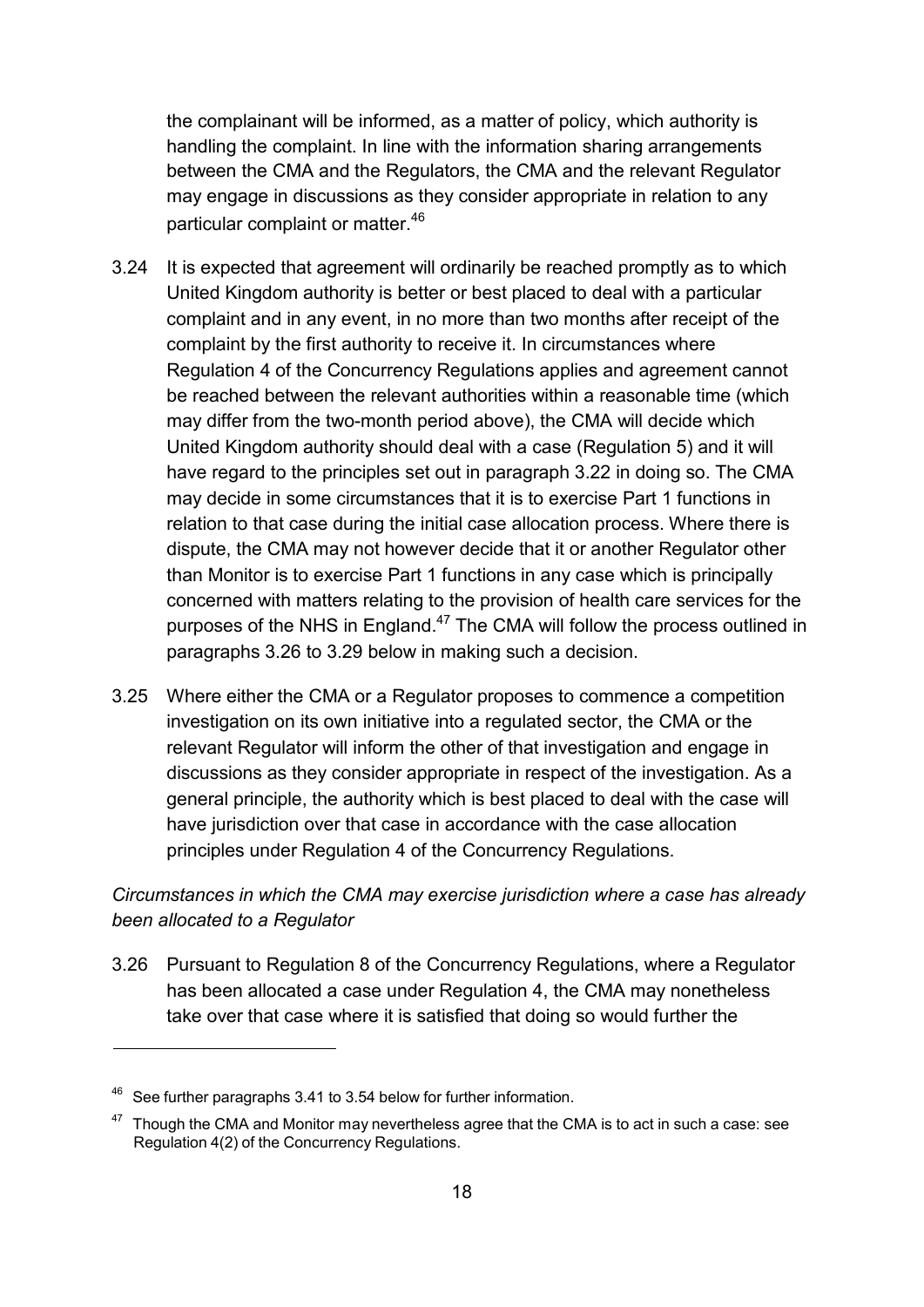promotion of competition within any market or markets in the United Kingdom for the benefit of consumers. For example, the power might be exercised where (consistent with the EU Commission's powers to take cases from NCAs) the CMA considers itself best placed to make a decision that sets an appropriate precedent, in particular when similar issues arise across different sectors or parts of the United Kingdom or in order to enforce the CA98 prohibitions more effectively. For example, because the Regulator lacks the necessary resources. However, the CMA may not take over a case from Monitor under Regulation 8 where the case is principally concerned with matters relating to the provision of health care services for the purposes of the NHS in England.

- 3.27 The CMA may make such a decision after consultation with the Regulator, the undertaking concerned and any other persons likely to be materially affected by the transfer at any stage before a Regulator has issued a Statement of Objections.[48](#page-21-1) After a Statement of Objections has been issued, the CMA cannot exercise Part 1 functions in relation to that case, unless the Regulator wishes to transfer the case to the CMA $<sup>49</sup>$  $<sup>49</sup>$  $<sup>49</sup>$ </sup>
- 3.28 The CMA will consult with the relevant Regulator(s) in respect of its proposed decision to take over a case as soon as it reasonably can after reaching such a view and will give reasons for that proposed decision (Regulation 8 of the Concurrency Regulations). The CMA and the Regulator(s) will also discuss potential arrangements for further cooperation in relation to the case in the event that the CMA does take over that case. If, following such consultation, the CMA still proposes to take over the case, it is required under Regulation 8 to notify each of the following interested parties that it is taking over a case: the relevant Regulator(s), the undertaking(s) being investigated, and any other person likely to be materially affected by the transfer (which may include the complainant(s)). The CMA will work closely with the relevant Regulator(s) and interested parties in reaching a decision on whether it is to exercise Part 1 functions in relation to a case. In practice, the CMA expects that the circumstances in which it would take over a case under Regulation 8 are likely to be rare.
- <span id="page-21-0"></span>3.29 Any decision by the CMA to exercise Part 1 functions pursuant to Regulation 5 or Regulation 8 of the Concurrency Regulations is not irreversible. While the

<span id="page-21-1"></span><sup>&</sup>lt;sup>48</sup> A Statement of Objections outlines the CMA's or Regulator's provisional conclusions in relation to the suspected infringement of competition law. The Statement of Objections is a formal procedural step in a case pursuant to Rule 5 of the CA98 Rules.

<span id="page-21-2"></span><sup>49</sup> Regulation 8 of the Concurrency Regulations.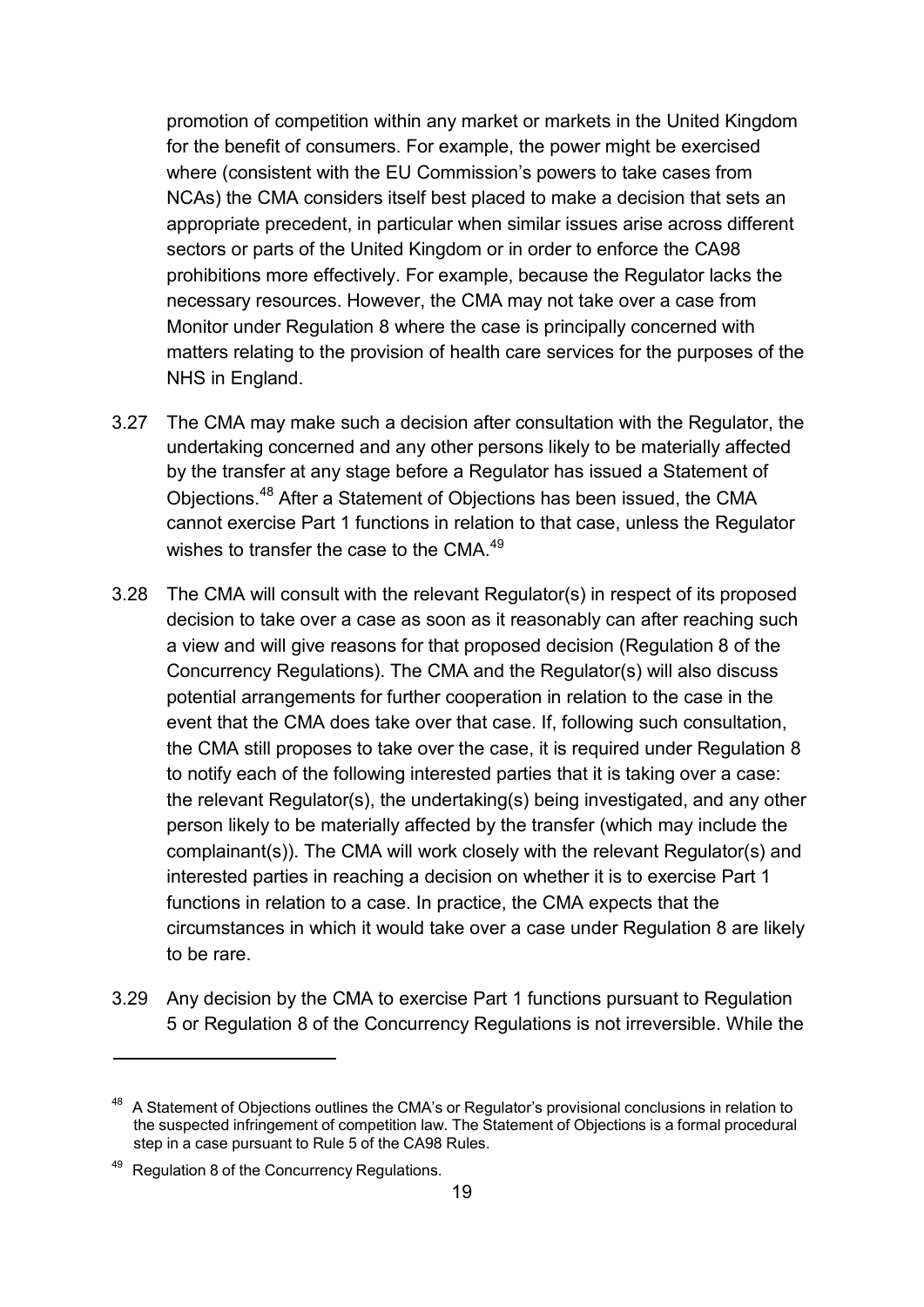CMA expects that this may happen only in exceptional circumstances, the CMA and a Regulator may agree to transfer that case back from the CMA to the relevant Regulator. The CMA will follow the procedures laid down in Regulation 7 where it decides to transfer a case back to any relevant Regulator.

#### *Consequences of allocation of a case to the CMA or a Regulator*

- 3.30 Neither the CMA nor the Regulators may exercise any of the prescribed functions in relation to a case where it appears that they may have concurrent jurisdiction until the question of which authority is to exercise Part 1 functions in relation to the case has been determined under Regulations 4 or 5 of the Concurrency Regulations (Regulation 6). Once the matter has been determined under Regulations 4 or 5, Regulation 6 also prohibits any other United Kingdom authority from exercising Part 1 functions in relation to that case unless it is formally transferred to that authority under the procedures laid down in Regulation 7 or the CMA decides that it is likely to be the best placed authority to act under the procedures set out in Regulation 8.
- 3.31 As a matter of policy, once jurisdiction of a case has been allocated to the CMA or a Regulator, the relevant authority will be responsible for the investigation, decision making and enforcement for that case, unless the case is subsequently transferred from that authority to another (for example, pursuant to Regulation 8). Notwithstanding the exercise of Part 1 functions by one of the CMA or a Regulator, the CMA and the other relevant Regulators will consult each other and may cooperate further as appropriate in respect of a case. This cooperation may occur, for example, through joint attendance at meetings, regular discussions throughout the investigation, cooperation in the collection and/or review of evidence, and the use of secondments.

#### *Procedure for transferring cases between authorities*

3.32 The Concurrency Regulations set out the procedure which must be followed in the cases of transfers under Regulation 7. When the CMA and a Regulator intend to transfer a case, the undertaking which is the subject of the investigation and any other person likely to be materially affected by the transfer (which may include any complainant) will be given an opportunity to make representations on the proposed transfer, and will be notified of the outcome. This will not be the case where the undertaking has not yet been informed that it is the subject of the investigation (Regulation 7). Those making such representations should assume that such representations will be seen by both or all of the authorities concerned. Any other person likely to be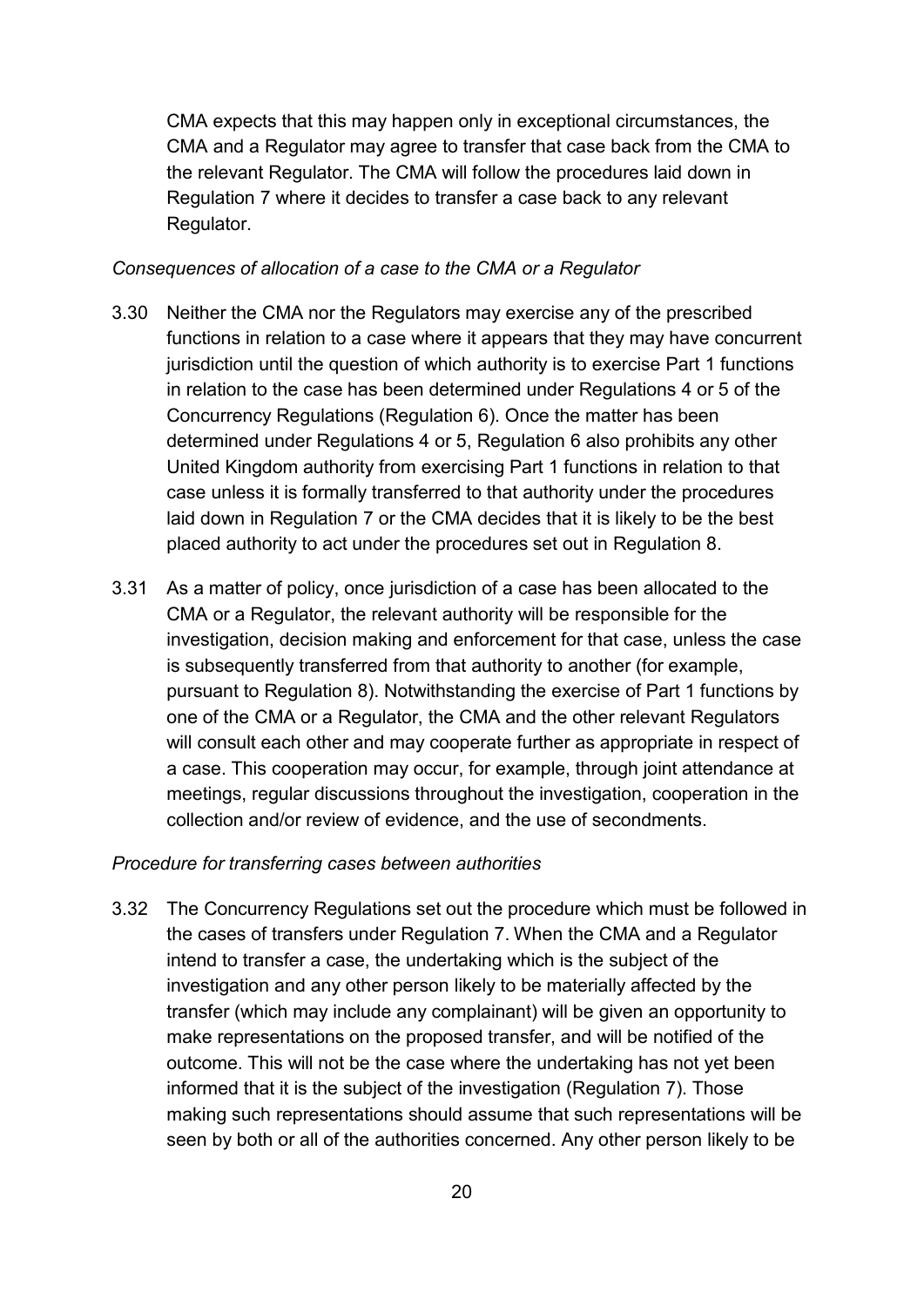materially affected by the transfer (which may include any complainant) will also be notified of any transfer.

## *Cooperative working between the CMA and the Regulators*

- 3.33 The CMA and each Regulator may agree arrangements for the use of staff or members of the CMA or a Regulator by the CMA or another Regulator, allowing for staff to be shared between the CMA and Regulators, or between Regulators (not involving the CMA). This includes through the secondment of any officer of the CMA or a Regulator by the Regulator or the CMA or another Regulator for any duration agreed between the relevant authorities.
- 3.34 Such secondments may be agreed on a case by case basis for any duration and for the purposes agreed between the CMA and the Regulator and/or between Regulators. Under Regulation 10, secondments may be for the purpose of exercising any function under Part 1 of the CA98. For example, the CMA and a Regulator may agree to share staff in this way to provide case support, investigatory expertise, specialist guidance (such as may be provided by economically or legally qualified staff of either the CMA or a Regulator) or to make any decision in relation to a case. The CMA may also agree to the use by a Regulator of the CMA's procedural complaints process, including providing a Regulator with access to the Procedural Officer to determine any dispute or complaint that falls within the competence of the Procedural Officer under Rule 8 of the CA98 Rules.<sup>[50](#page-23-1)</sup>
- 3.35 In addition to the use of staff by a Regulator or the CMA, the CMA and each Regulator may agree arrangements for the provision of training, guidance, advice or any other form of support on a case by case basis, or more generally.
- <span id="page-23-0"></span>3.36 The full provisions for the use of staff and provision of support by the CMA and/or a Regulator are outlined in Memoranda of Understanding between the CMA and each Regulator.

<span id="page-23-1"></span> $50$  Rule 8 of the CA98 Rules sets out the CMA's procedural complaints process. Further guidance on the procedural complaints process and the role of the Procedural Officer is set out in Chapter 15 of the CMA CA98 Procedures Guidance (CMA8) for more details on settlement and CA98 Rules, both available at: [www.gov.uk/cma](http://www.gov.uk/cma)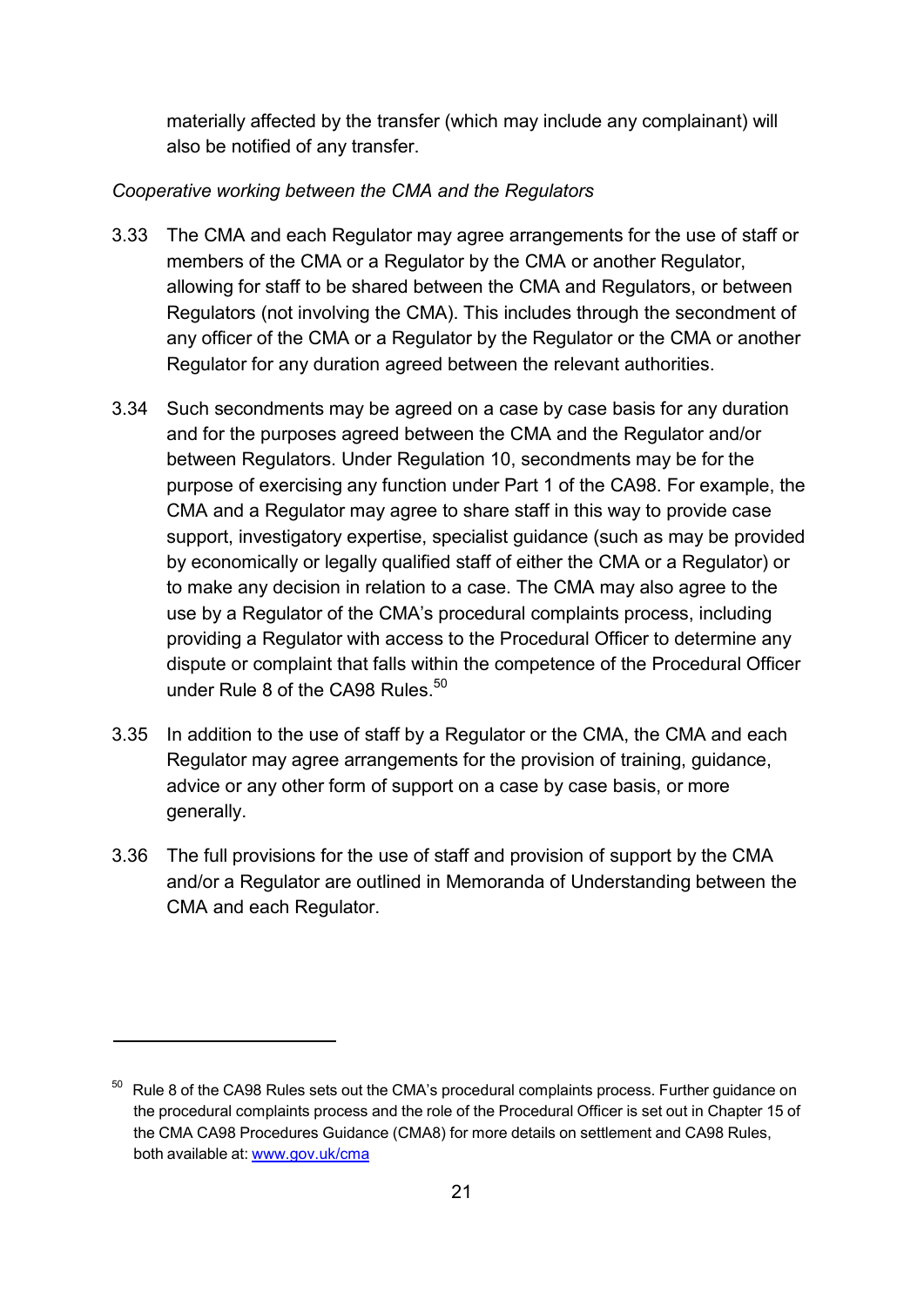## **Complaints**

- 3.37 Complaints about breaches of competition law may be made either to the CMA and copied to the relevant Regulator, or directly to the relevant Regulator and copied to the CMA.<sup>[51](#page-24-0)</sup> Complainants should only make one complaint in relation to any particular agreement or conduct, unless the complainant has access to substantial new factual evidence which it did not possess at the time of the original complaint. The principles relating to case handling will apply as outlined above. Complainants will be told as soon as is practicable which authority is dealing with the case. They will also be notified of any subsequent change.
- 3.38 The principles of case allocation set out in the Commission's *Notice on Cooperation within the Network of Competition Authorities*[52](#page-24-1) will also be taken into account where Article 101 and/or Article 102 of the TFEU may apply. Pursuant to those case allocation principles, a United Kingdom NCA can be considered well-placed to act in relation to a complaint where the following three cumulative criteria are met:
	- the agreement or conduct has substantial, direct, actual or foreseeable effects on competition and is implemented within or originates from within the United Kingdom
	- the United Kingdom NCA is capable of bringing effectively to an end the entire infringement
	- the United Kingdom NCA can gather, possibly with the assistance of other authorities, the evidence required to prove the infringement.
- 3.39 It follows that the CMA or a Regulator will only deal with a complaint where there exists a material link between the infringement and the United Kingdom.<sup>[53](#page-24-2)</sup> For further details on case allocation within the European

<span id="page-24-0"></span> $51$  Complaints about breaches of sector legislation alone should be sent directly to the relevant Regulator.

<span id="page-24-1"></span><sup>52</sup> OJ C101, 27.04.2004, p.43.

<span id="page-24-2"></span> $53$  The CMA or a Regulator will determine whether there is a material link between the suspected infringement and the United Kingdom on a case-by-case basis, and will assess whether the suspected infringement may affect trade within the United Kingdom, and/or prevent, restrict or distort competition within the United Kingdom.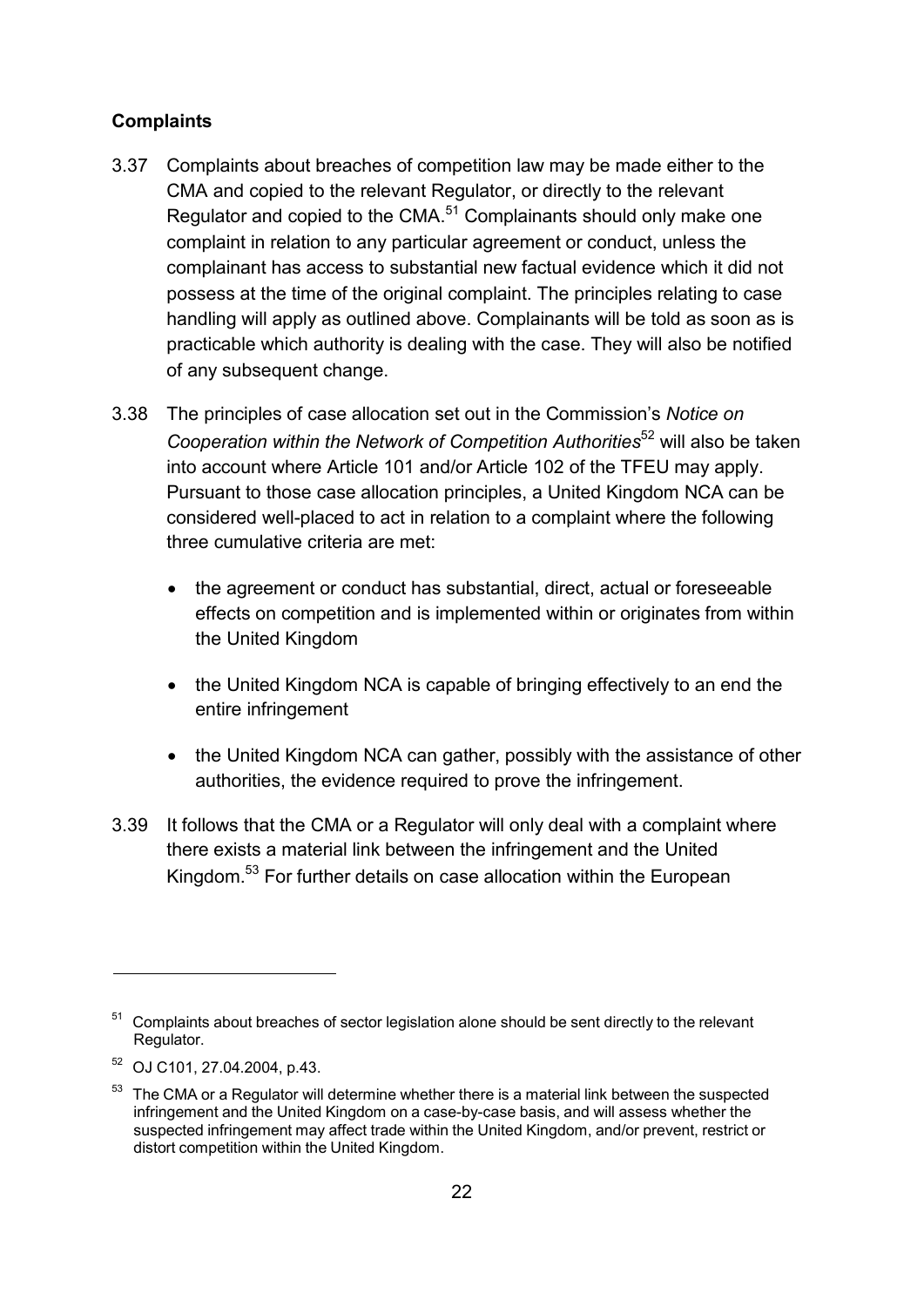Competition Network see the competition law guideline *Modernisation*  $(OFT442).$ <sup>[54](#page-25-1)</sup>

<span id="page-25-4"></span>3.40 Submissions that urgent interim measures are needed to prevent 'significant damage' as a result of a breach of Article 101 and/or Article 102 of the TFEU, the Chapter I prohibition and/or the Chapter II prohibition of the CA98 will be treated in the same way as complaints. That is, the CMA or a Regulator with jurisdiction over the case will require there to be a material link between the infringement and the United Kingdom in order to consider the use of interim measures. The CMA or a Regulator will apply the legal framework to the facts of the case in determining whether the legal test for interim measures is met.<sup>[55](#page-25-2)</sup> Further guidance on interim measures and the CMA and Regulators' approach to seeking interim measures is given in the CMA CA98 Procedures Guidance (CMA8).[56](#page-25-3)

## **Information sharing**

## *Purpose of sharing information*

- <span id="page-25-0"></span>3.41 The timely and appropriate exchange of information between the Regulators and between each Regulator and the CMA for the purpose of exercising concurrent functions is essential for the efficient and effective functioning of the United Kingdom concurrency regime, for example to:
	- establish transparent, cooperative and effective working practices between the CMA and the Regulators, or between the Regulators
	- facilitate the effective allocation or reallocation of complaints or investigations pursuant to the Concurrency Regulations
	- enable the CMA or a Regulator to provide effective support and guidance in the context of a case or more generally
	- facilitate the effective sharing or secondment of any officer of the CMA or a Regulator by the Regulator or the CMA or another Regulator, including for the purpose of making decisions in relation to the exercise by that Regulator of Part 1 functions

<span id="page-25-1"></span><sup>54</sup> OFT guideline *Modernisation* (OFT442), available at: [www.gov.uk/cma](http://www.gov.uk/cma)

<span id="page-25-2"></span><sup>55</sup> Section 35 of the CA98.

<span id="page-25-3"></span><sup>56</sup> Available at: [www.gov.uk/cma](http://www.gov.uk/cma)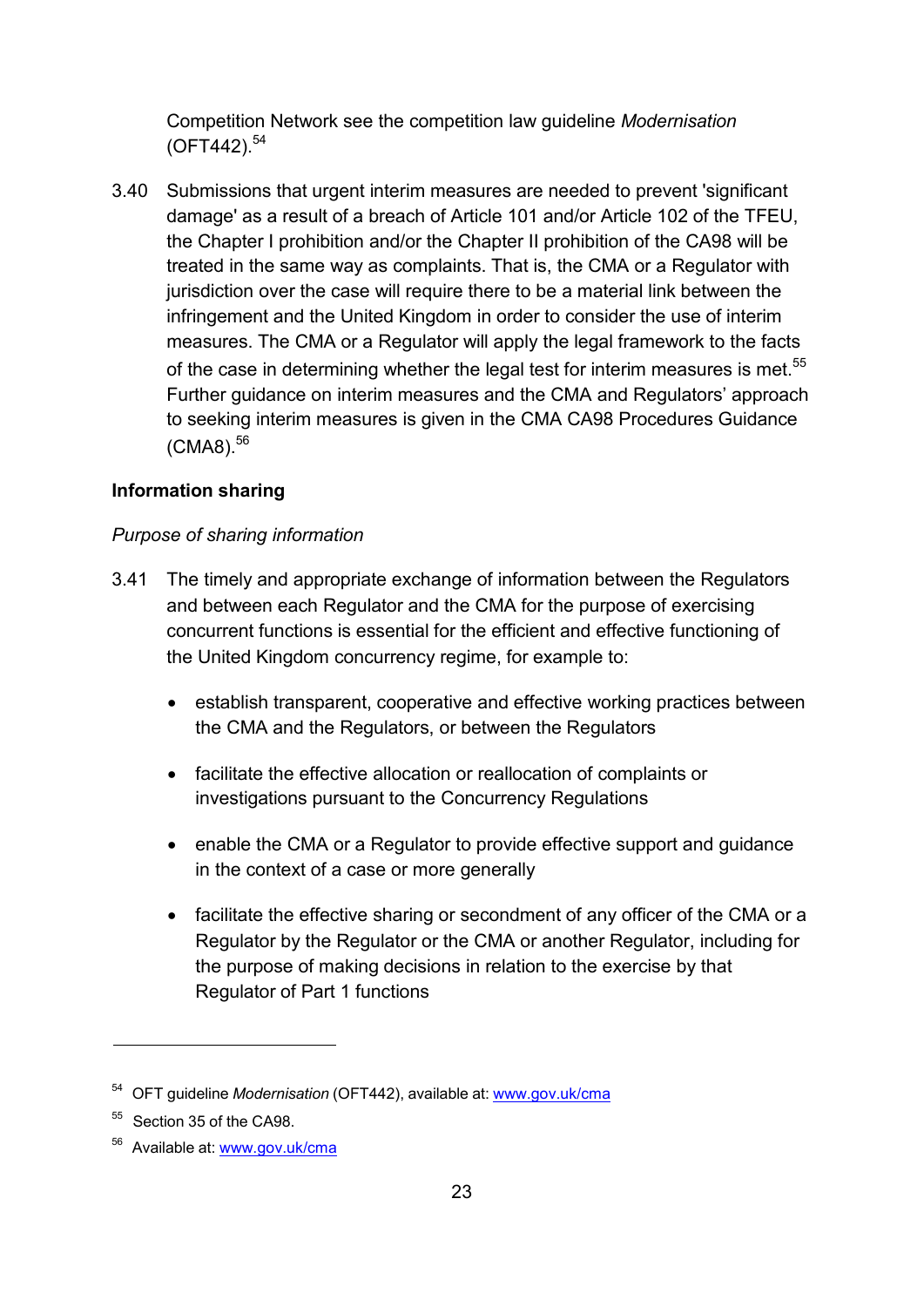facilitate the efficient use by a Regulator of the CMA's Procedural Officer, where a Regulator wishes to make use of the CMA's procedural complaints process.<sup>[57](#page-26-0)</sup>

#### *Information sharing in practice*

- 3.42 Regulation 9 requires that each competent person must put in place arrangements for sharing with other competent persons certain kinds of information in connection with concurrent cases under the CA98. A 'competent person' means each of the CMA or any of the Regulators. $58$
- 3.43 The full arrangements for the sharing of information will be outlined in individual Memoranda of Understanding between the CMA and each of the Regulators. However, the CMA envisages that each Memorandum of Understanding will provide for regular, timely and appropriate exchange of information between Regulators and the CMA connected with the exercise of concurrent competition functions, and that there will be adequate safeguards in place in relation to the information exchanged.  $59$  Regulators and the CMA will maintain open lines of communication through the UKCN and by way of strong bilateral partnerships.
- 3.44 In particular, the CMA envisages that the Memoranda of Understanding will specify that each competent person will provide the details of any information in their possession giving them reasonable grounds to suspect that Article 101 and/or Article 102 of the TFEU, and/or the Chapter I prohibition and/or the Chapter II prohibition of the CA98 may have been infringed to any other competent person who has or may have concurrent jurisdiction in respect of the possible infringement. The CMA envisages that this information will be shared even if the competent person in possession of the information does not propose to exercise any prescribed functions in respect of the case.
- 3.45 Such notification should take place in a timely manner and, in all cases, within 15 working days of the competent person reaching the view that there are reasonable grounds to suspect that such a competition law infringement may

<span id="page-26-0"></span><sup>&</sup>lt;sup>57</sup> Rule 8 of the CA98 Rules sets out the CMA's procedural complaints process. Further guidance on the procedural complaints process and the role of the Procedural Officer is set out in Chapter 15 of the CMA CA98 Procedures Guidance (CMA8) for more details on settlement and CA98 Rules, both available at: [www.gov.uk/cma](http://www.gov.uk/cma)

<span id="page-26-1"></span> $58$  See Regulation 2 of the Concurrency Regulations and section 54(7) of the CA98.

<span id="page-26-2"></span> $59$  Further detail on confidentiality and disclosure of information is set out in chapter 5 of this guidance.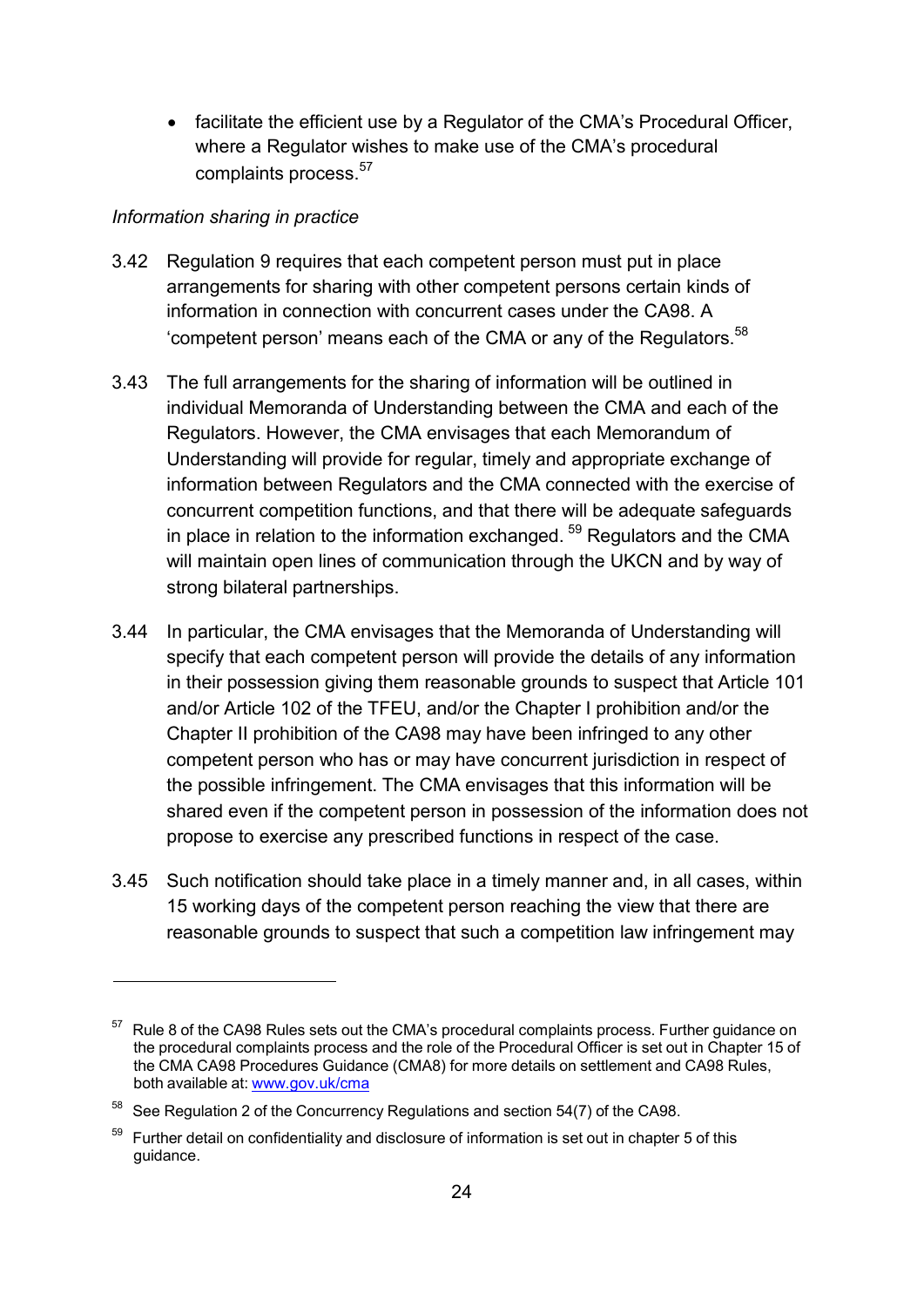have taken place.<sup>[60](#page-27-0)</sup> In addition, each competent person may share information in respect of any complaint or case prior to undertaking an assessment as to whether that competent person has reasonable grounds to suspect that a competition law infringement may have taken place.

- 3.46 Following any such notification, the competent person(s) in receipt of such information may request further information in relation to the case from the other competent person. In practice, most such information exchanges are likely to occur between the Regulators and the CMA and vice versa, since the CMA shares concurrent jurisdiction with each Regulator. Nevertheless, there may also be exchanges between Regulators in appropriate circumstances, for example if a case raises issues in more than one regulated sector.
- 3.47 Neither the competent person providing the information, nor any competent person in receipt of that information will be required to take any further action in respect of the possible infringement and the exchange of information between the CMA and a Regulator does not imply that a case or complaint will be prioritised or investigated. Furthermore, these information sharing arrangements will be without prejudice to the procedure for determining which competent person will exercise prescribed functions in relation to a case discussed in paragraphs [3.23](#page-19-0) to [3.29](#page-21-0) above.
- 3.48 In addition to information on potential infringements, the CMA and Regulators will share certain information connected with the exercise of concurrent competition functions at appropriate stages in a case, in accordance with Regulation 9 of the Concurrency Regulations. The CMA expects that details of these arrangements will be contained in each Memorandum of Understanding.
- 3.49 However, in summary, where the CMA or a Regulator has opened an investigation into a suspected infringement pursuant to section 25 of the  $C A98<sup>61</sup>$  $C A98<sup>61</sup>$  $C A98<sup>61</sup>$  and proposes to take any of the following steps in relation to that

<span id="page-27-0"></span> $60$  The notification requirements will apply where the threshold for a CA98 investigation is met. Section 25 of the CA98 sets out the legal test for the CMA or a Regulator to commence an investigation of a suspected infringement of the prohibitions under Chapter I or Chapter II of the CA98, or Article 101 or Article 102 of the TFEU.

<span id="page-27-1"></span> $61$  Section 25 of the CA98 sets out the legal test for the CMA or a Regulator to commence an investigation of a suspected infringement of the prohibitions under Chapter I or Chapter II of the CA98, or Article 101 or Article 102 of the TFEU. The information sharing arrangements do not apply to any complaint or preliminary investigation in which the investigating competent person concluded that there were no reasonable grounds for suspecting that there has been an infringement of the prohibitions under Chapter I or Chapter II of the CA98, or Article 101 or Article 102 of the TFEU in accordance with section 25 of the CA98.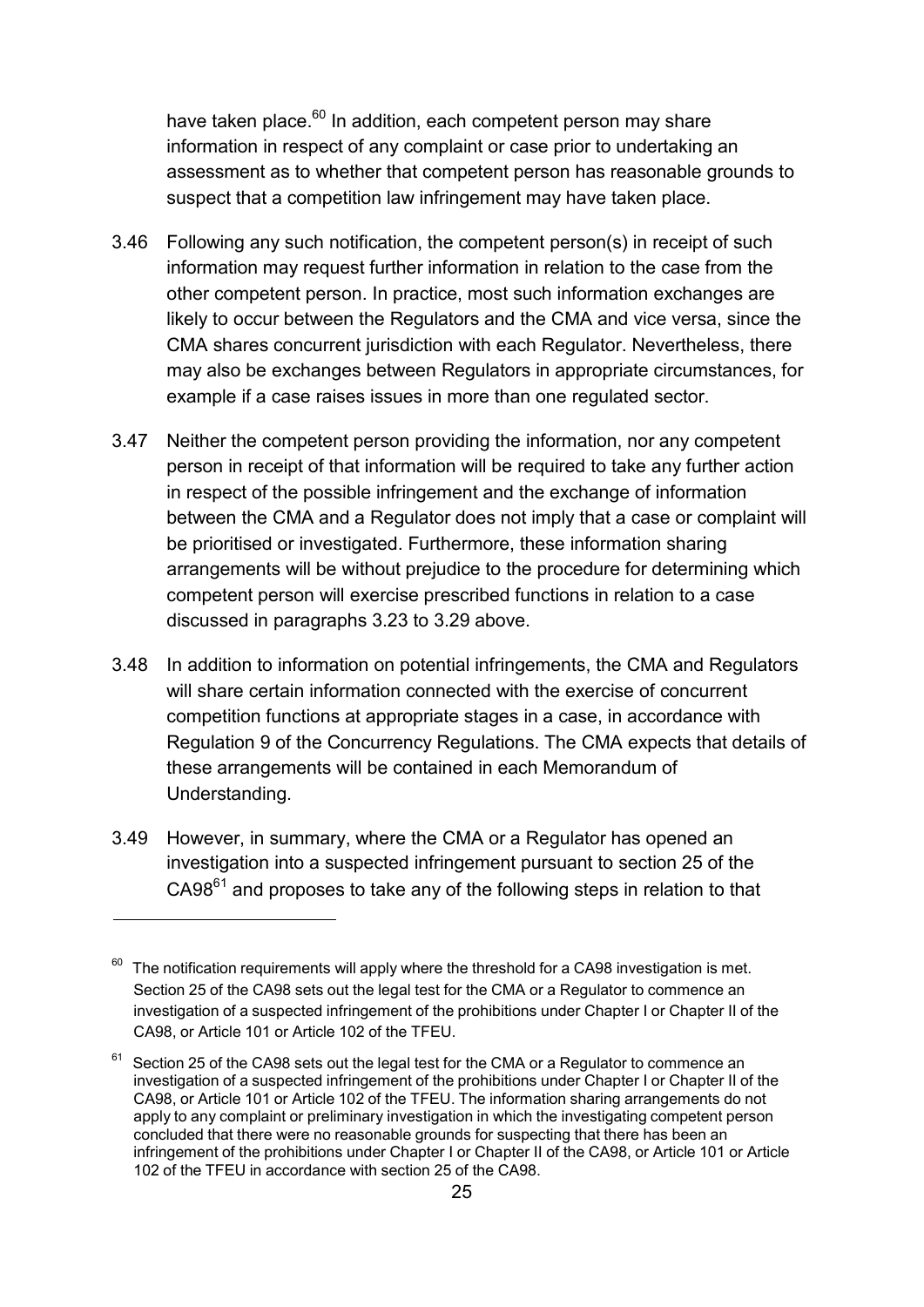investigation, the CMA and the Regulator will each share information with the other competent person who would, but for the allocation of the case under the Concurrency Regulation to another competent person, have concurrent jurisdiction in the case $62$  and the CMA expects that the Memoranda of Understanding will include the following provisions:

- **Statement of Objections** where the CMA or a Regulator proposes to issue a Statement of Objections to a party in relation to a suspected infringement of Article 101 and/or Article 102 of the TFEU, and/or the Chapter I prohibition or the Chapter II prohibition of the CA98, it will share a draft of its proposed Statement of Objections with each other competent person who had concurrent jurisdiction in the case, prior to the case being allocated under the Regulations. Such information will be shared no later than 15 working days prior to the date on which the investigating competent person proposes to issue the Statement of Objections to a party. The CMA and any other competent person in receipt of such information may, but is not required to, provide comments or guidance to the investigating competent person in response to the information shared with it. Any such comments will be made no later than 10 working days following receipt of the proposed Statement of Objections.<sup>[63](#page-28-1)</sup> The investigating competent person will not issue any Statement of Objections for a period of 10 working days after sharing information with each other competent person in relation to that draft Statement of Objections. Irrespective of the level of engagement between the CMA and a Regulator in any case, the decision to issue a Statement of Objections will be taken by the competent person with jurisdiction over the case. $64$
- **Notice or decision** similarly, where the CMA or a Regulator proposes to issue any preliminary or final commitment decision or notice, infringement decision or notice, no grounds for action decision or notice, or decision or notice not to proceed with a case (including in relation to any case closure decision or notice based on administrative priority grounds) (Proposed

<span id="page-28-0"></span> $62$  See paragraphs [3.23](#page-19-0) to [3.29](#page-21-0) for a discussion of the case allocation process under the Regulations.

<span id="page-28-1"></span> $63$  The CMA considers that the documents containing such comments will be 'internal documents' for the purposes of the CMA Rules and therefore may be withheld from access to the file following a Statement of Objections: see Rule 1(1) and Rule 6(2) of the CMA Rules (SI 2014/458).

<span id="page-28-2"></span> $64$  Subiect to the CMA exercising its discretion to take over a case under Regulation 8 of the Concurrency Regulations. For more information see paragraphs [3.26](#page-20-0) to [3.29](#page-21-0) above.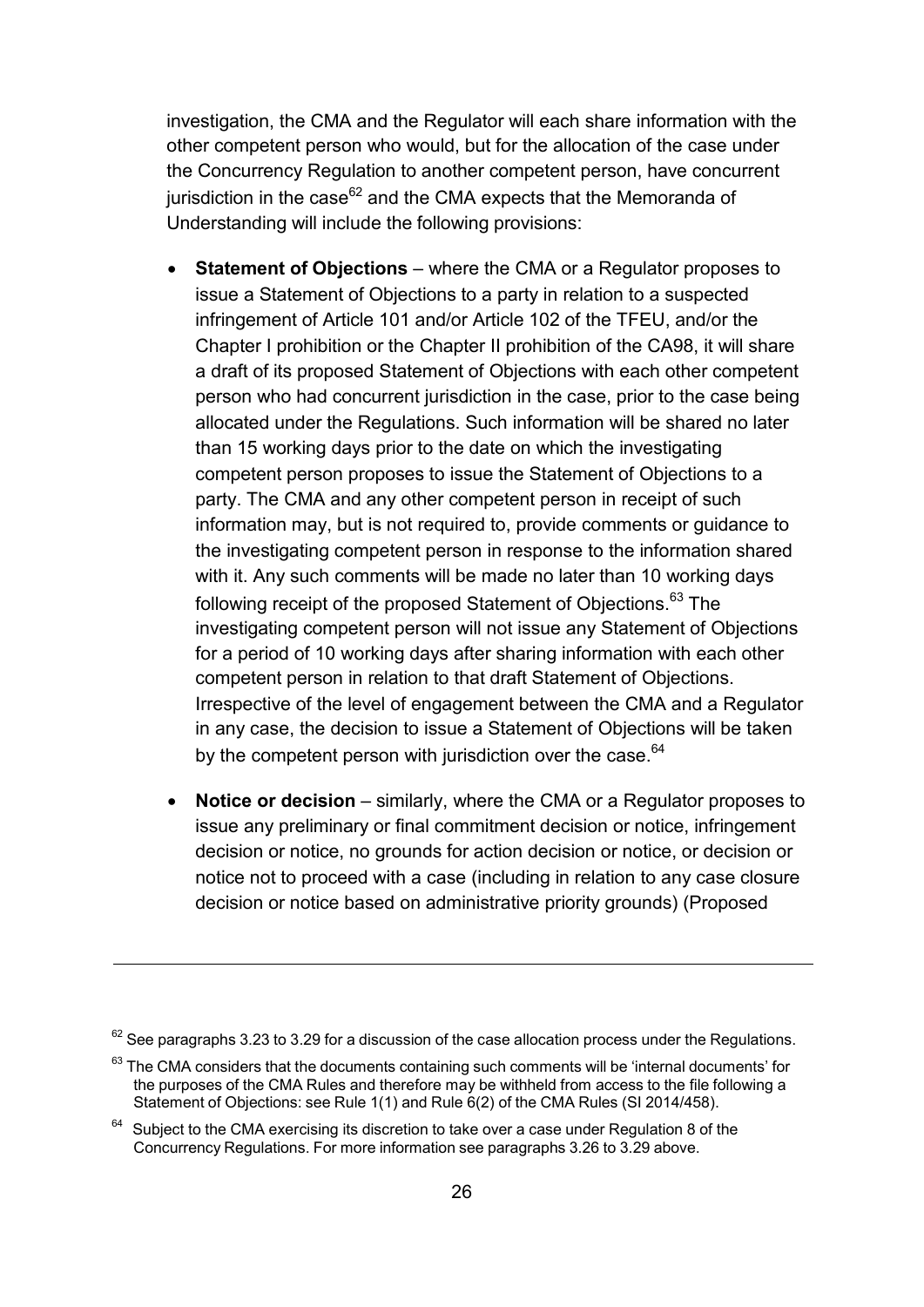Decision or Notice),  $65$  it will share a draft of its proposed decision or notice with each other competent person who would, but for the allocation of the case under the Concurrency Regulation to another competent person, have concurrent jurisdiction in the case.<sup>[66](#page-29-1)</sup> Such information will be shared no later than 10 working days prior to the date on which the investigating competent person proposes to issue any Proposed Decision or Notice. The CMA and any other competent person in receipt of such information may, but is not required to, provide comments or guidance to the investigating competent person in response to the information shared with it. Any such comments will be made no later than 10 working days following receipt of the Proposed Decision or Notice. $67$  The investigating competent person will not issue the proposed decision or notice for a period of 10 working days after sharing information with each other competent person in relation to that draft Proposed Decision or Notice.

- 3.50 In addition, the CMA and the Regulators may share additional information at any appropriate stage during an investigation and in a timely manner agreed between them as required. Such information may include:
	- information in relation to any CA98 complaint received by the CMA or a Regulator and any investigation undertaken at the CMA or a Regulator's own initiative, or in response to a complaint
	- details of any notices issued pursuant to sections 26, 26A and 27 of the CA98, and the use of powers to enter premises pursuant to sections 28 and 28A of the CA98
	- before commencing an investigation into any suspected infringement of Article 101, Article 102, the Chapter I prohibition or the Chapter II prohibition, notification of a proposed decision to commence an investigation, including the information on which the proposed decision to open an investigation was made
	- before issuing a case opening notice pursuant to section 25A of the CA98
	- any application or request received by the CMA or a Regulator to seek interim measures to prevent 'significant damage'in relation to any case

<span id="page-29-0"></span> $65$  See Regulations 9(1)(b) to 9(1)(j) of the Concurrency Regulations for a description of the range of notices and decisions to which the information sharing requirements relate.

<span id="page-29-1"></span> $66$  See paragraphs [3.23](#page-19-0) to [3.29](#page-21-0) for a discussion of the case allocation process under the Regulations.

<span id="page-29-2"></span> $67$  See footnote 61 above.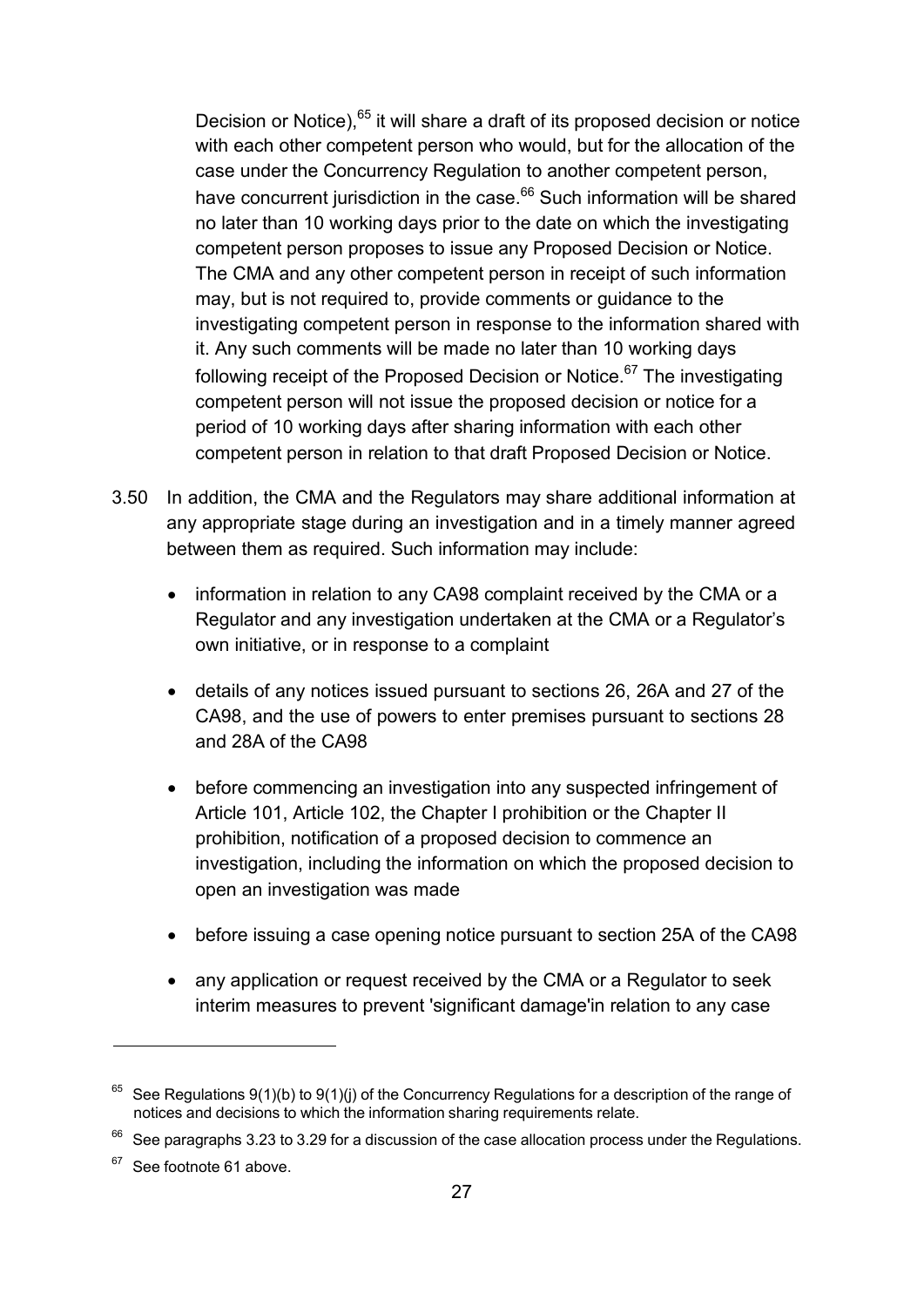- a regular summary of the progress and substance of any investigation into any suspected infringement of Article 101 and/or Article 102 of the TFEU, the Chapter I prohibition or the Chapter II prohibition of the CA98 conducted by the CMA or a Regulator. Subject to confidentiality considerations, this may include providing information of the CMA's or the Regulator's working assumptions and general approach to the investigation.
- 3.51 The CMA or a Regulator may request information that they may reasonably require from any other competent person relating to an individual investigation at any stage during the investigation to facilitate the performance of its functions under the CA98. The competent person to whom the request is made will respond appropriately to such a request for further information.
- 3.52 The exchange of information between the CMA and the Regulators does not imply that any infringement of Article 101 and/or Article 102 of the TFEU, the Chapter I prohibition and/or the Chapter II prohibition of the CA98 has taken place. Similarly, such information sharing does not impose an obligation on each competent person to consider a matter in more detail than it would otherwise have done.
- 3.53 The exchange of information between the CMA and the Regulators connected with the exercise of concurrent competition functions is governed by Part 9 of the EA02, which ensures that adequate safeguards are in place to prevent the unlawful disclosure of information by the CMA or a Regulator. Further details on Part 9 of the EA02 are set out in paragraphs [5.5](#page-41-1) to [5.7](#page-42-0) below.<sup>[68](#page-30-1)</sup>
- <span id="page-30-0"></span>3.54 In addition to these obligations, the exchange of information between the CMA and the Regulators is subject to procedural safeguards, including the use of confidentiality obligations that restrict the distribution and use of the information received. Moreover, any information contained in a leniency application made to the CMA will be treated in accordance with the principles and protections set out in OFT1495, *Applications for Leniency and No-Action in Cartel Cases.*[69](#page-30-2)

<span id="page-30-1"></span><sup>68</sup> See also *Transparency and disclosure: Statement of the CMA's policy and approach* (CMA6), and in particular Chapter 6 on disclosure to UK public authorities.

<span id="page-30-2"></span><sup>69</sup> OFT1495 has been adopted by the CMA: see *Proposed Treatment of existing Office of Fair Trading and Competition Commission guidance, Summary of responses to the consultation* (CMA12) available at [www.gov.uk/cma](http://www.gov.uk/cma)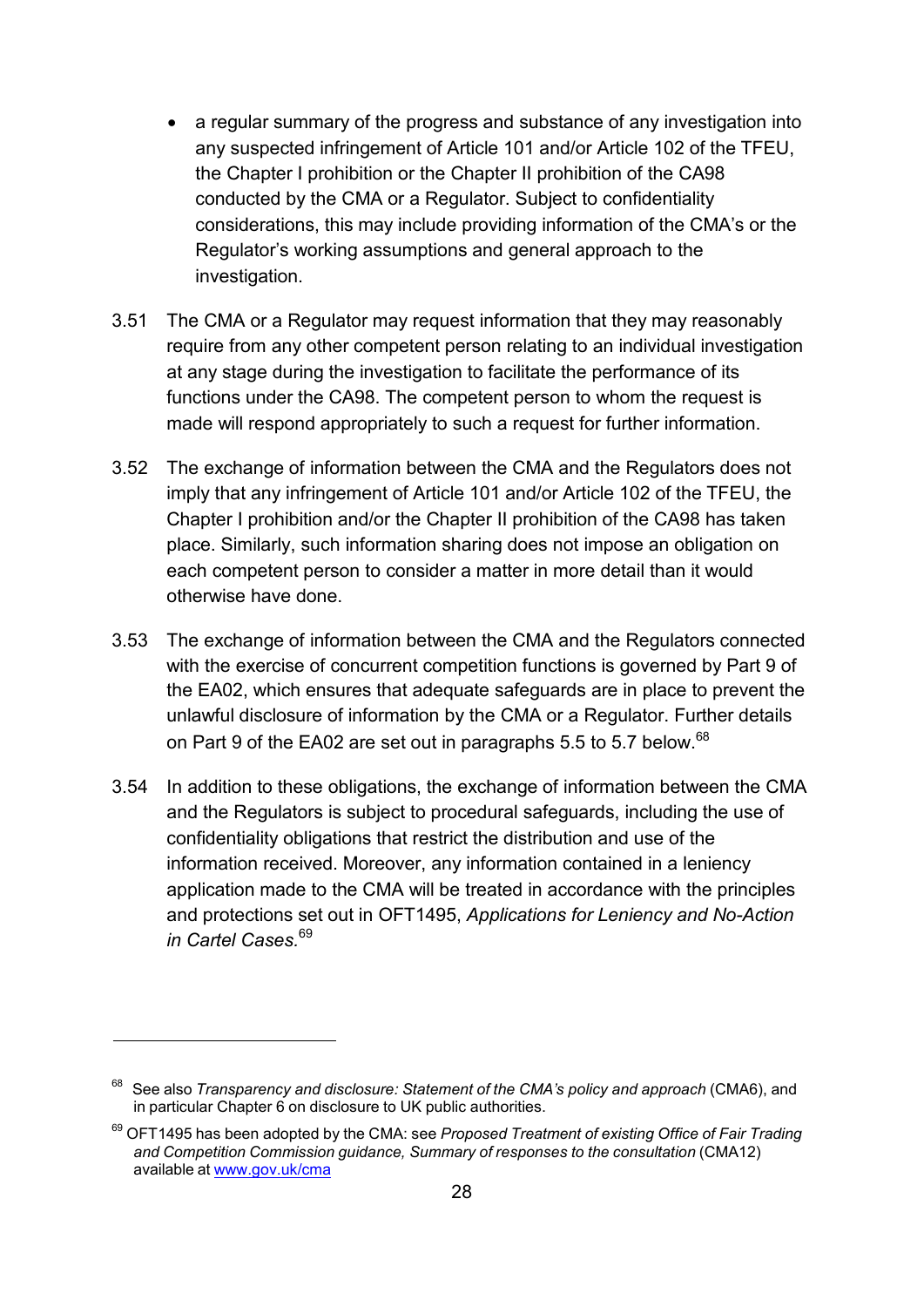#### **Annual concurrency report**

- 3.55 The CMA is required to prepare an annual report containing an assessment of how the concurrency arrangements have operated during the prior year.<sup>[70](#page-31-0)</sup> This report must include information about the activities of the CMA and the Regulators in relation to the exercise of all concurrent functions (that is, under both Part 1 of the CA98 and Part 4 of the EA02). $^{71}$  $^{71}$  $^{71}$
- 3.56 The report evaluates the operation of competition concurrency and key competition issues in concurrent sectors in the United Kingdom. It is intended to facilitate continuing improvement to the concurrency regime, the promotion of competition in the regulated sectors (or the preventing of anti-competitive behaviour in health-care services in England, in the case of Monitor), and to strengthen transparency and accountability within the Regulators and the CMA.
- 3.57 In each report, the CMA will outline the landscape of the CMA's and the Regulators' duties, powers and general market conditions in each concurrent sector. The report will outline the actions taken by the Regulators and the CMA during the reporting period to promote competition in the concurrent sectors (or, again, the preventing of anti-competitive behaviour in health-care services in England, in the case of Monitor).<sup>[72](#page-31-2)</sup> The report will set out and assess the relevant outcomes in relation to promotion of competition and/or the preventing of anti-competitive behaviour and application of competition law to the concurrent sectors achieved during the reporting period.
- 3.58 The CMA may include the following type of information in the report in respect of the operation of concurrency under the CA98. This information will be aggregated and presented, as appropriate, in relation to each Regulator and the CMA:
	- the number (and description) of decisions in which the use of competition powers under Part 1 of the CA98 was considered by a Regulator to be more appropriate than regulatory powers

<span id="page-31-0"></span> $70$  See paragraph 16 of Schedule 4 of the ERRA13.

<span id="page-31-1"></span> $71$  Paragraph 16(3) of Schedule 4 of the ERRA13 prescribes the information that must be included in the annual report.

<span id="page-31-2"></span> $72$  Monitor has a duty to exercise its functions with a view to preventing anti-competitive behaviour which is against the interests of people who use health care services in England, but not to promote competition.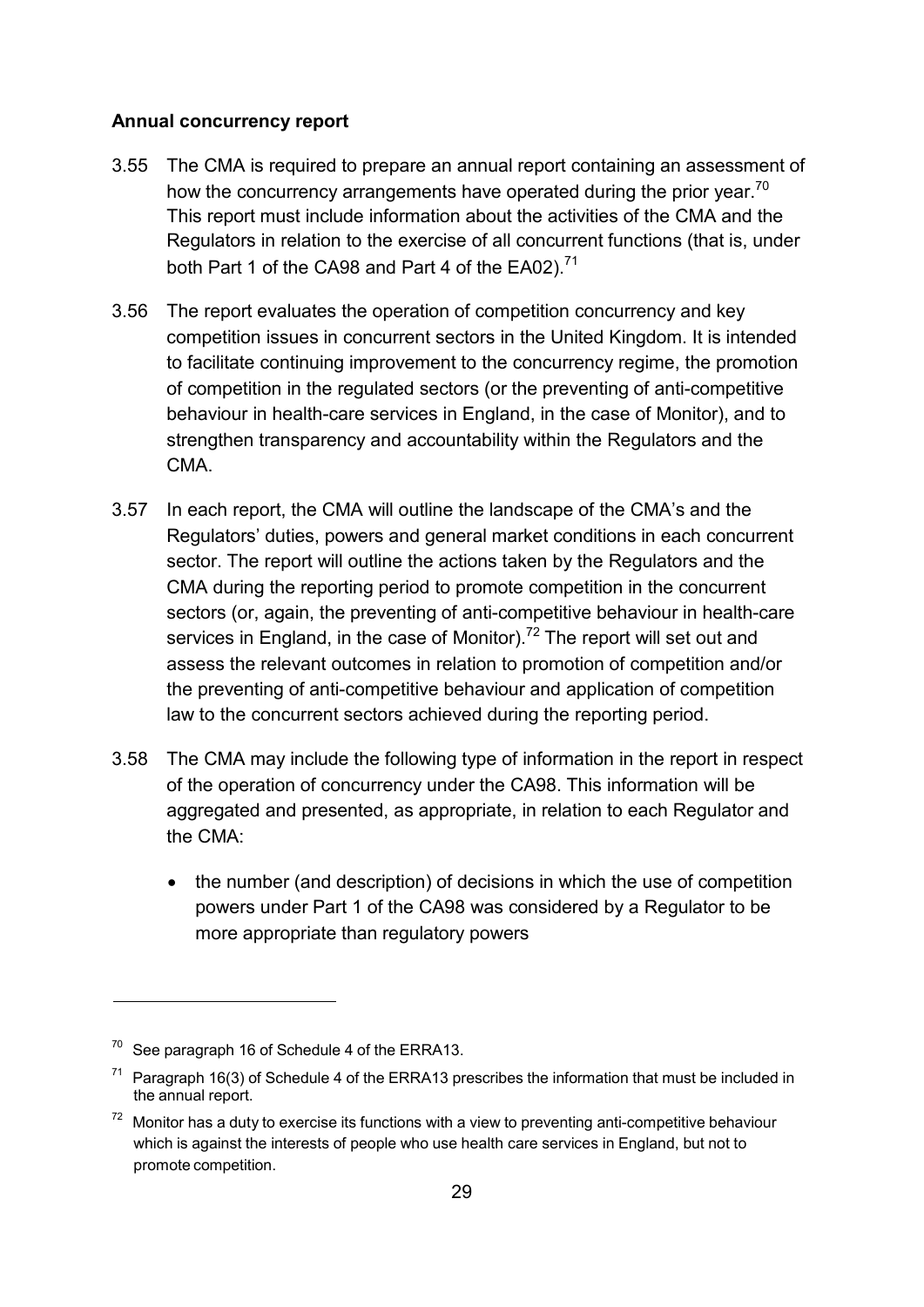- the number (and description) of decisions in which the use of regulatory powers was considered to be more appropriate than competition powers under Part 1 of the CA98 (in cases where competition powers could have been exercised)
- the number of formal investigations under the CA98 commenced in each concurrent sector
- whether the CMA and/or a Regulator issued any notices pursuant to sections 26, 26A and 27 of the CA98, or used powers to enter premises pursuant to sections 28 and 28A of the CA98 in those sectors
- whether the CMA and/or a Regulator accepted any commitments in relation to a case pursuant to section 31A of the CA98
- the number of notifications between the Regulators and the CMA (and vice versa) that an infringement of any or all of the Chapter I and/or Chapter II prohibitions or Article 101 and Article 102 of the TFEU may have taken place
- the number of statements of objection/statements of competition concerns issued in concurrent sectors by the CMA and the Regulators
- the number (and description) of final decisions notified by the CMA and the **Regulators**
- summaries of infringement decisions pursuant to Part 1 of the CA98 made in concurrent sectors, including a description of any financial penalty and/or other remedies imposed
- whether there have been secondments and/or joint projects between the CMA and the concurrent Regulators (or between the Regulators) and if so, how many people were involved, for what purpose and for how long
- whether any appeals have been brought to the CAT in respect of decisions under Part 1 of the CA98 in any of the concurrent sectors and the outcomes of any such appeals.
- 3.59 The annual report will also comment on the general operation of the cooperation arrangements discussed in this guidance. The CMA may offer its view on the nature and quality of such co-operation during the reporting year. It will also provide a high-level summary of the work of the UKCN during the relevant reporting year. The annual report will not, however, include any information that could jeopardise ongoing cases under Part 1 of the CA98, or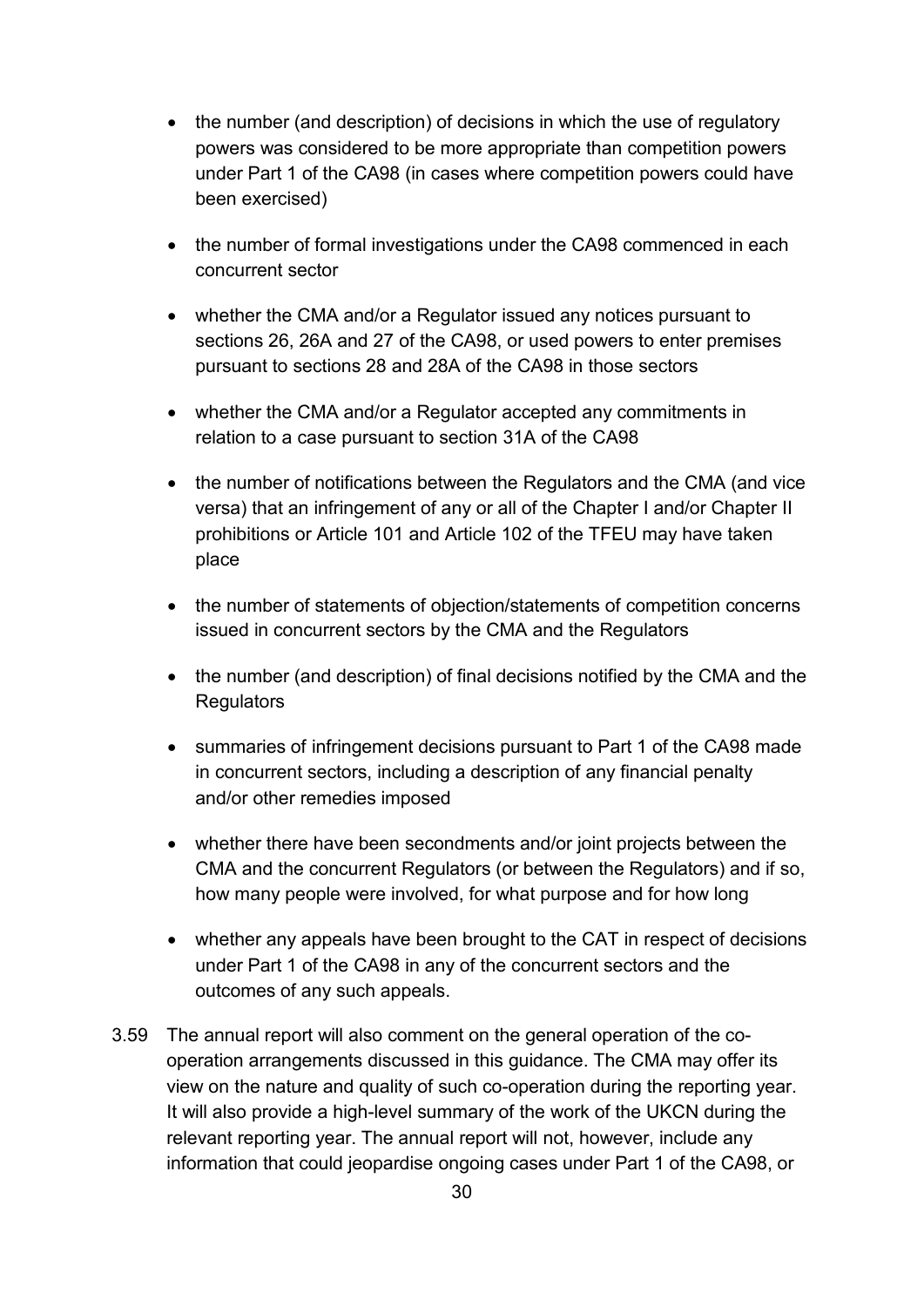the effectiveness of actual or proposed regulatory activity in any of the concurrent sectors.

- 3.60 The CMA will also report on the operation of concurrency in the regulated sectors under Part 4 of the EA02 (that is, market studies and market investigation references). In particular, the annual report may contain the following type of information:
	- whether the CMA and/or any Regulator has exercised any powers to issue a market study notice pursuant to section 130A of the EA02 in any of the concurrent sectors
	- whether the CMA and/or any Regulator has exercised any powers to make a market investigation reference pursuant to section 131 of the EA02 in any of the concurrent sectors
	- whether the CMA and/or any Regulator has accepted undertakings in lieu of a market investigation reference pursuant to section 154 of the EA02 in any of the concurrent sectors
	- whether the CMA and/or any Regulator has, following an issue of a market study notice pursuant to section 130A of the EA02 in any of the concurrent sectors, decided not to make a market investigation reference in any of the concurrent sectors at the conclusion of that market study.
- 3.61 The annual report will generally not refer to any Regulatory Case or Regulatory Merger made to, or determined by, the CMA during the relevant reporting period.
- 3.62 The CMA will cooperate and consult with the Regulators in preparing the annual report. The CMA will prepare a draft report that it will send to the Regulators asking them to provide any comments or suggestions on the content or conclusions of the annual report. The CMA will consider any comments or suggestions it receives from a Regulator and may seek further clarification on those comments or suggestions as appropriate. The CMA will prepare a final version of the annual report for publication that takes account of its consultation with the Regulators as appropriate. The annual report will be made available on [www.gov.uk/cma.](http://www.gov.uk/cma)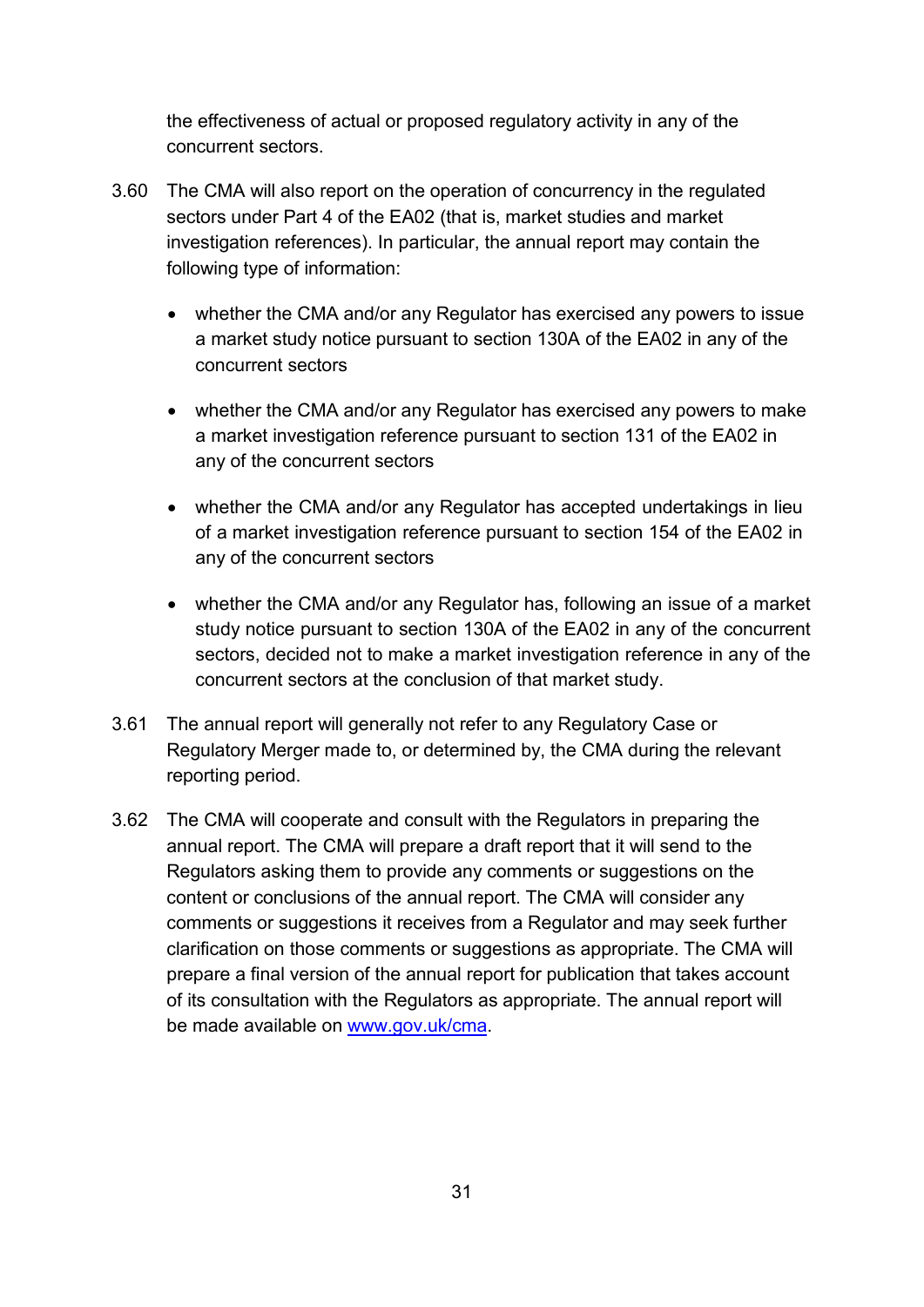# <span id="page-34-0"></span>**4 REGULATORS' OTHER POWERS AND DUTIES**

#### **Statutory sectoral duties**

4.1 The duties of the Regulators under the individual statutes listed in the table in chapter 2 above are set out in those statutes. In general, the Regulators must ensure that there is sufficient provision of the regulated service throughout the United Kingdom, they must promote or facilitate competition,  $73$  and they must protect the interests of customers, consumers or users. The Regulators are not generally required to have regard to those sectoral duties when exercising Part 1 functions<sup>74</sup> under the CA98. However, they may have regard to matters covered by their sectoral duties if they are matters to which the CMA could have regard in exercising its powers under the CA98. Consistent with the intention of the legislation to strengthen the primacy of general competition law, the Regulators<sup>75</sup> are required to consider whether the use of their CA98 powers is more appropriate before using their sectoral powers to promote competition. The duty is tailored to the individual regimes, which have differently formulated duties on and powers for the regulators, and is discussed below.

## **Relationship between the Regulators' powers under the CA98 and their other functions and powers contained in sector specific legislation**

- 4.2 In some circumstances, a particular agreement or practice may fall within the scope of a Regulator's sector specific legislation as well as within the Chapter I prohibition, the Chapter II prohibition, Article 101 and/or Article 102 of the TFEU. Regulated companies may, for example, have licences which prevent them from showing undue preference to, or undue discrimination against, any class of persons. Some types of price discrimination, for example, may also infringe the Chapter II prohibition and/or Article 102 of the TFEU. Further details are given in the competition law guidance *Abuse of a dominant position* (OFT402).[76](#page-34-4)
- 4.3 In some circumstances, sector-specific legislation requires a Regulator to enforce a licence condition or a statutory provision; sometimes, however, it

<span id="page-34-1"></span> $73$  Note however that Monitor has a duty to exercise its functions with a view to preventing anti competitive behaviour which is against the interests of people who use health care services in England, but not to promote competition.

<span id="page-34-2"></span> $74$  See paragraph [2.5](#page-10-4) above for an explanation of this term.

<span id="page-34-3"></span> $75$  With the exception of Monitor at this time.

<span id="page-34-4"></span><sup>76</sup> OFT guideline *Abuse of a dominant position* (OFT402), available at: [www.gov.uk/cma](http://www.gov.uk/cma)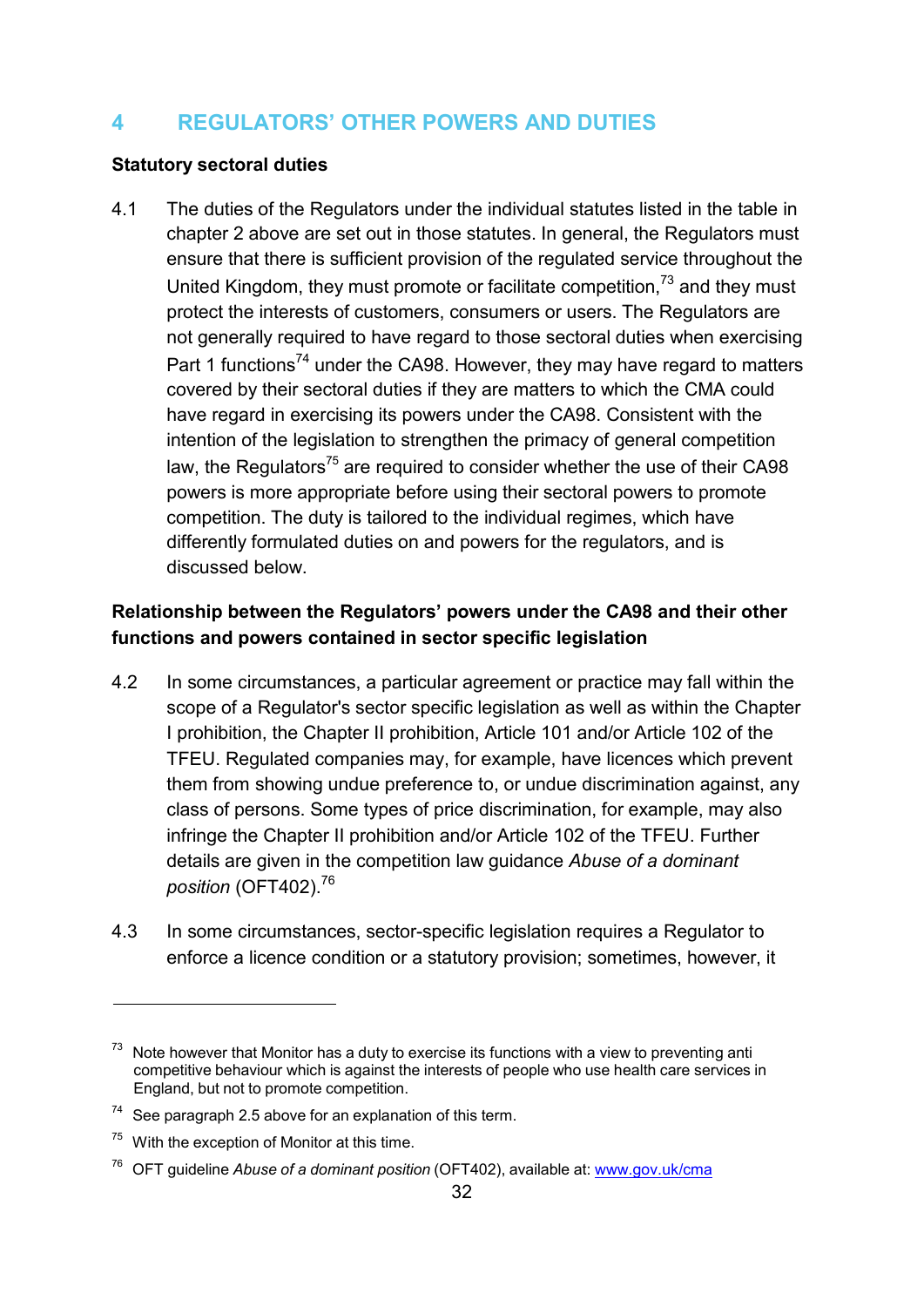may be more effective or provide greater deterrent and precedent effect for the benefit of competition and consumers to use the powers available under the CA98. Before making any final or provisional enforcement order, a Regulator must consider whether, in a particular case, it is more appropriate to proceed under the CA98 (and take action in relation to an infringement of the Chapter I prohibition, the Chapter II prohibition, Article 101 and/or Article 102). Where a Regulator considers that it would be more appropriate to proceed under the CA98, they cannot then proceed with licence enforcement under sector-specific regulation; they must instead use their legal powers under the CA98.<sup>[77](#page-35-0)</sup>

- 4.4 Each Regulator will determine whether it may be more appropriate to proceed under the CA98 on a case-by-case basis. In order to ensure the efficient and effective allocation of resources, a Regulator will consider which potential investigation and enforcement route would be most appropriate in a particular case when it commences an investigation in its sector. A Regulator will also keep under review the question of which route of investigation and enforcement is the most appropriate during the course of any investigation.
- 4.5 Where a Regulator has commenced an investigation or enforcement action pursuant to sector-specific powers but concludes during the course of that investigation or enforcement action that it would be more appropriate to proceed under the CA98 in respect of the relevant facts and evidence, they may begin proceedings under the CA98. In these circumstances the Regulators and the CMA will follow the case handling procedures for determining jurisdiction in a concurrent case as described in paragraphs [3.21](#page-18-0) to [3.40](#page-25-4) above. As a general principle, the authority which is best placed to deal with the case will have jurisdiction over that case in accordance with the case allocation principles under Regulation 4 of the Concurrency Regulations.
- 4.6 Where a Regulator proceeds under the CA98, they will be required to bear in mind their obligations as NCAs under the Modernisation Regulation, in particular under Article 3(1) in cases where trade between Member States may be affected (see paragraph [4.8](#page-36-0) below) and those as Regulators under national law. The Regulators' approach to this process will be set out in their sector-specific guidance on the application of competition law to their particular sectors. If it appears during an investigation by a Regulator using its sector-specific powers that action under the CA98 is more appropriate (or, in

<span id="page-35-0"></span> $77$  This duty will not be applied to Monitor at this time. However, the Secretary of State may commence this duty at a future date upon Government agreement.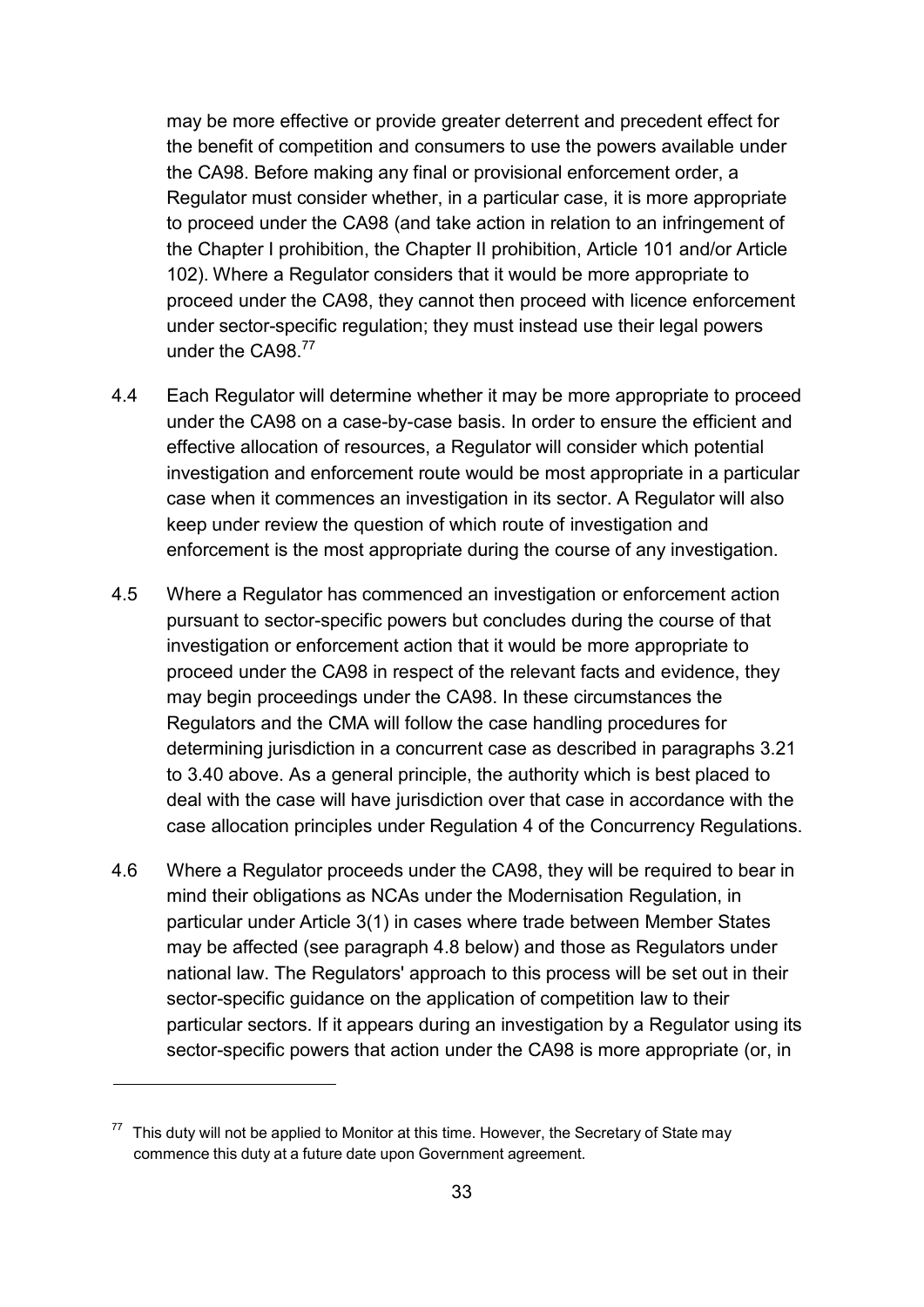the reverse case, under its sector-specific powers), the parties will be informed.

4.7 A decision by a Regulator to make any enforcement or penalty order under that Regulator's relevant sector powers does not prohibit the CMA from undertaking an investigation under the CA98 in relation to the same or similar facts $^{78}$  $^{78}$  $^{78}$ 

## **Relationship between EU competition law and sector specific legislation**

- <span id="page-36-0"></span>4.8 The relationship between EU competition law and national law is governed by Article 3 of the Modernisation Regulation. Article 3(1) provides that where the CMA and the Regulators apply national competition law to agreements which may affect trade between Member States, they must also apply Article 101 of the TFEU. Where they apply national competition law to conduct prohibited by Article 102 of the TFEU they must also apply Article 102. In applying their sectoral powers the Regulators will need to consider the extent to which, if any, the use of these powers may be considered to be the application of national competition law for the purposes of Article 3.
- 4.9 It is important to consider what happens in the event that the application of national competition law would lead to a stricter outcome than the position under EU law. The position is different according to whether Article 101 or Article 102 of the TFEU applies.
- 4.10 When applying Article 101 of the TFEU and national competition law in parallel, the CMA and the Regulators may not prohibit an agreement if the agreement would be permitted under Article 101 of the TFEU. An agreement could be permitted under Article 101 of the TFEU because the agreement in question does not restrict competition within the meaning of Article 101(1) of the TFEU, the conditions in Article 101(3) of the TFEU are met or the agreement is covered by an EU block exemption regulation.
- 4.11 However, the CMA and the Regulators are permitted under Article 3(2) to apply national law which is stricter than Article 102 of the TFEU to unilateral conduct. In the United Kingdom the unilateral conduct of undertakings may, for example, be examined under the market investigation provisions of the EA02 (see paragraphs [4.17](#page-38-0) to [4.21](#page-39-0) below).

<span id="page-36-1"></span> $78$  In the event that any such CMA investigation resulted in directions, interim measures and/or financial penalties being imposed on the relevant undertaking, any such enforcement action would be subject to the statutory requirements under Chapter III of Part 1 of the CA98.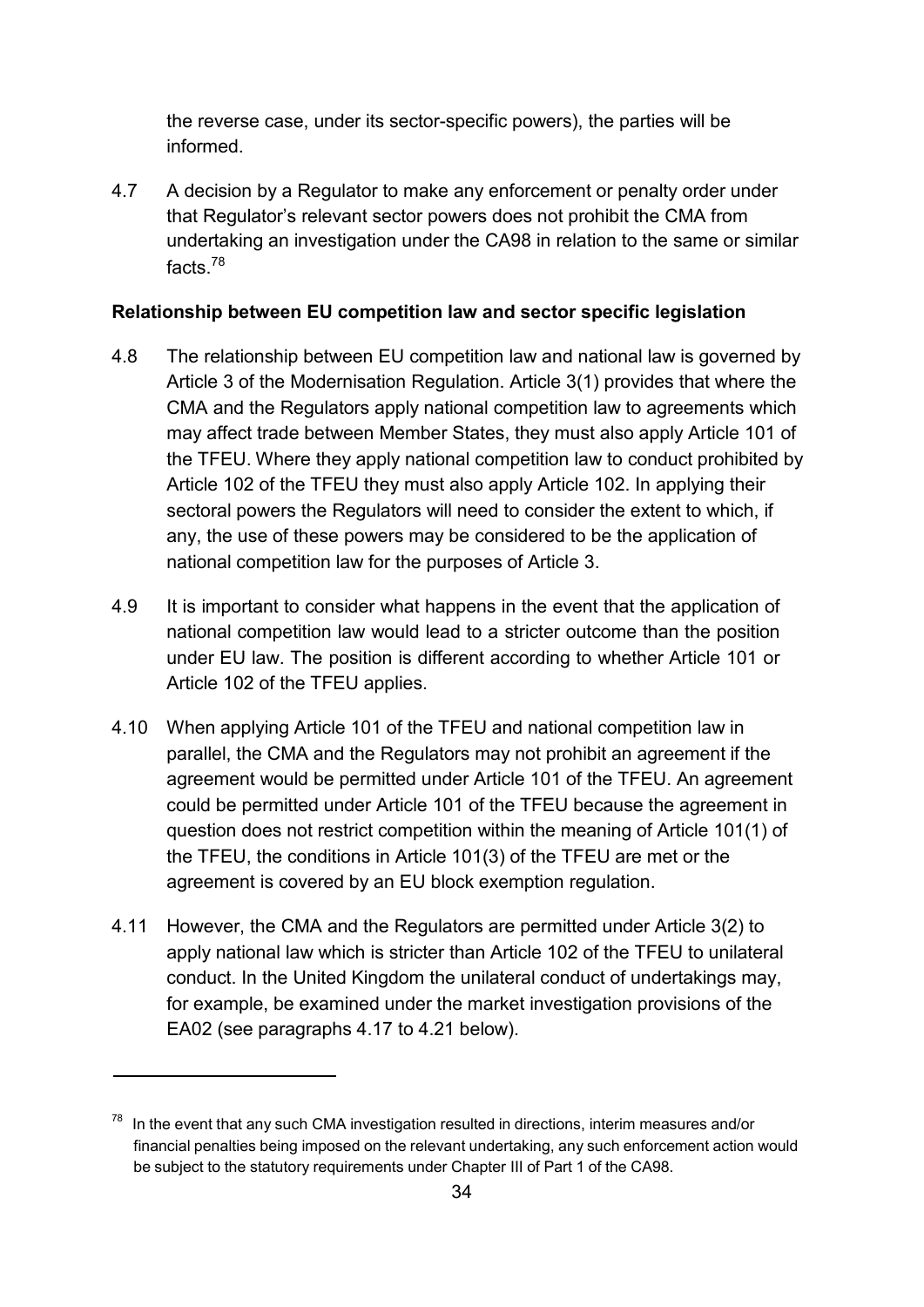4.12 Article 3 does not, however, preclude the application of national law that predominantly pursues objectives different from those pursued by Articles 101 and 102 of the TFEU. This means that the Regulators may still apply powers set out in their sector-specific legislation to agreements which are compatible with EU competition law provided they do so predominantly in pursuit of objectives different from that pursued by Article 101 and Article 102 of the TFEU (the protection of competition on the market). The interaction of Article 3 and national competition law is dealt with in more detail in the competition law guideline *Modernisation* (OFT442).[79](#page-37-0)

## **Exceptions in the CA98 for services of 'general economic interest'**

- 4.13 In line with Article 106(2) of the TFEU, the CA98 provides, in Schedule 3, an exclusion from the Chapter I and Chapter II prohibitions:
	- where an undertaking has either been entrusted with a service of general economic interest, or has the character of a revenue-producing monopoly (that is, an undertaking that has been granted monopoly powers by the State to raise money for the State) $80$
	- insofar as the application of the prohibitions in the CA98 would obstruct the performance of the particular task assigned to the undertaking.
- 4.14 The CMA and the Regulators are required to apply these principles when applying the exclusion in Schedule 3.
- 4.15 The fact that the CA98 may not apply to certain activities of a regulated business in these circumstances does not, however, mean that the Regulators cannot apply their sectoral powers to those activities. Indeed, it is precisely in these situations that the Regulators' ability to ensure services are available to consumers throughout the United Kingdom on reasonable terms through use of their sectoral powers is particularly relevant. Further information on the exclusions under the CA98 and Article 106(2) of the TFEU can be found in the competition law guideline *Services of general economic interest exclusion*  $(OFT421).$ <sup>[81](#page-37-2)</sup>

<span id="page-37-0"></span><sup>79</sup> OFT guideline *Modernisation* (OFT442), available at: [www.gov.uk/cma.](http://www.gov.uk/cma)

<span id="page-37-1"></span><sup>80</sup> For further details see competition law guidance *Services of general economic interest exclusion* (OFT 421), available at: [www.gov.uk/cma.](http://www.gov.uk/cma)

<span id="page-37-2"></span><sup>81</sup> OFT guideline *Services of general economic interest exclusion* (OFT 421), available at: [www.gov.uk/cma](http://www.gov.uk/cma)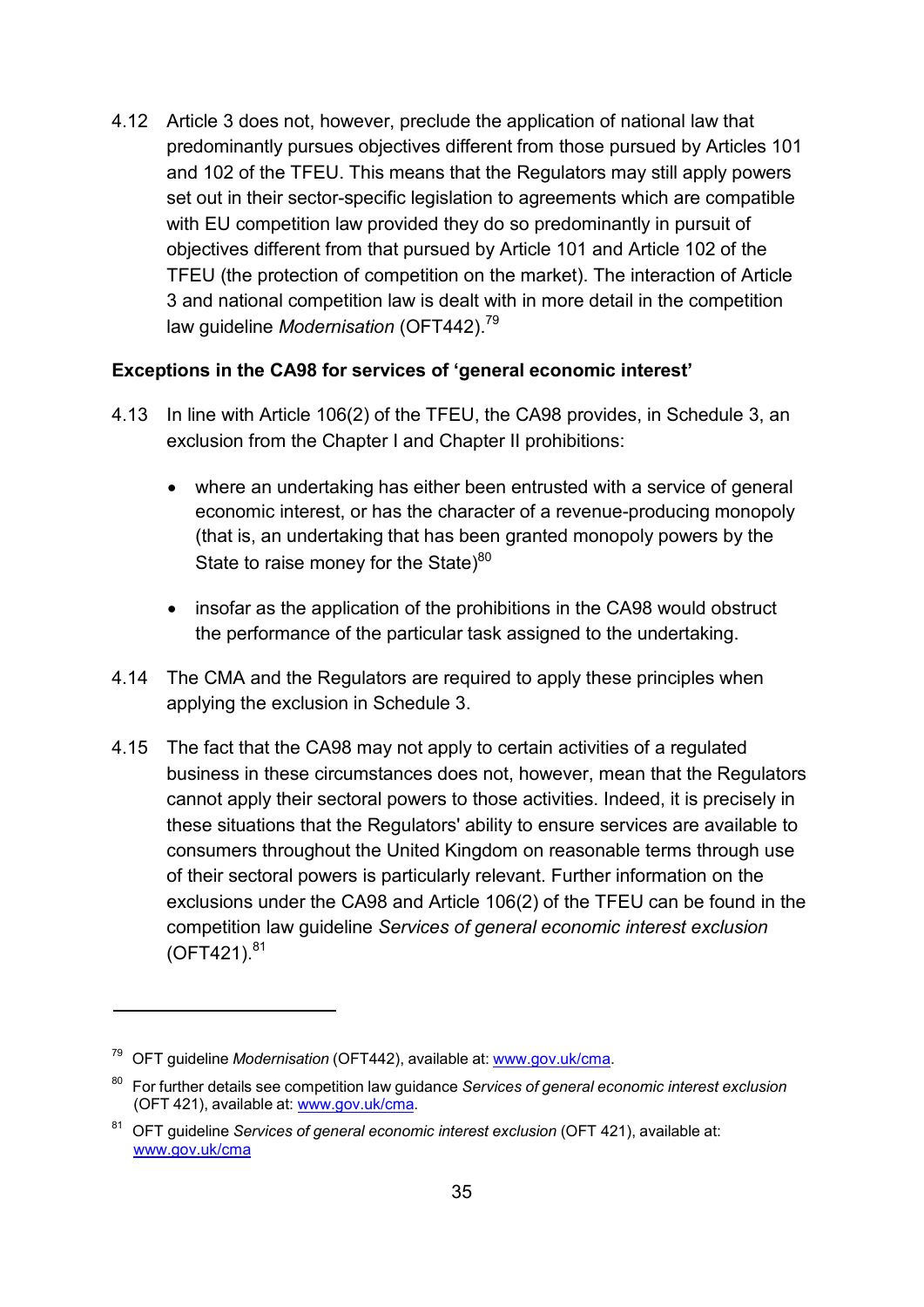#### **Regulators and the European Competition Network**

<span id="page-38-4"></span>4.16 The CMA and the Regulators are designated as NCAs with the responsibility to apply Articles 101 and 102 of the TFEU in accordance with the provisions in the Modernisation Regulation in relation to their respective sectors. They are obliged to apply EU competition rules in close cooperation with the Commission and other NCAs. To this end, the Commission and designated competition authorities of the Member States have formed the European Competition Network (the ECN) which facilitates close cooperation in the enforcement of Articles 101 and 102 of the TFEU in the EU. Further details on the ways in which the Regulators can participate in the work of the ECN can be found in the Commission's *Notice on Cooperation within the Network of Competition Authorities*[82](#page-38-1) and the competition law guidance *Modernisation*  $(OFT442).$ <sup>[83](#page-38-2)</sup>

#### **Market Studies and Market investigation references**

- <span id="page-38-0"></span>4.17 The EA02 makes provision for a system of market investigations by the CMA. Under the EA02 (and the provisions of the sector-specific legislation which give the Regulators concurrent powers under the EA02), the CMA and the Regulators may undertake market studies, and may make market investigation references to the Chair of the CMA for the constitution of a CMA group to conduct an in-depth market investigation into single or multiple markets for goods or services in the United Kingdom. In the case of the Regulators, market investigation references may only be made in relation to their respective sectors. Regulators may make single market or cross-market references within their respective sectors where the test for such a reference is met. $84$  The purpose of these investigations is to examine the market(s) and (where required) implement appropriate remedies where the CMA determines that the structure of the market(s) or the conduct of the suppliers or customers is harming competition.
- 4.18 When making a reference, the CMA or the Regulator concerned must have reasonable grounds for suspecting that any feature or combination of features of a market or markets in the United Kingdom prevents, restricts or distorts

<span id="page-38-1"></span><sup>82</sup> OJ C101, 27.04.2004, p.43.

<span id="page-38-2"></span><sup>83</sup> OFT guideline *Modernisation* (OFT442), available at: [www.gov.uk/cma](http://www.gov.uk/cma)

<span id="page-38-3"></span> $84$  For further information on single market and cross-market references, including the threshold for making a market investigation reference under the EA02, see further CMA guideline *Markets Studies and Market Investigations: Supplemental guidance on the CMA's approach* (CMA3), available at: [www.gov.uk/cma](http://www.gov.uk/cma)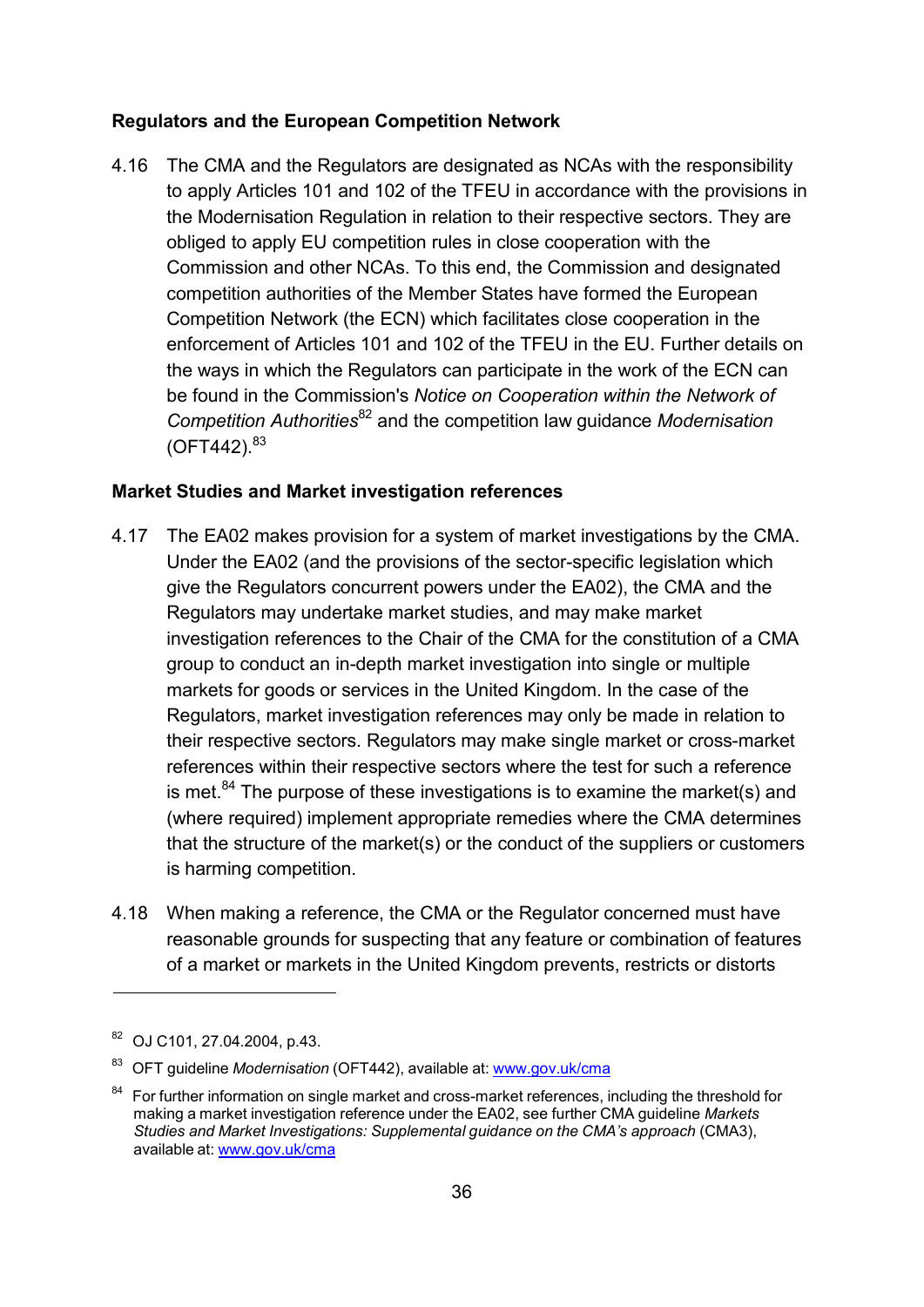competition in relation to the supply or acquisition of any goods or services in the United Kingdom (or a part of the United Kingdom).

- 4.19 Before initiating a market study or making a market investigation reference to the Chair of the CMA for the constitution of a CMA group, the CMA or the Regulator concerned will first consider whether a matter warrants investigation as an infringement of Article 101, and/or Article 102 of the TFEU, the Chapter I prohibition or the Chapter II prohibition. Regulators may, in addition, wish to exercise their discretion to consider whether it would be more appropriate to deal with an issue under any sector specific legislation or rules (subject to concluding that it would be more appropriate to deal within an issue under the CA98, in which case the Regulator must proceed under the CA98).<sup>[85](#page-39-1)</sup>
- 4.20 Where the CMA or a Regulator identifies any conduct and/or receives information that an infringement of the CA98 or Article 101 or Article 102 of the TFEU may have taken place and believes it has sufficient grounds to conduct an investigation under the CA98, the CMA or the Regulator will proceed under the CA98 in the first instance. Any decision to conduct an investigation under the CA98 will not prevent the CMA or the Regulator from reviewing the same or similar market(s), conduct or arrangements pursuant to its market studies and market investigations powers under Part 4 of the EA02 if such a review is appropriate and reasonable. Any such action is only likely to occur in unusual circumstances, for example where:
	- proceeding under the CA98 is not likely to address adequately the competition concerns identified
	- the CMA or the relevant Regulator considers that the legal threshold for such an investigation is met
	- such an investigation would be proportionate and appropriate in the circumstances.<sup>[86](#page-39-2)</sup>
- <span id="page-39-0"></span>4.21 Further details concerning these powers under the EA02 can be found in *Markets Studies and Market Investigations: Supplemental guidance on the*

<span id="page-39-1"></span>This duty will not be applied to Monitor at this time, however the Secretary of State may commence this duty at a future date upon Government agreement.

<span id="page-39-2"></span><sup>86</sup> Please see footnote 81 above.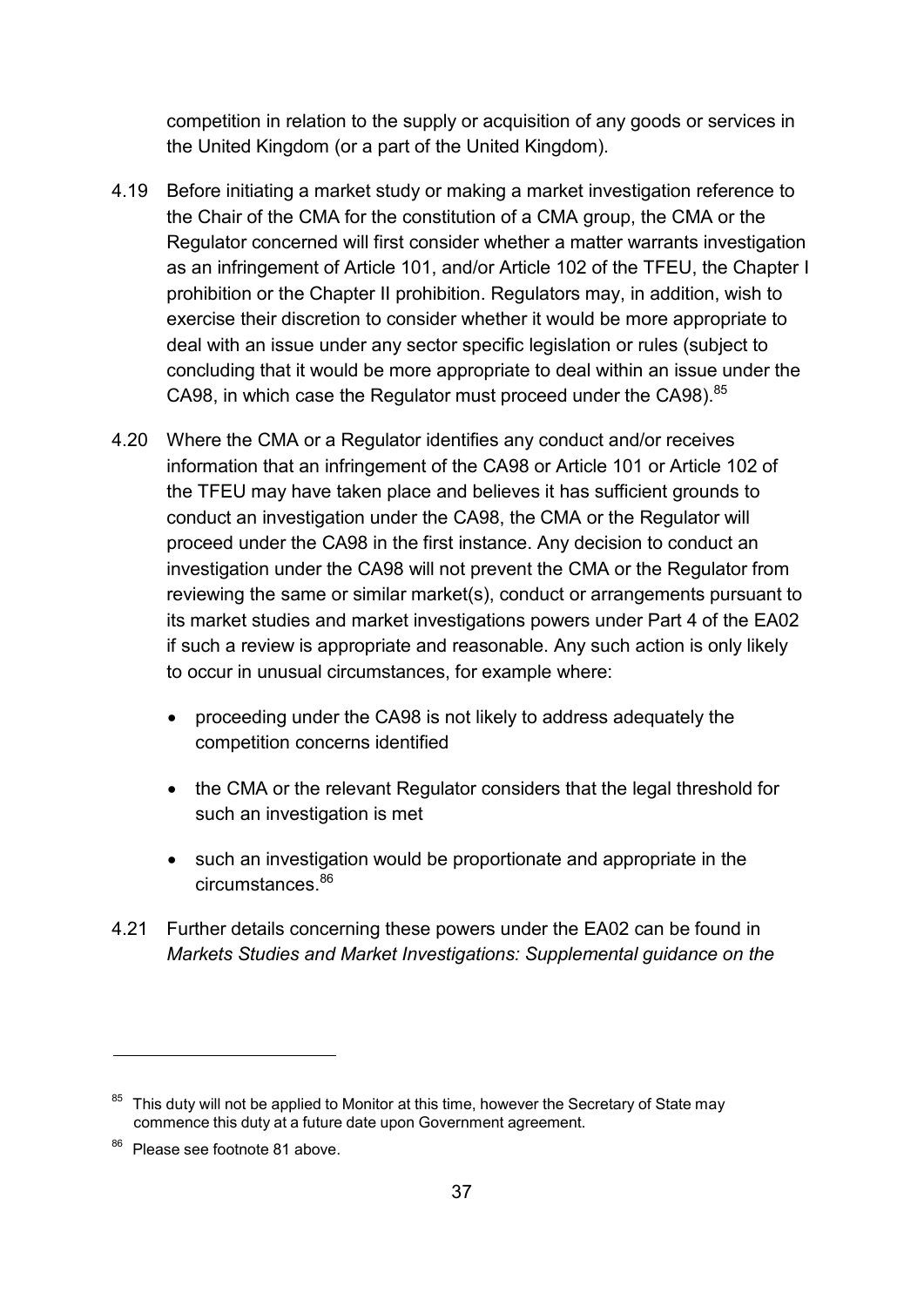*CMA's approach* (CMA3)<sup>87</sup> and in the competition law quideline *Modernisation*  $(OFT442).$ <sup>[88](#page-40-1)</sup>

#### **Concurrent super-complaints**

- 4.22 The EA02 provides for a super-complaint to be made by a designated consumer body if any feature, or combination of features, of a market in the United Kingdom for goods or services is or appears to be significantly harming the interests of consumers.<sup>[89](#page-40-2)</sup>
- 4.23 The Regulators with concurrent competition powers have a duty to respond to super-complaints made to them under the EA02 if the complaint concerns a regulated sector in relation to which that Regulator has functions (as set out in the table in chapter 2). $90$  The coordination of super-complaint duties will be based on policies agreed and applied through the UKCN. Information on the super-complaint process can be found in *Super-complaints: guidance for designated consumer bodies* (OFT514).<sup>[91](#page-40-4)</sup>

<span id="page-40-0"></span><sup>87</sup>*Markets Studies and Market Investigations: Supplemental guidance on the CMA's approach* (CMA3), available at: [www.gov.uk/cma](http://www.gov.uk/cma)

<span id="page-40-1"></span><sup>88</sup> OFT guideline *Modernisation* (OFT442), available at: [www.gov.uk/cma](http://www.gov.uk/cma)

<span id="page-40-2"></span>Section 11 of the EA02.

<span id="page-40-3"></span>The Enterprise Act 2002 (Super-complaints to Regulators) Order 2003 (SI 2003/1368).

<span id="page-40-4"></span><sup>91</sup> OFT guideline *Super-complaints: guidance for designated consumer bodies* (OFT514), available at: [www.gov.uk/cma](http://www.gov.uk/cma)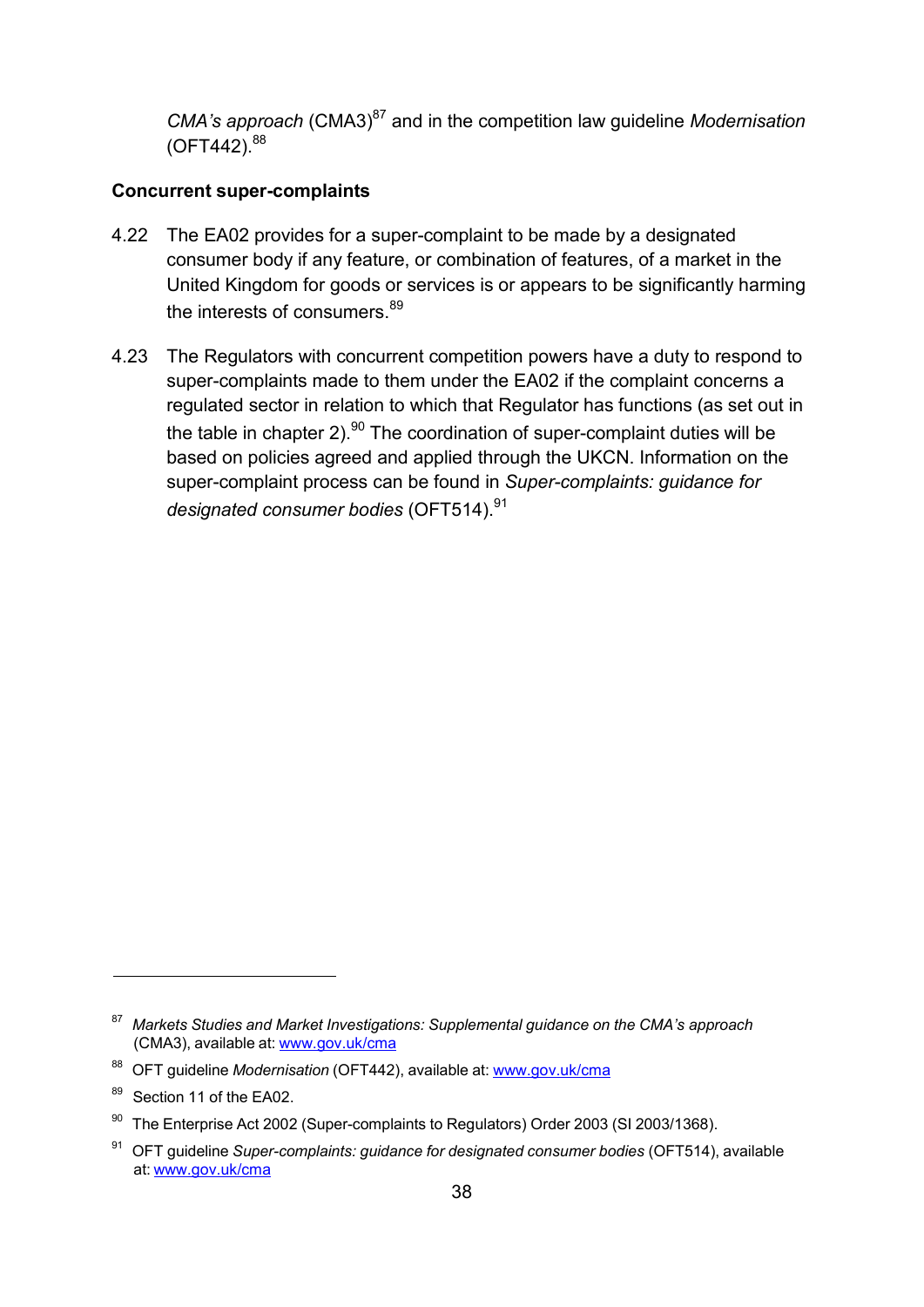# <span id="page-41-0"></span>**5 CONFIDENTIALITY AND DISCLOSURE OF INFORMATION**

5.1 In the course of any investigation under the CA98, the CMA or the Regulator will indicate the purpose for which any requested document or information is required, and under which powers they are sought. Further detail on the information seeking powers is given in the competition law guideline *Powers* of investigation (OFT404)<sup>92</sup> and in the CMA CA98 Procedures Guidance (CMA8).

## **Disclosure under the Modernisation Regulation**

- 5.2 The power of all members of the ECN to exchange and use information which has been collected for the purpose of applying Article 101 or 102 of the TFEU is important to the functioning of the ECN. Regulators will fulfil their role as NCAs in relation to their sectors, as described in paragraph [4.16](#page-38-4) above.
- 5.3 Information on the exchange and use of confidential information within the Network can be found in the Commission's *Notice on Cooperation within the Network of Competition Authorities*[93.](#page-41-3) Information on confidentiality and the disclosure of information can be found in the competition law guideline *Modernisation* (OFT442).<sup>[94](#page-41-4)</sup>
- 5.4 The exchange between the CMA and the Regulators of information obtained by them under Part I of the CA98 is governed by Part 9 of the EA02 rather than the Modernisation Regulation. Further details on Part 9 of the EA02 are set out in paragraphs [5.5](#page-41-1) to [5.7](#page-42-0) below.

## **Confidentiality and disclosure under national law**

- <span id="page-41-1"></span>5.5 The Concurrency Regulations provide for broad information sharing between the CMA and a Regulator in respect of investigations under the CA98.<sup>[95](#page-41-5)</sup> In all cases, the CMA and the Regulators will treat any information so disclosed in accordance with their legal duties.
- 5.6 The EA02 sets out the requirements for safeguarding certain information and lays down the requirements that have to be met before public authorities, including the CMA and the Regulators, may disclose such information. These

<span id="page-41-2"></span><sup>92</sup> OFT guideline *Powers of investigation* (OFT404), available at: [www.gov.uk/cma](http://www.gov.uk/cma)

<span id="page-41-3"></span><sup>93</sup> OJ C101, 27.04.04, p. 43.

<span id="page-41-4"></span><sup>94</sup> OFT guideline *Modernisation* (OFT442), available at: [www.gov.uk/cma](http://www.gov.uk/cma)

<span id="page-41-5"></span> $95$  For further information on the information sharing provisions, see paragraphs [3.41](#page-25-0) to [3.54](#page-30-0) above.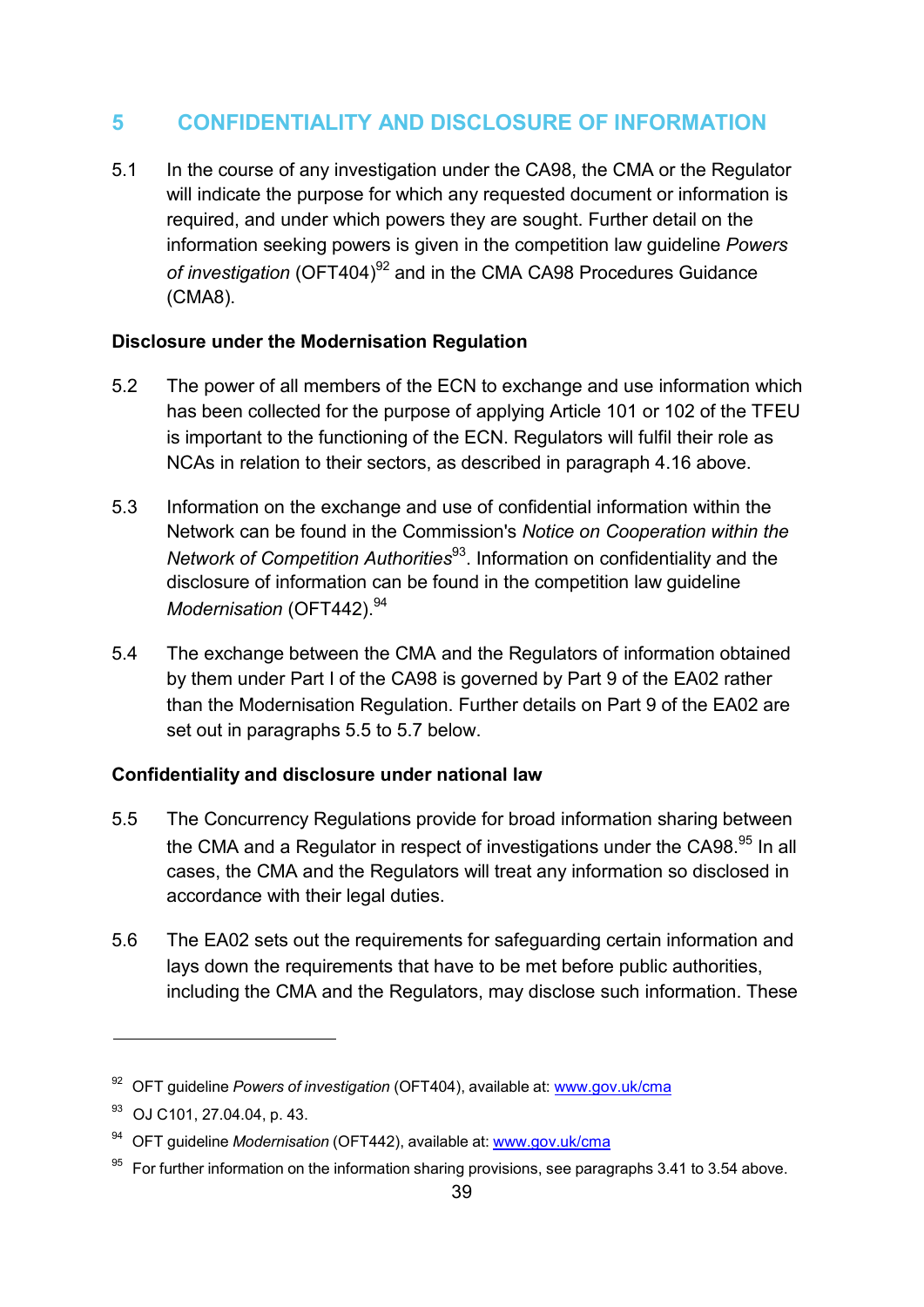are set out in Part 9 of the EA02 which applies to information which has been gathered for the purpose of the CMA's and the Regulators' EA02 functions, and for the purposes of the CMA's and the Regulators' competition and consumer functions under specified legislation (including the CA98). Further information on confidentiality and the disclosure of information can be found in *Transparency and disclosure: Statement of the CMA's policy and approach*  $(CMA6)$ ,<sup>[96](#page-42-1)</sup> as well as in the CMA CA98 Procedures Guidance  $(CMA8)$ .<sup>[97](#page-42-2)</sup>

<span id="page-42-0"></span>5.7 Where information has been obtained under Part I of the CA98 or under the EA02, its disclosure by a Regulator for sector-specific purposes is subject to the restrictions set out in Part 9 of the EA02 rather than the provisions of any sector-specific legislation. In particular, this means that a Regulator may only disclose such information where it is permitted to do so pursuant to sections 239 to 243 of the EA02 and must have regard to the considerations relevant to disclosure set out in section 244 of the EA02.

<span id="page-42-1"></span><sup>96</sup>*Transparency and disclosure: Statement of the CMA's policy and approach* (CMA6), available at: [www.gov.uk/cma.](http://www.gov.uk/cma)

<span id="page-42-2"></span><sup>97</sup> CMA CA98 Procedures Guidance (CMA8), available at: [www.gov.uk/cma.](http://www.gov.uk/cma)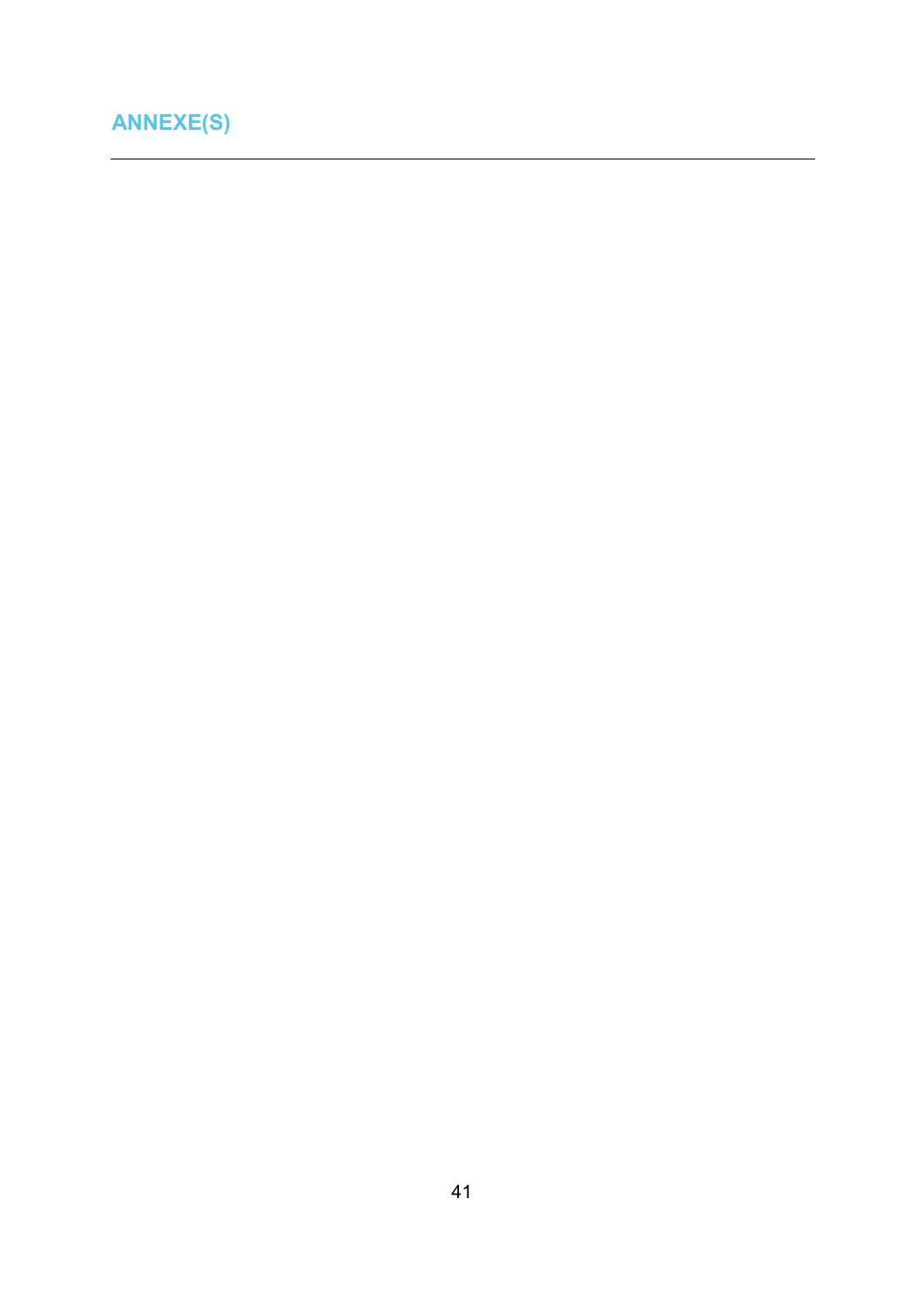## <span id="page-44-0"></span>**A THE COMPETITION ACT 1998 (CONCURRENCY) REGULATIONS 201[498](#page-44-1)**

The Secretary of State, in exercise of the powers conferred by sections 54(4), (5) to (6B) and 71 of the Competition Act 1[99](#page-44-2)8,  $99$  makes the following Regulations:

## **Citation and commencement**

1. These Regulations may be cited as the Competition Act 1998 (Concurrency) Regulations 2014 and come into force on 1st April 2014.

## **Interpretation**

2.  $-$ (1) In these Regulations-

"the Act" means the Competition Act 1998;

"the CMA's Rules" means the Competition and Markets Authority's Rules set out in the Schedule to the Competition Act 1998 (Competition and Market Authority's Rules) Order 2014;<sup>[100](#page-44-3)</sup>

"notify" means to notify in writing (including electronically) and "notice" shall be construed accordingly;

"Part 1 functions" means any functions under Part 1 of the Act which are, or (but for provision under these Regulations) would be, exercisable concurrently by two or more competent persons:  $101$ )

"prescribed functions" means—

(i) any of the functions of the CMA under section 25 of the Act;

<span id="page-44-1"></span> $98$  SI 2014/536 made on 6 March 2014 and to come into force on 1 April 2014. Available at [www.legislation.gov.uk/id/uksi/2014/536.](http://www.legislation.gov.uk/id/uksi/2014/536)

<span id="page-44-2"></span> $99$  1998 c. 41. Section 54 is amended by Schedule 25 to the Enterprise Act 2002 (c. 40), section 371 of the Communications Act 2003 (c.21), Schedule 7 to the Water Act 2003 (c. 37), Schedule 2 to the Railways and Transport Safety Act 2003 (c. 20), section 74 of the Health and Social Care Act 2012 (c. 7), section 51 of and Schedules 5 and 15 to the Enterprise and Regulatory Reform Act 2013 (c. 24), section 67 of and Schedule 8 to the Financial Services (Banking Reform) Act 2013 (c. 33) (the amendments made by Financial Services (Banking Reform) Act 2013 are not yet in force) and S.I. 2004/1261.

<span id="page-44-3"></span><sup>100</sup> SI 2014/458.

<span id="page-44-4"></span> $101$  "competent person" is defined in section 54(7) of the Competition Act 1998.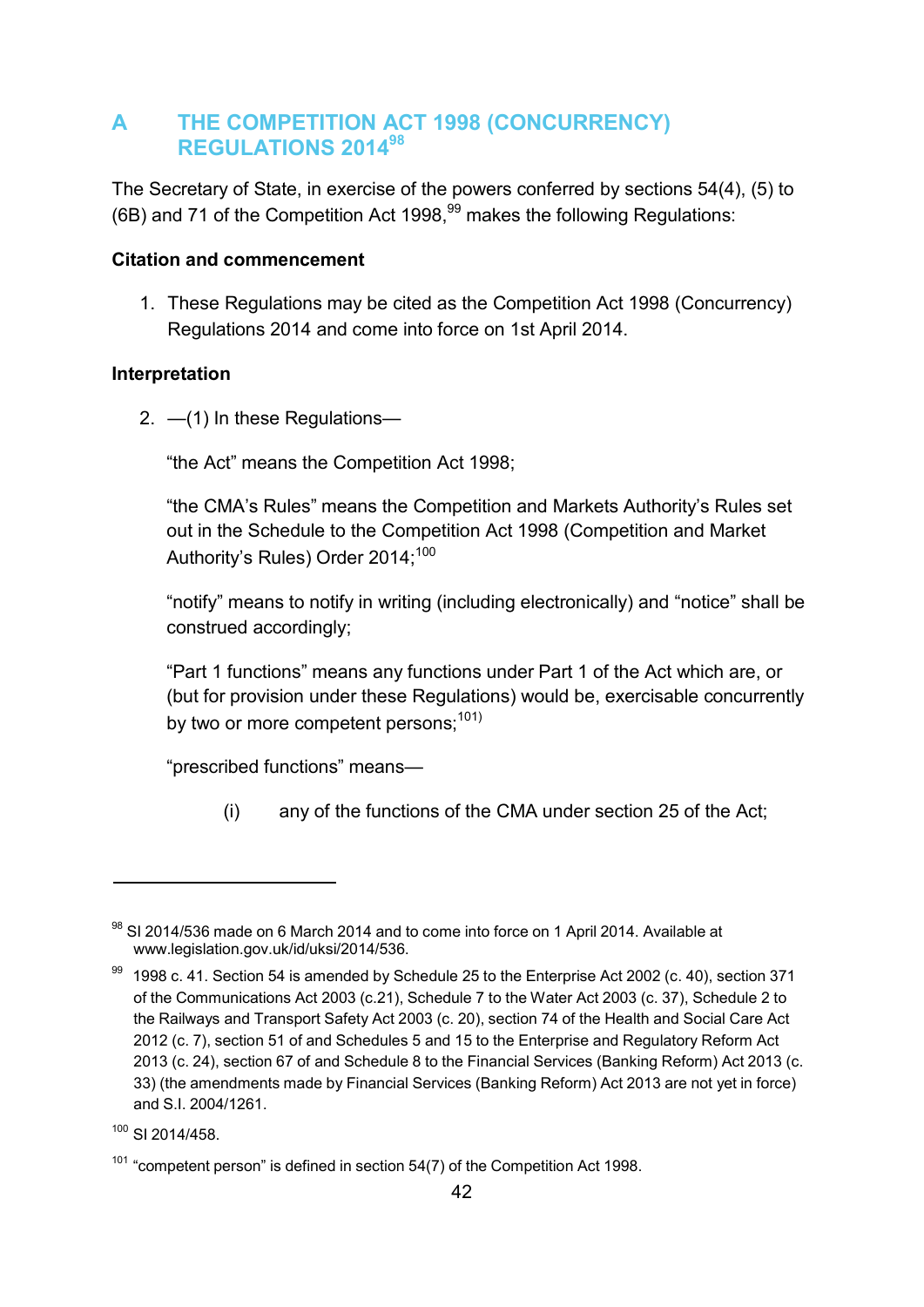- $(ii)$  the function of making a decision, as defined in section 46(3) of the Act;
- (iii) any of the functions of the CMA under paragraph 4 of Schedule 1 to the Act or under an order made under section 50 of the Act; and

"relevant competent persons" has the meaning given in regulation (2).

(2) References in these Regulations to "health care", "the NHS" and the provision of health care services for the purposes of the NHS each have the meaning given in section 64 of the Health and Social Care Act 2012.<sup>[102](#page-45-0)</sup>

#### **Information regarding potential cases**

- 3. For the purpose of determining which competent persons have jurisdiction to exercise Part 1 functions in respect of a case or for the purpose of facilitating the performance by another competent person of its Part 1 functions, a competent person may send to any other competent person details of any information in its possession that an infringement of—
	- (a) the Chapter I prohibition,  $103$
	- (b) the Chapter II prohibition,
	- (c) the prohibition in Article 101(1), or
	- (d) the prohibition in Article 102,

may have taken place.

## **Determination of the exercise of Part 1 functions**

4. —(1) If a competent person proposes to exercise any of the prescribed functions in respect of a case and it considers that another competent person has or may have concurrent jurisdiction to exercise Part 1 functions in respect of that case, it must inform that other competent person in writing of its intention to exercise prescribed functions in respect of that case.

<span id="page-45-0"></span><sup>102</sup> 2012 c. 7.

<span id="page-45-1"></span> $103$  "the Chapter I prohibition", "the Chapter II prohibition", "Article 101(1)" and "Article 102" are all defined in section 59 of the Competition Act 1998. Relevant amendments were made to section 59 by SI 2012/1809.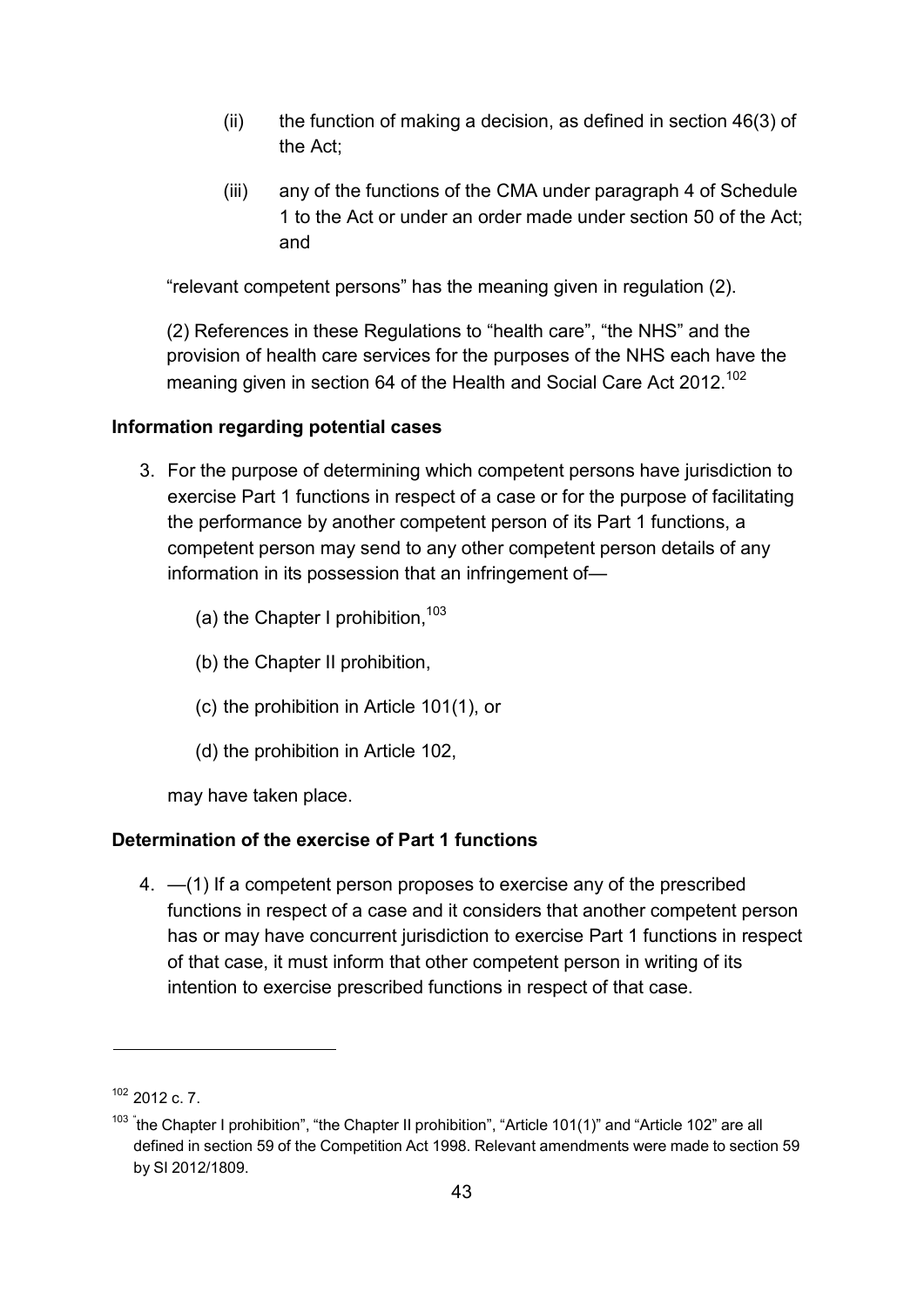- (2) Where a competent person has informed another competent person of its intention to exercise prescribed functions in accordance with paragraph (1) in respect of a case, all such competent persons ("the relevant competent persons") must agree who is to exercise Part 1 functions in respect of that case.
- (3) When agreement has been reached in accordance with paragraph (2), the CMA must as soon as practicable inform in writing the other relevant competent persons which competent person is to exercise Part 1 functions in respect of the case.

#### **Dispute**

- 5. —(1) If the relevant competent persons are not able to reach agreement in accordance with regulation 4(2) within a reasonable time, the CMA must notify the other relevant competent persons that it intends to determine which relevant competent person is to exercise Part 1 functions in respect of the case.
	- (2) Any relevant competent person may make representations in writing to the CMA no later than 5 working days after the date upon which the CMA notifies its intention to make a determination in accordance with paragraph  $(1).$
	- (3) The CMA must within 10 working days of notifying its intention in accordance with paragraph (1)—
		- (a) determine which competent person is to exercise Part 1 functions in respect of the case; and
		- (b) inform in writing all other relevant competent persons—
			- (i) which competent person is to exercise jurisdiction in respect of the case,
			- (ii) the date of the determination, and
			- (iii) the reasons for the determination.
	- (4) In making a determination in accordance with paragraph (3)(a) the CMA—
		- (a) must take into consideration any representations made in accordance with paragraph (2); and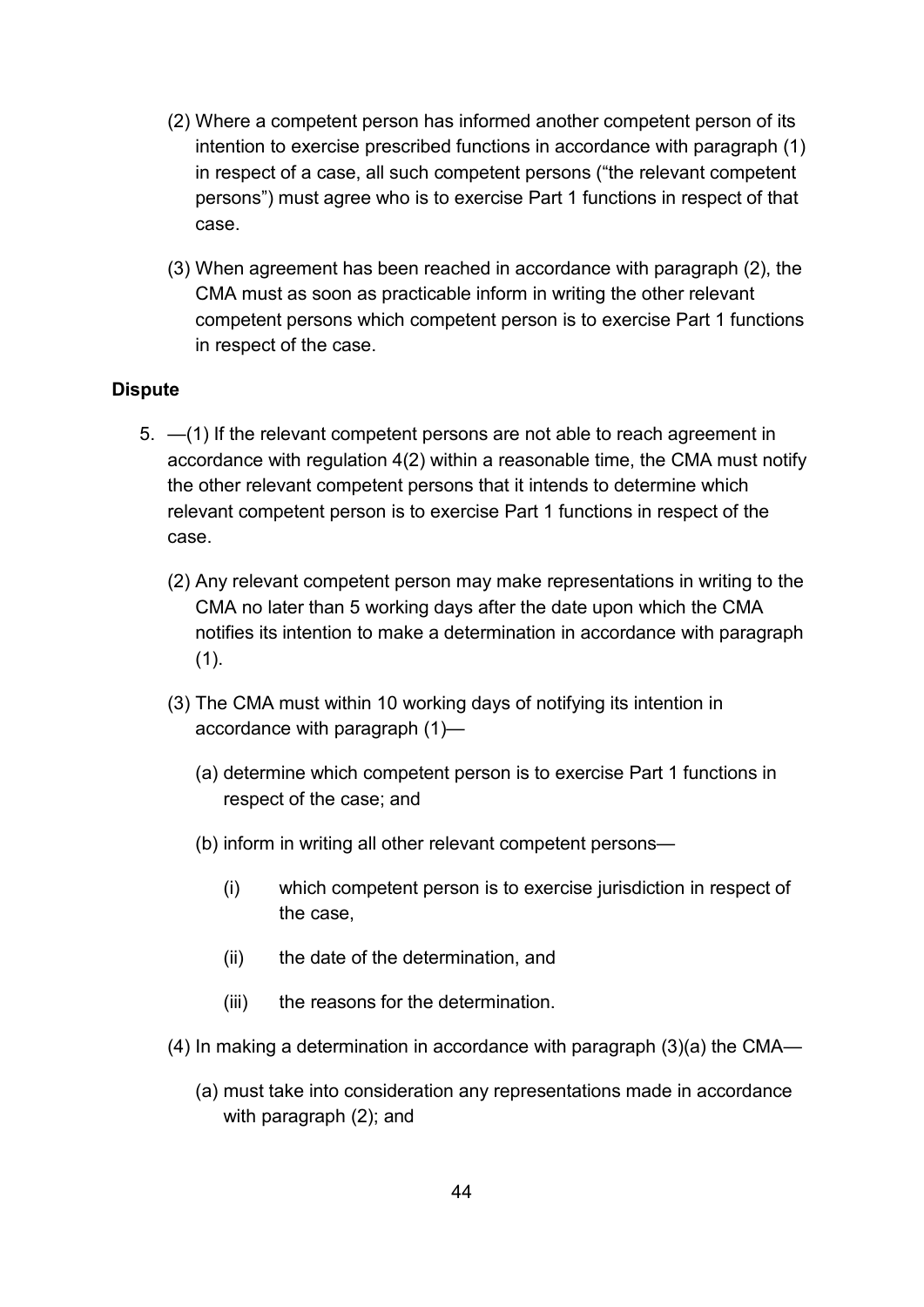- (b) (subject to paragraph (5)) may decide that it is to exercise Part 1 functions in respect of the case rather than another relevant competent person, where the CMA is satisfied that its doing so would further the promotion of competition, within any market or markets in the United Kingdom, for the benefit of consumers.
- (5) Where Monitor is one of the relevant competent persons, the CMA may not make a determination in accordance with paragraph (1) and (3)(a) that a competent person other than Monitor is to exercise Part 1 functions in relation to the case unless the CMA is satisfied that the case is not principally concerned with matters relating to the provision of health care services for the purposes of the NHS in England.

#### **Avoidance of double jeopardy**

- 6. —(1) Where two or more competent persons may have concurrent jurisdiction to exercise Part 1 functions in respect of a case, no competent person shall exercise any prescribed functions in respect of that case before agreement has been reached in accordance with regulation 4(2) or a determination has been made in accordance with regulation 5(3)(a) as to which competent person is to exercise Part 1 functions in respect of that case.
	- (2) Subject to regulations 7 and 8, once agreement has been reached in accordance with regulation 4(2) or a determination has been made in accordance with regulation 5(3)(a) as to which competent person is to exercise Part 1 functions in respect of a case, no other competent person shall exercise any Part 1 functions in respect of that case.

#### **Transfer**

- 7. —(1) A competent person who has exercised any Part 1 functions in respect of a case ("the transferor") may agree with another competent person who but for regulation 6 would have, concurrent jurisdiction to exercise Part 1 functions in respect of that case ("the transferee") to transfer the case to the transferee.
	- (2) If the transferor and the transferee propose to agree a transfer in accordance with paragraph (1), the transferor must first—
		- (a) notify the undertaking which is the subject of the exercise of Part 1 functions in that case (the undertaking concerned) and any other person likely to be materially affected by the transfer, of the proposed transfer, and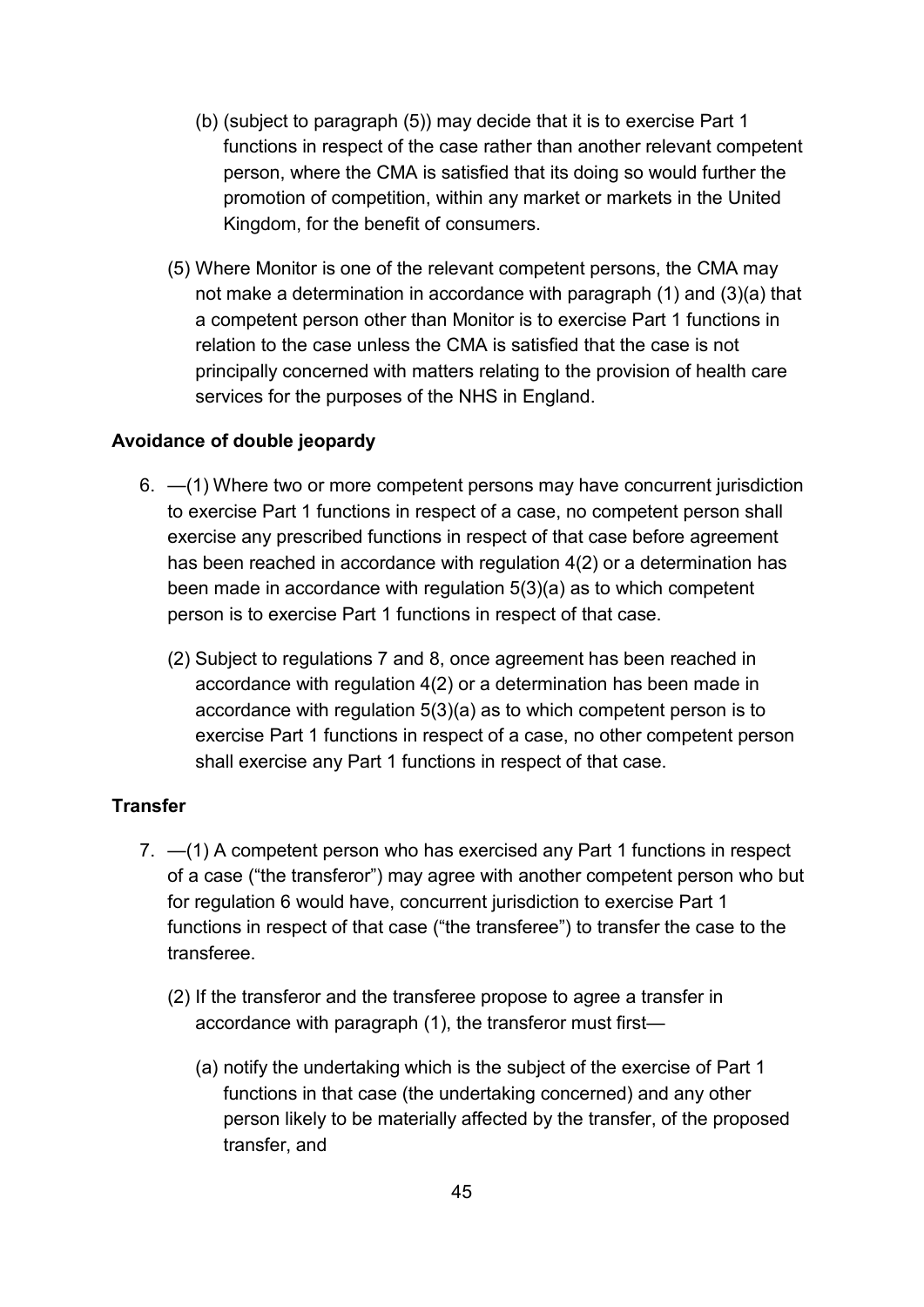- (b) give such recipients of the notice the opportunity to make written representations upon the proposal within no less than 10 working days of the date of that notice.
- (3) The transferor and transferee must take into account any written representations made in accordance with paragraph (2)(b) before agreeing the transfer.
- (4) Once the transferor and transferee have reached a decision about the proposed transfer, the transferor must—
	- (a) inform the recipients of the notice under paragraph (2) in writing of their decision and the reasons for it, and
	- (b) if the transfer has been agreed, that the transferee is to exercise jurisdiction in respect of the case from the date of the transfer.
- (5) The transferor is not under any obligation to notify any person in accordance with paragraph (2) or to inform any person in accordance with paragraph (4) if the transferor has not informed the that person that it has exercised Part 1 functions in respect of the case.

## **Circumstances in which the CMA may decide that it is to exercise Part 1 functions**

- 8.  $-$ (1) The CMA may direct a regulator<sup>104</sup> to transfer a case in respect of which the regulator is exercising Part 1 functions to the CMA where the CMA is satisfied that—
	- (a) it exercising the Part 1 functions rather than the regulator would further the promotion of competition, within any market or markets in the United Kingdom, for the benefit of consumers; and
	- (b) where the regulator is Monitor, the case is not principally concerned with matters relating to the provision of health care services for the purposes of the NHS in England.
	- (2) If the CMA proposes to exercise the power in paragraph (1) the CMA must first consult the regulator who is exercising Part 1 functions in respect of the case, explaining the reasons why the CMA considers it appropriate to exercise that power.

<span id="page-48-0"></span> $104$  "regulator" is defined in section 54(1) of the Competition Act 1998.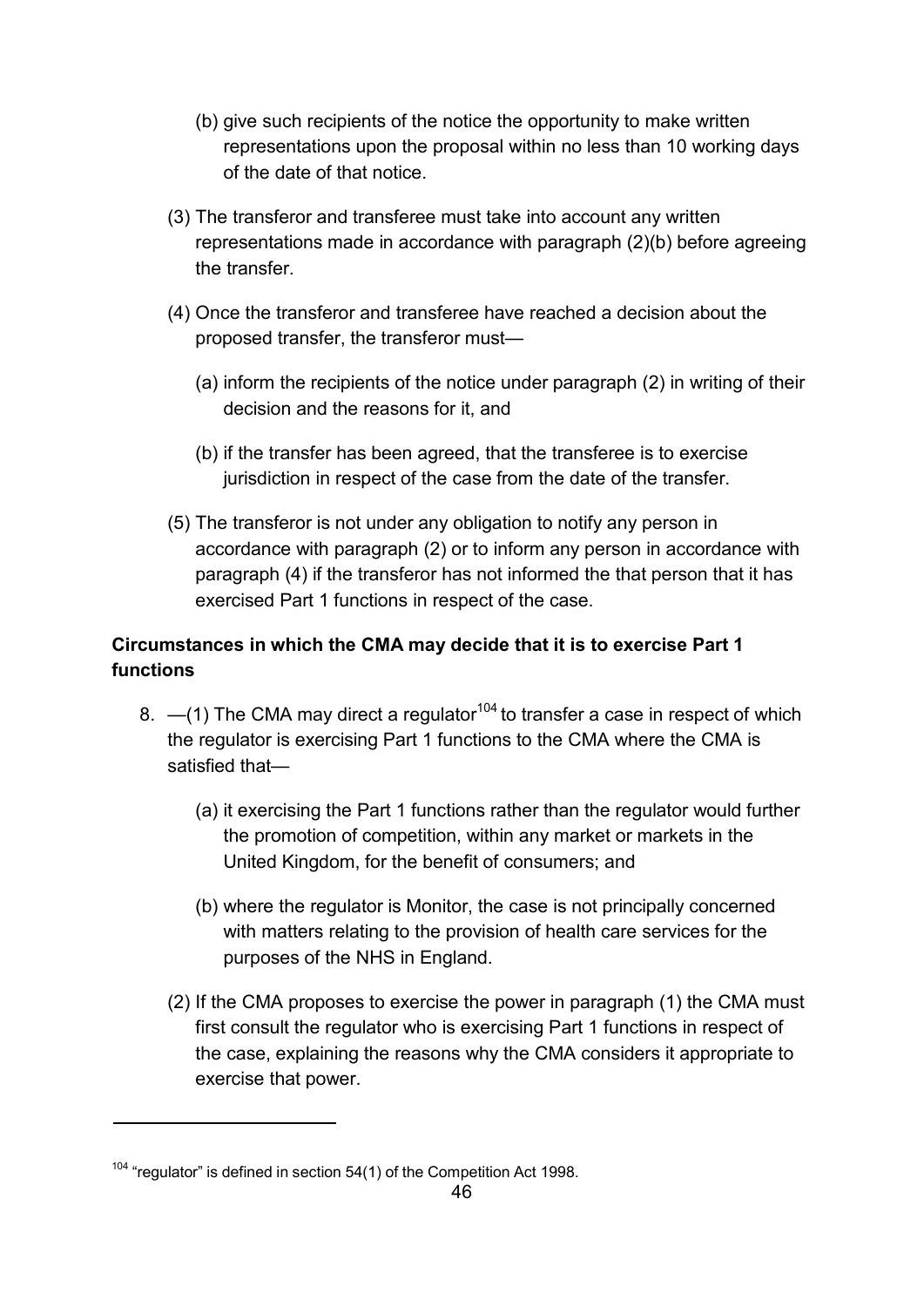- (3) If, following the consultation referred to in paragraph (2), the CMA still proposes to exercise the power in paragraph (1), the CMA must—
	- (a) notify—
		- (i) the regulator who is exercising Part 1 functions in respect of the case,
		- (ii) the undertaking which is the subject of the exercise of Part 1 functions in the case (the undertaking concerned), and
		- (iii) any other persons likely to be materially affected by the transfer,

of what it proposes,

- (b) give such recipients of the notice the opportunity to make written representations upon the proposal within no less than 10 working days of the date of that notice, and
- (c) take into account any representations made in accordance with paragraph (3)(b).
- (4) Once the CMA has reached a decision whether to exercise the power in paragraph (1) the CMA must—
	- (a) inform the recipients of the notice under paragraph (3)(a) in writing of its decision and the reasons for it; and
	- (b) if the CMA has decided to exercise the power in paragraph **(1)** , inform such recipients in writing that the CMA is to exercise jurisdiction in respect of the case from the date of the transfer.
- (5) The CMA is not under any obligation to notify or inform any person referred to in paragraph  $(3)(a)(ii)$  or (iii) in accordance with this regulation if the regulator has not informed that person that it has exercised Part 1 functions in respect of the case.
- (6) The CMA may not exercise the power in paragraph (1) in respect of a case where a regulator has given notice under section 31(1) of the Act that it proposes to make a decision (within the meaning given by section 31(2) of the Act) in that case.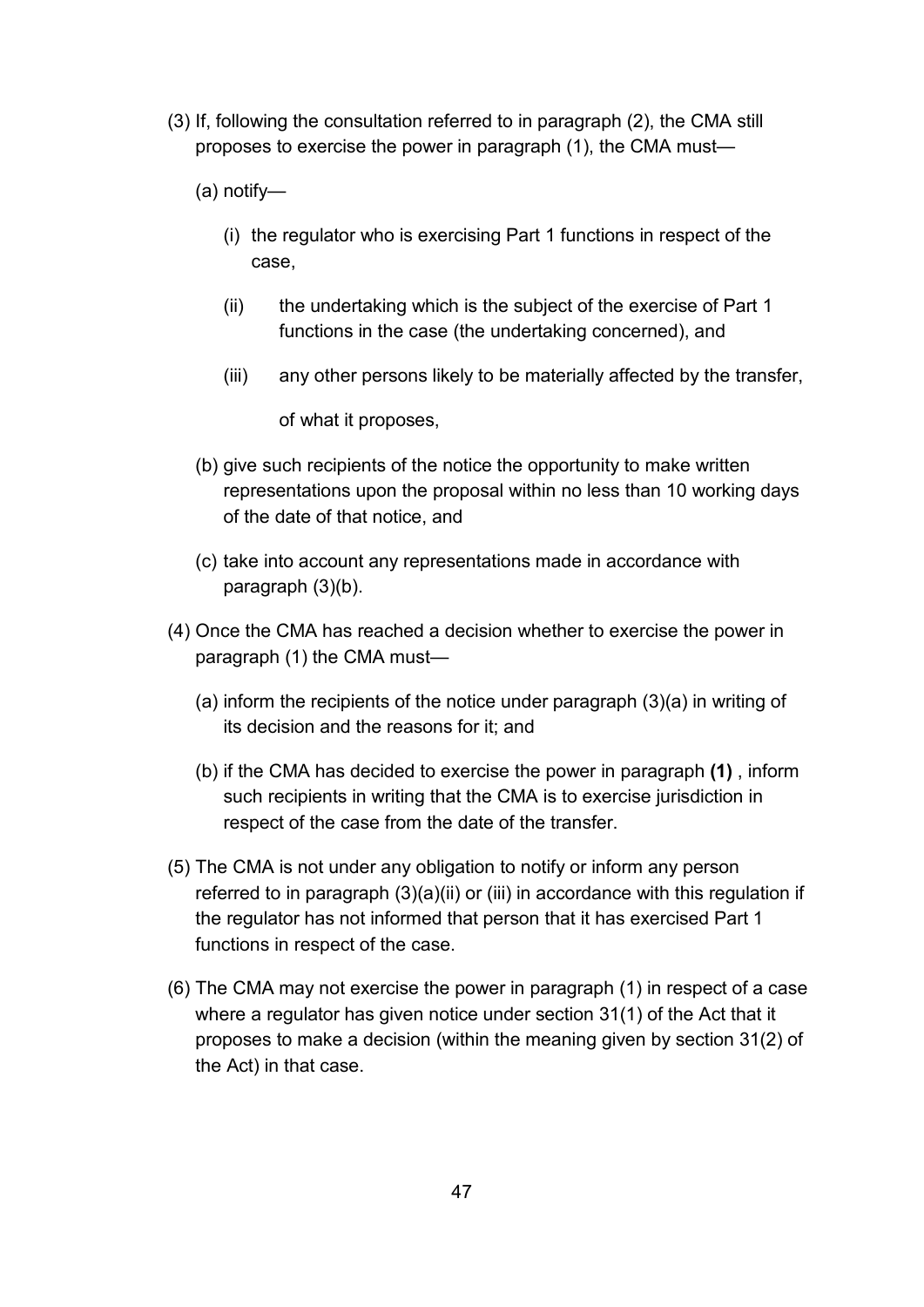## **Information sharing**

- 9. —(1) Each competent person must put in place arrangements for sharing with other competent persons the following information in connection with concurrent cases $105$ —
	- (a) details of any information in the possession of the competent person that an infringement of—
		- (i) the Chapter I prohibition,
		- (ii) the Chapter II prohibition,
		- (iii) the prohibition in Article 101(1), or
		- (iv) the prohibition in Article 102,

may have taken place, whether or not the competent person proposes to exercise any of the prescribed functions in respect of the case;

- (b) a draft of any notice which the competent person proposes to give under section 31 of the Act (decisions following an investigation) or rule 5 of the CMA's Rules (statement of objections), before the notice is given;
- (c) a draft of any commitments which the competent person proposes to accept under section 31A of the Act (commitments) before those commitments are accepted;
- (d) a draft of any notice which the competent person proposes to give under section 35(3) (notice of interim measures), before the notice is given;
- (e) a draft of any notice which the competent person proposes to give under rule 10(1) of the CMA's Rules (notice of infringement decision), before the notice is given;
- (f) a draft of any notice which the competent person proposes to give under rule 10(4) of the CMA's Rules (notice of no grounds for action decision), before the notice is given;

<span id="page-50-0"></span> $105$  "concurrent case" is defined in section 54(6C) of the Competition Act 1998.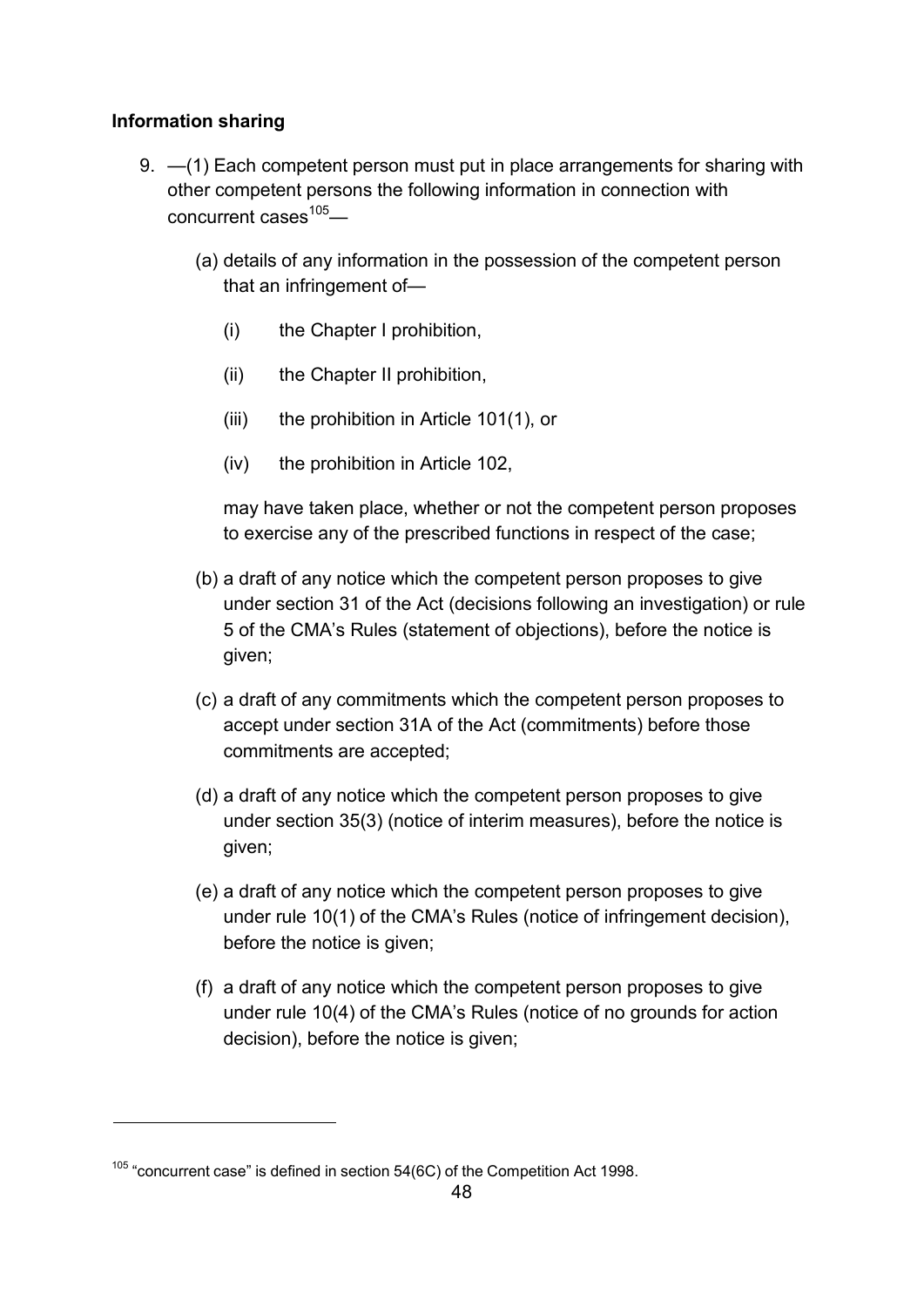- <span id="page-51-0"></span>(g) a draft of any notice which the competent person proposes to give under rule 15(3) or (6) of the CMA's Rules (notice of proposed cancellation of parallel exemption and notice of decision), before the notice is given;
- (h) a draft of any notice of a decision by the competent person not to proceed with a case, before the notice is given;
- (i) a draft of any notice which the competent person proposes to give under section 112 of the Enterprise Act  $2002^{106}$  $2002^{106}$  $2002^{106}$  as applied by section 40A(9) of the Act (notice of administrative penalty), before the notice is given;
- (j) such other information in the possession of the competent person as any other competent person may reasonably require to facilitate the performance of its functions under the Act.
- (2) This regulation does not affect any power or duty to disclose information which exists apart from this regulation.

## **Use of staff**

- 10 .—(1) A competent person who wishes to exercise Part 1 functions in respect of a case ("the appointor") may appoint an officer of another competent person ("the appointee") to act as his officer in relation to that case provided that the competent person of which the appointee is an officer gives his written consent to the appointment on or before the date upon which the appointment commences.
	- (2) An appointee—
		- (a) is an officer of the appointor for the purposes of sections 27 to 29 inclusive of the Act, and
		- (b) may exercise such other functions in relation to the case as may be agreed as if the appointee were an employee of the appointor.
	- (3) Any act or omission of the appointee within the terms of the appointment is to be deemed to be an act or omission of the appointor.

<sup>106</sup> 2002 c. 40.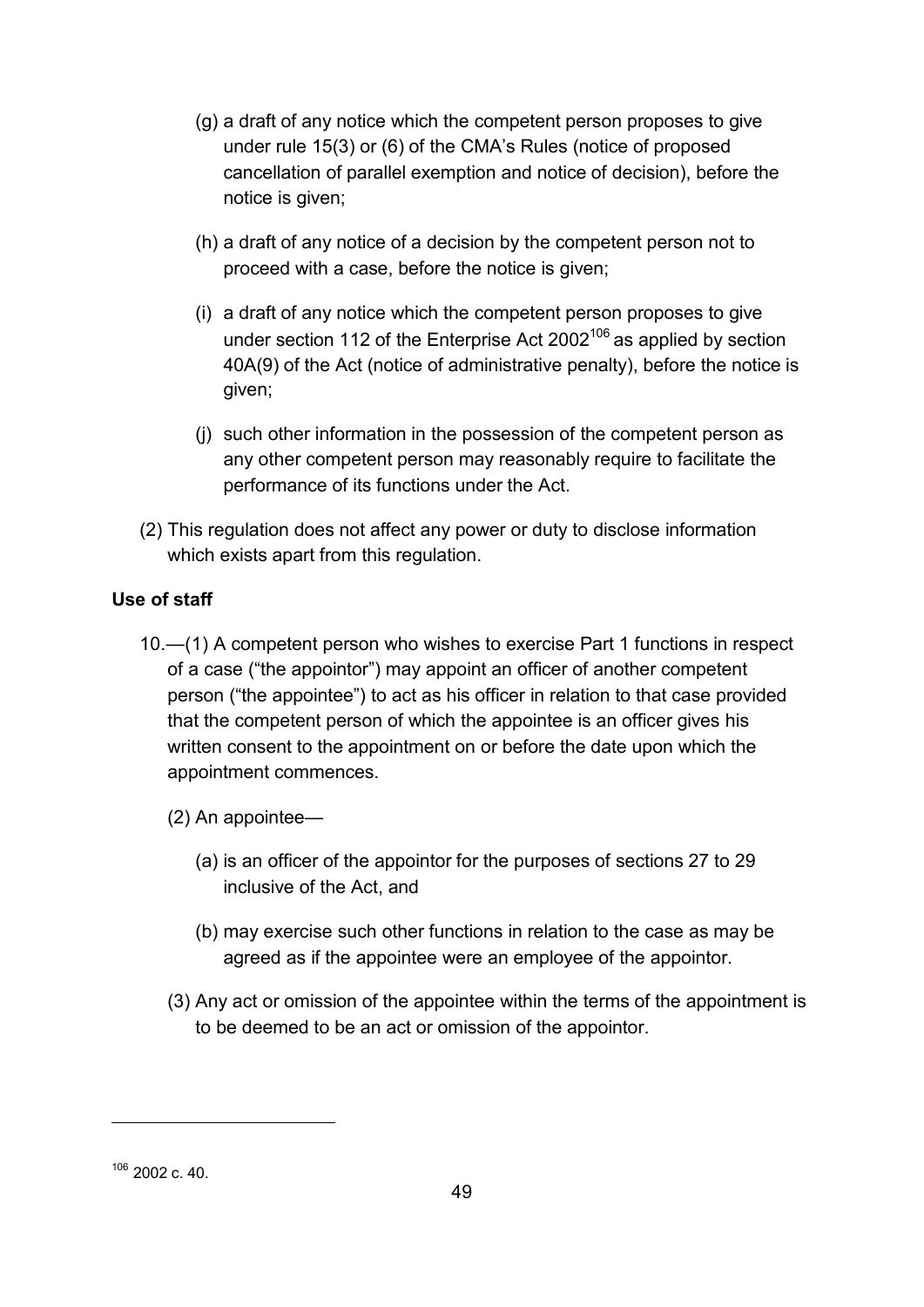## **Service of Notices**

- 11 .—(1) Any notice to be served on any person under regulations 7 and 8 may be served by post or by sending it by electronic means to an electronic address notified by the person for the purpose.
- (2) A letter containing that notice is to be deemed to be properly addressed if it is addressed to that person at its registered office or last known residence or last known place of business in the United Kingdom.

## **Revocation and transitional provision**

- 12.—(1) The Competition Act 1998 (Concurrency) Regulations 2004<sup>[107](#page-52-0)</sup> ("the 2004 Regulations") are revoked.
	- (2) Where a competent person (other than the CMA) is entitled to exercise prescribed functions within the meaning of and in accordance with the 2004 Regulations in respect of a case before the date these Regulations come into force, that competent person is to be treated as having jurisdiction to exercise Part 1 functions in respect of that case for the purposes of these Regulations as though an agreement to that effect had been reached in accordance with regulation (2) of these Regulations.
	- (3) Where the Office of Fair Trading is entitled to exercise prescribed functions within the meaning of and in accordance with the 2004 Regulations in respect of a case before the date these Regulations come into force, the CMA is to be treated as having jurisdiction to exercise Part 1 functions in respect of that case for the purposes of these Regulations as though an agreement to that effect had been reached in accordance with regulation (2) of these Regulations.

Jenny Willott Parliamentary Under Secretary of State for Employment Relations and Consumer Affairs

Date 6 March 2014 Department for Business, Innovation and Skills

<span id="page-52-0"></span> $107$  SI 2004/1077; amended by SI 2012/1809.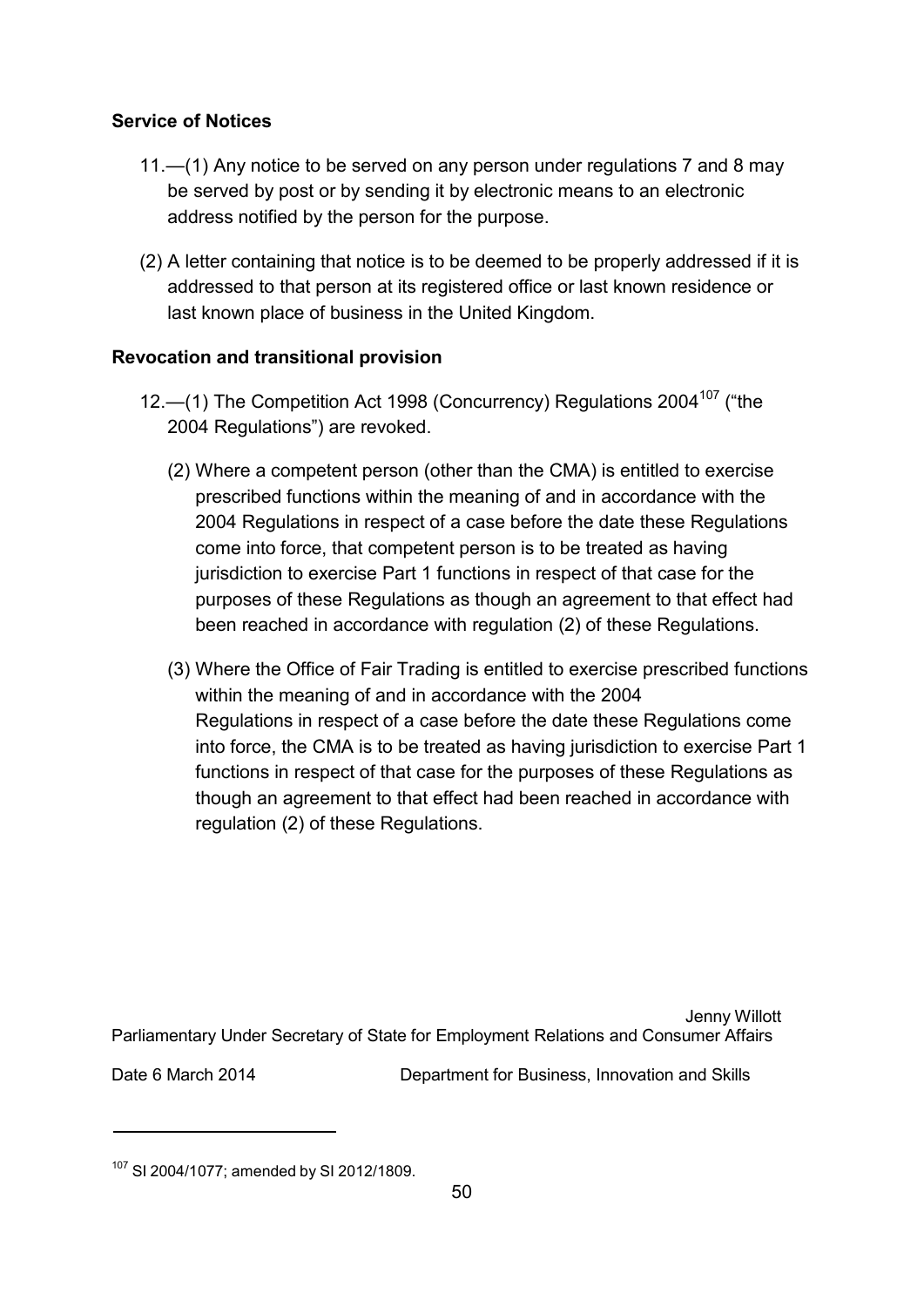## **EXPLANATORY NOTE**

## (This note is not part of the Regulations)

These Regulations make provision for the Competition and Markets Authority ("CMA") and the regulators who can exercise functions of the CMA under Part 1 of the Competition Act 1998 (c 41) ("the Act") concurrently with it to co-ordinate the performance of those functions.

The relevant regulators are listed in section 54(1) of the Act and as at 1st April 2014 are the Office of Communications, the Gas and Electricity Markets Authority, the Water Services Regulation Authority, the Office of Rail Regulation, the Northern Ireland Authority for Utility Regulation, the Civil Aviation Authority and Monitor.

Regulation 3 provides for a competent person (which means the CMA or any of the regulators) to circulate information for the purposes of determining which of their number may exercise Part 1 functions (as defined in regulation 2) in relation to a case or for the purpose of facilitating the performance by another competent person of its Part 1 functions.

Regulation 4 sets out the steps that must be taken before a competent person exercises prescribed functions (as defined in regulation 2) in relation to a case.

Regulation 5 provides the procedure for determining which competent person is to exercise Part 1 functions in a particular case when agreement has not been reached on this issue in accordance with regulation 4 and provides that the CMA may only determine that a competent person other Monitor is to exercise Part 1 functions in relation to the case if the CMA is satisfied that the case is not principally concerned with matters relating to the provision of health care services for the purposes of the NHS in England.

Regulation 6 makes provision for the circumstances in which the exercise of prescribed functions by a competent person in relation to a case precludes the exercise of Part 1 functions by another competent person.

Regulation 7 makes provision for a competent person who has exercised Part 1 functions in relation to a case to transfer that case to another competent person.

Regulation 8 makes provision for the CMA to determine that it rather than a regulator who has exercised Part 1 functions in relation to a case is to exercise Part 1 functions in relation to that case and provides that the CMA cannot determine that it rather than Monitor should exercise Part 1 functions in respect of a case unless the CMA is satisfied that the case is not principally concerned with matters relating to the provision of health care services for the purposes of the NHS in England.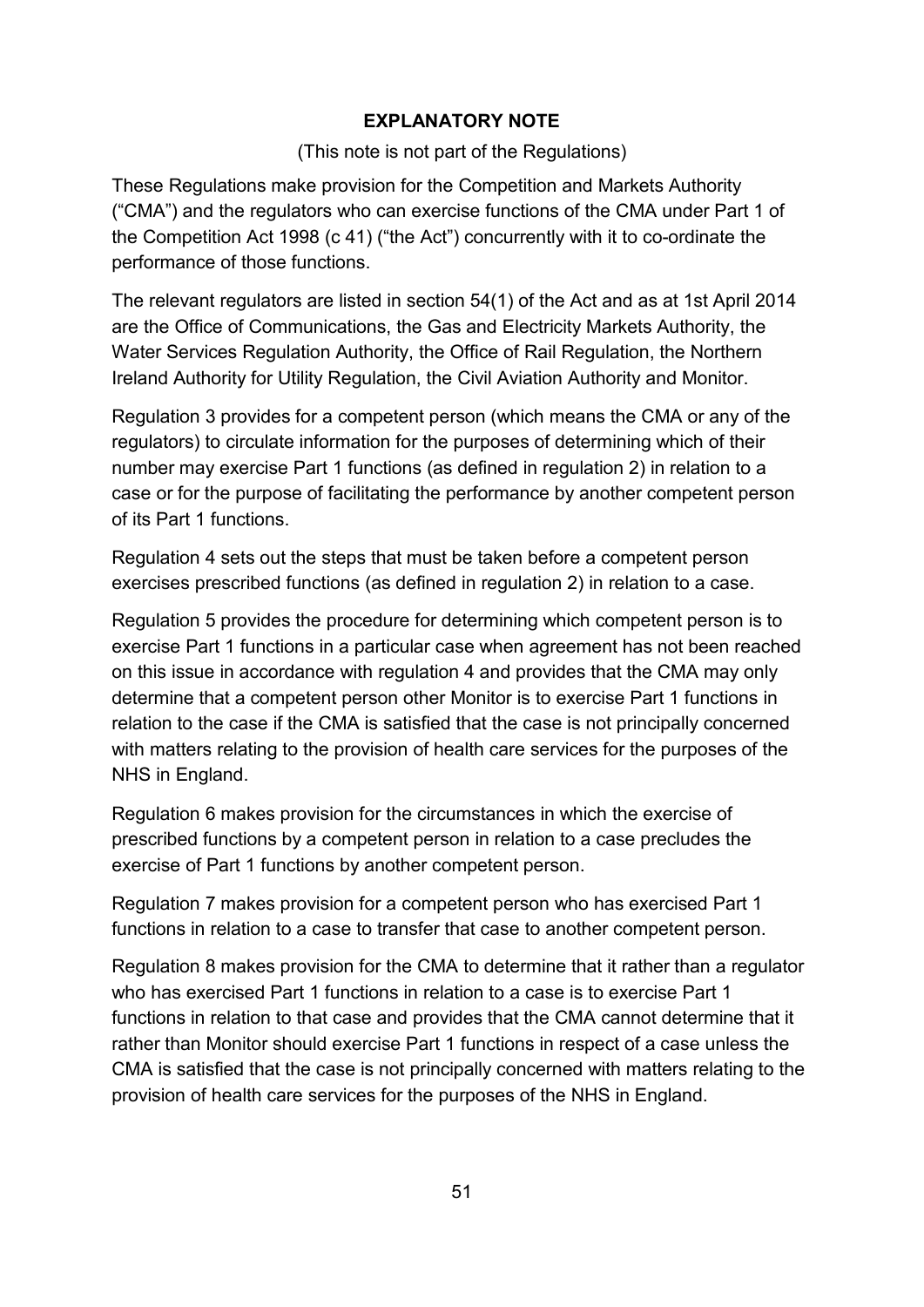Regulation 9 provides for arrangements to be established by competent persons for sharing information in relation to concurrent cases (as defined in section 54(6C) of the Act).

Regulation 10 makes provision for the appointment of an officer of one competent person to act as the officer of another competent person in relation to a case.

Regulation 11 makes provision for the service of notices.

Regulation 12 revokes the Competition Act 1998 (Concurrency) Regulations 2004 (SI 2004/1077) and makes transitional provision in relation to cases where a competent person is already exercising Part 1 functions.

The impact assessment completed for Parts 3 and 4 of the Enterprise and Regulatory Reform Bill, introduced to Parliament on 23rd May 2012, includes an assessment of the effect that the changes to the concurrency arrangements will have on the costs of business and the public and voluntary sector and can be found at the website: [www.gov.uk/government/publications/strengthening-competition-and](https://www.gov.uk/government/publications/strengthening-competition-and-creating-a-single-market-authority)[creating-a-single-market-authority.](https://www.gov.uk/government/publications/strengthening-competition-and-creating-a-single-market-authority)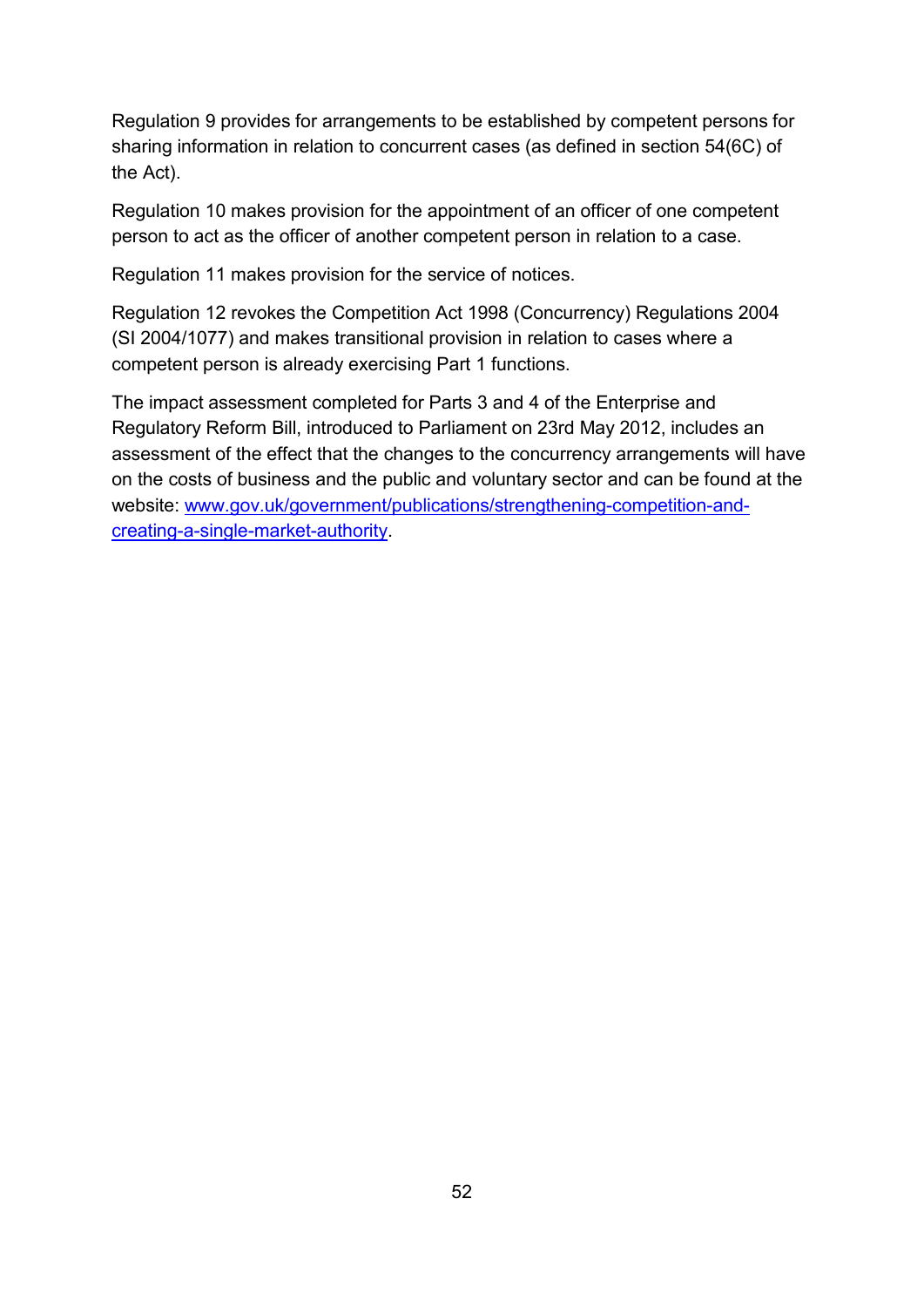## <span id="page-55-0"></span>**B STATEMENT OF INTENT OF THE UNITED KINGDOM COMPETITION NETWORK (UKCN)**

## **1. The statutory basis for the UKCN**

The Enterprise and Regulatory Reform Act 2013 (ERRA13) was enacted in April 2013. The Act creates the Competition and Markets Authority (CMA) as a Non-Ministerial Government Department to replace the Office of Fair Trading and the Competition Commission,<sup>[108](#page-55-1)</sup> with the main duty to: 'promote competition, both within and outside the United Kingdom, for the benefit of consumers.<sup>'109</sup>The Act makes provision for the strengthening of the primacy of general competition law, so that the sector regulators are expressly required, where they are not already required to do so, to consider whether the use of their competition law powers is more appropriate before taking enforcement action under their sector-specific, regulatory powers.<sup>[110](#page-55-3)</sup>

Certain sector regulators<sup>[111](#page-55-4)</sup> have concurrent competition powers alongside the CMA to enforce Articles 101 and Article 102 of the Treaty on the Functioning of the European Union (TFEU) and the Competition Act 1998 (CA98) to make Market Investigation References (MIRs) to the CMA with respect to activities in their sectors, and concurrency in respect of super-complaints under the Enterprise Act 2002  $(EA02).$ <sup>[112](#page-55-5)</sup>

<span id="page-55-2"></span><sup>109</sup> Part 3, s. 25, ERRA13.

<span id="page-55-3"></span> $110$  Schedule 14, ERRA 14. The primacy provision will not be commenced for Monitor until a later date on Government agreement.

<span id="page-55-4"></span> $111$  The present concurrent regulators, and the scope of their competition concurrency, are:

- Civil Aviation Authority (CAA) (air traffic control services and airport operation services)
- Monitor (the provision of health-care services in England)
- Ofcom (electronic communications and post)
- Ofgem (gas and electricity markets in Great Britain)
- Ofwat (water and sewerage markets in England and Wales)
- Office of Rail Regulation (ORR) (railway services in Great Britain)
- Utility Regulator, Northern Ireland (NIAUR) (gas, electricity, water and sewerage services in Northern Ireland)

<span id="page-55-5"></span> $112$  The various regulators are given their concurrent powers to deal with super-complaints by virtue of section 205 EA02 and the 2003 Regulations. Monitor does not have powers to deal with supercomplaints.

<span id="page-55-1"></span><sup>108</sup> Part 3, s. 26, ERRA13.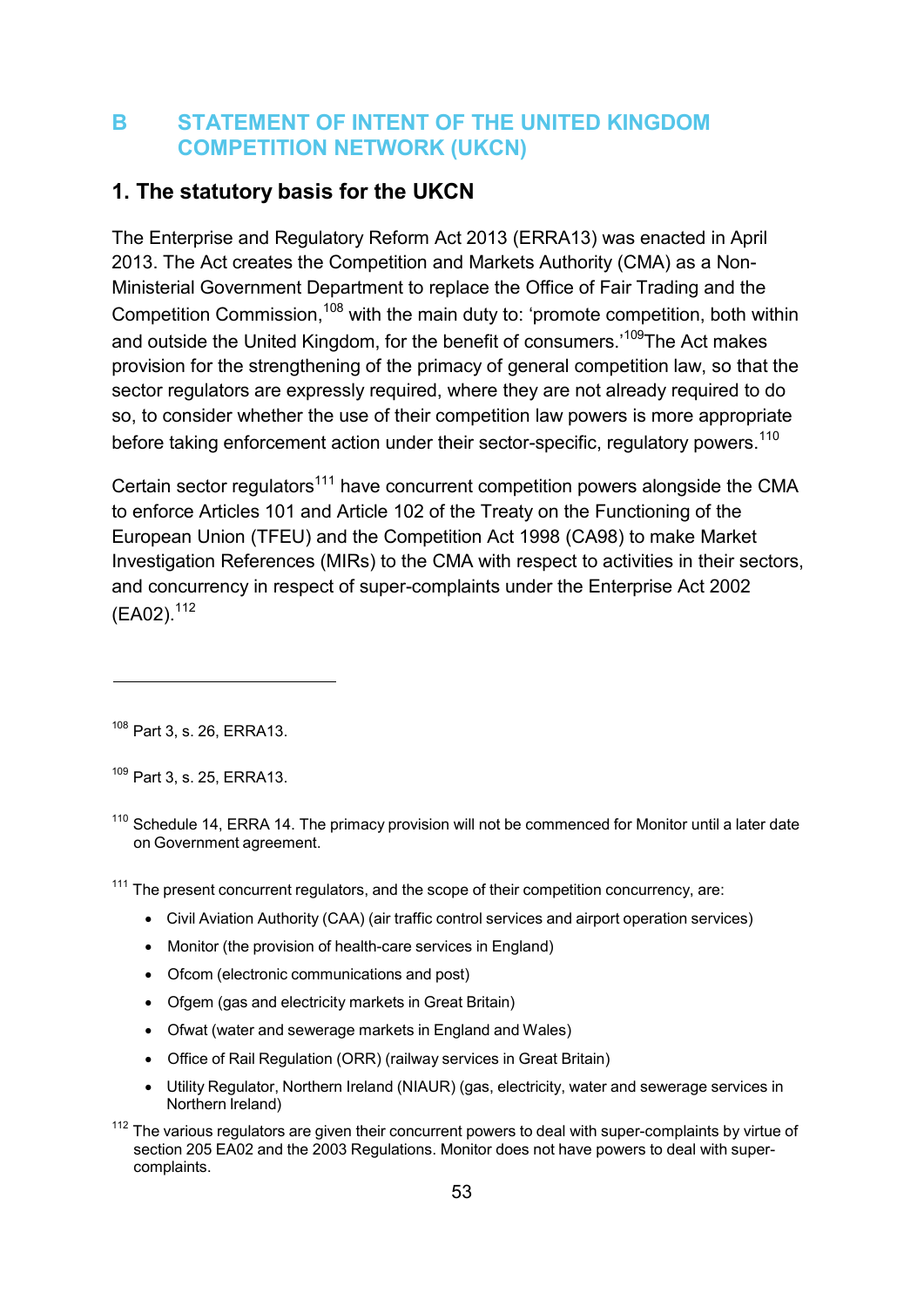ERRA13 amends the enabling power for the competition concurrency regulations, so as to: $113$ 

- require enhanced information sharing arrangements between the CMA and the sector regulators
- allow the CMA to decide who will act in a case in a concurrent sector, following consultation
- allow the CMA, in certain circumstances, to take over a case from a concurrent regulator.

The intent of these statutory reforms is to ensure that competition cases, business and the economy should benefit from greater consistency in approach through the use of general competition law and to ensure that the sector regulators consider whether a more appropriate way of proceeding would be under the competition law before using their sector-specific powers.

As soon as practicable after the end of each financial year, the CMA must prepare a report containing an assessment of how the concurrency arrangements have operated during the year.<sup>[114](#page-56-1)</sup>

Under ERRA13, the Secretary of State (SoS) may make an order to remove the competition functions from the sector regulator if the SoS considers that it is appropriate to do so for the purpose of promoting competition, within any market or markets in the UK, for the benefit of consumers. This clause applies to all sectoral regulators with concurrent competition powers, with the exception of Monitor.<sup>[115](#page-56-2)</sup>

## **2. Purpose of the UK Competition Network as agreed by regulatory heads**

To give effect to the statutory requirements of ERRA13 and in order to strengthen the collaborative framework through which the sector regulators and CMA will work to further the interests of the consumer, the heads have agreed to establish a United Kingdom Competition Network (UKCN) and to develop a programme of work for the **UKCN.** 

<span id="page-56-0"></span> $113$  Chapter 5, s.51, ERRA 13.

<span id="page-56-1"></span><sup>114</sup> Part 1, s.16, *Concurrency report,* ERRA 13*.*

<span id="page-56-2"></span> $115$  Chapter 5, s.52, ERRA13.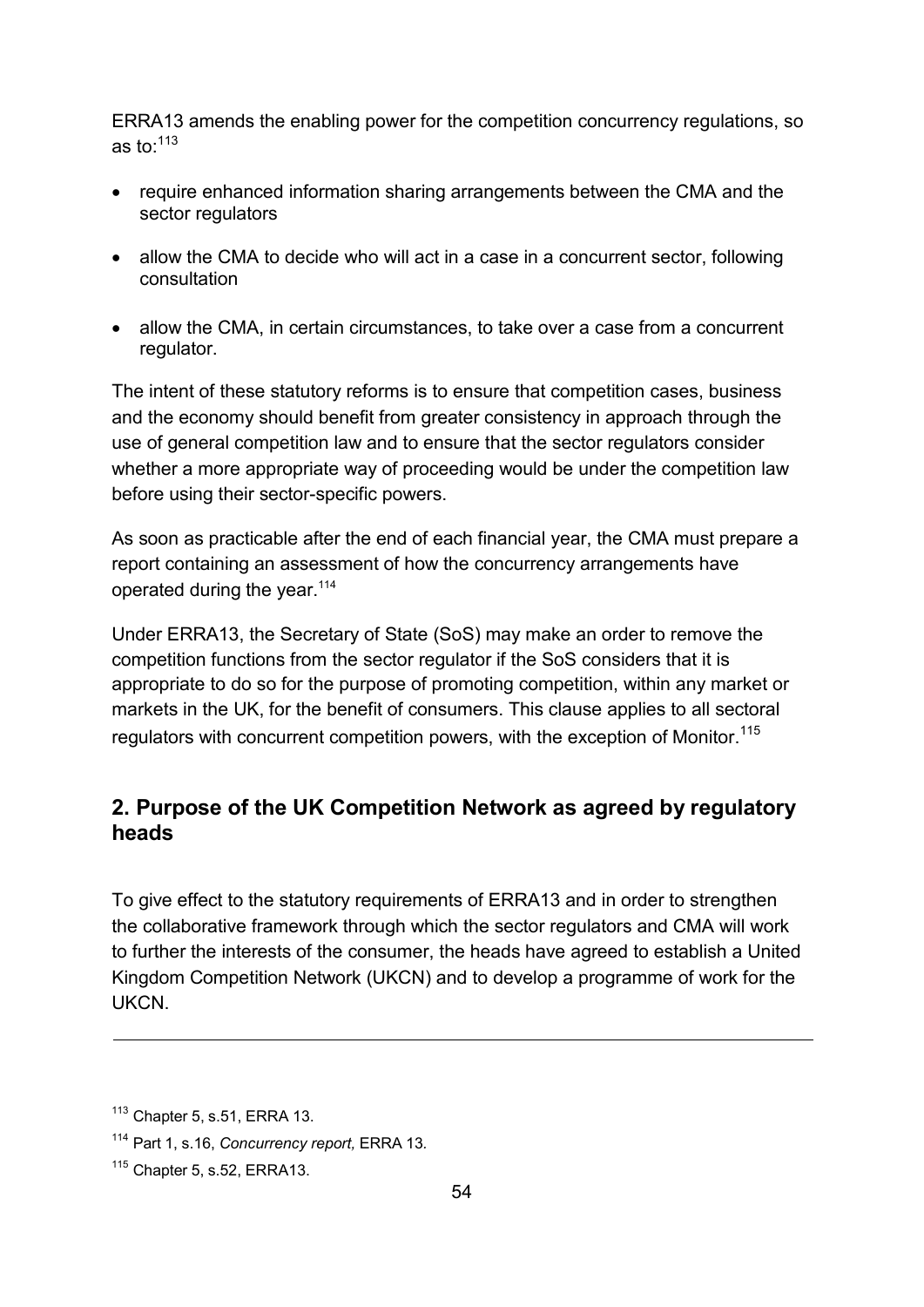The UKCN brings together the CMA with the CAA, FCA, Ofcom, Ofgem, Ofwat, ORR and the Utility Regulator of Northern Ireland. These sector regulators all have a duty to promote competition in the interests of consumers. The healthcare regulator, Monitor, which has a statutory duty to prevent anti-competitive behaviour, will attend the Network with observer status.

The mission of the UKCN will be to promote competition for the benefit of consumers and to prevent anti-competitive behaviour both through facilitating use of competition powers and development of pro-competitive regulatory frameworks, as appropriate.

The heads agreed to pursue this mission on the basis of six priority areas that are summarised in section 3, below.

## **3. Proposed areas of focus for UKCN Members**

Within the overall mission of the UKCN, the UKCN will work individually and collectively in the following areas:

## **3.1Strategic dialogue**

The CMA and Sector Regulatory Heads should engage together within the UKCN in a broad strategic dialogue, identifying opportunities to use competition or regulatory powers to promote market mechanisms to further the interests of consumers<sup>[116](#page-57-0)</sup> with a view to:

- mutual understanding of market developments, opportunities to shape regulatory frameworks to further competition/prevent anti-competitive behaviour and otherwise use competition tools to benefit consumers/users and the wider economy
- understanding developments in the EU and international regimes
- identifying common challenges in relation to litigation
- taking into account other ex ante regulatory objectives such as ensuring safety of networks and services.

<span id="page-57-0"></span> $116$  Monitor does not have a duty to promote competition but will act to prevent anti-competitive behaviour where this is against patients' interests.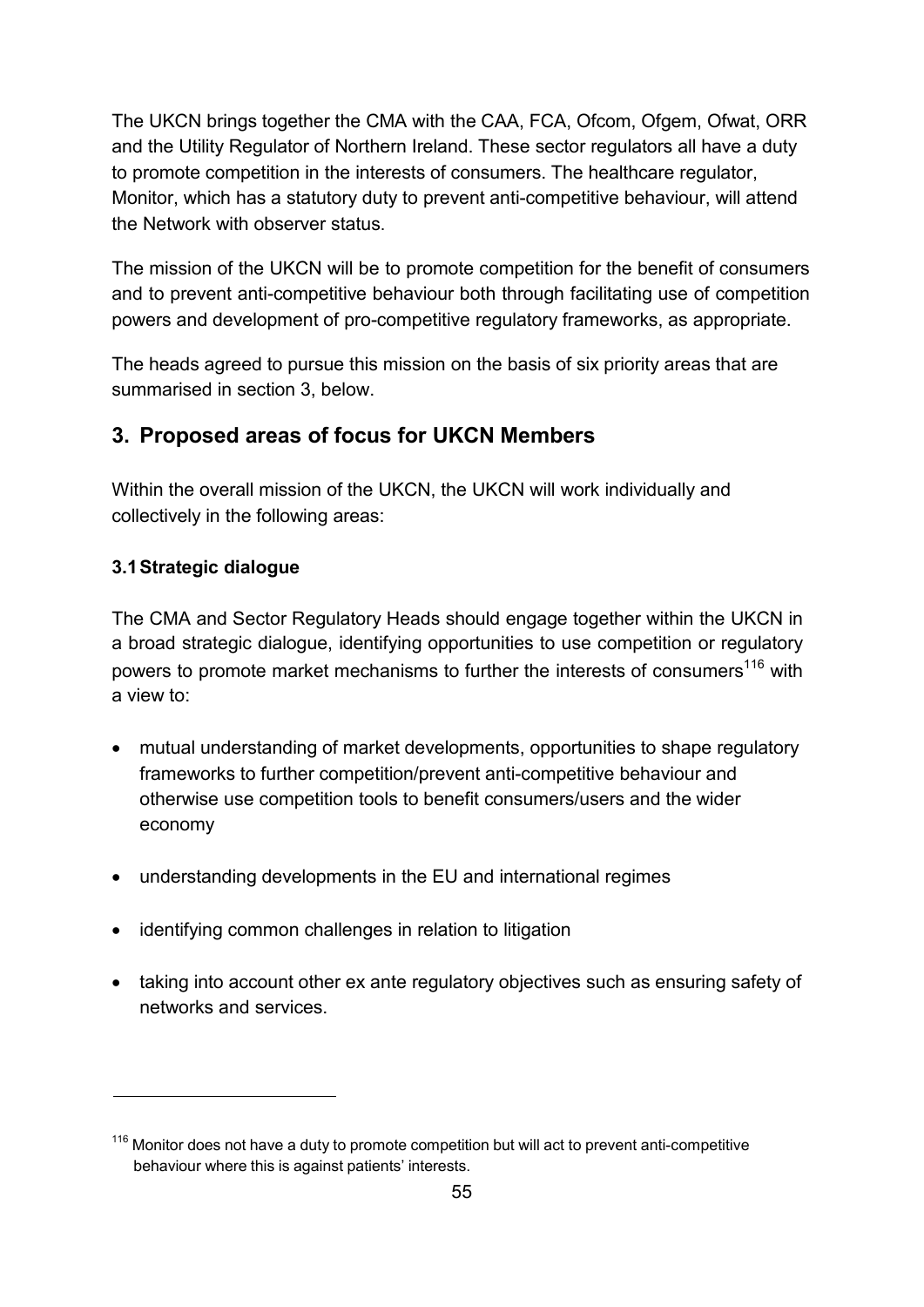## **3.2 Enforcement cooperation under competition law**

To ensure consistent application of competition law in the United Kingdom in the areas of sector regulation, members of the UKCN will cooperate closely with respect to:

- cases, including the identification of potential CA98 and MIR cases in regulated sectors
- market studies (including, collaborative market studies where applicable)
- CMA proposals to allocate ongoing Competition Act cases to itself
- the role of the CMA taking cases in regulated sectors
- peer review of competition-related work products.

## **3.3 Enhancing capabilities**

To ensure that UKCN members each have the capabilities needed to enforce competition powers correctly and effectively, members will contribute to:

- staff development and training
- establishing an effective information sharing and casework process structure (with suitable disclosure barriers)
- enhancing process handling, including considering the option of using a procedural adjudicator
- the sharing of staff through secondment programmes between the CMA and the sector regulators and between the sector regulators.

## **3.4 Sharing best practice**

Aligned to effective enforcement coordination, UKCN members will adopt means by which to share best practice which may include:

• the development of model procedures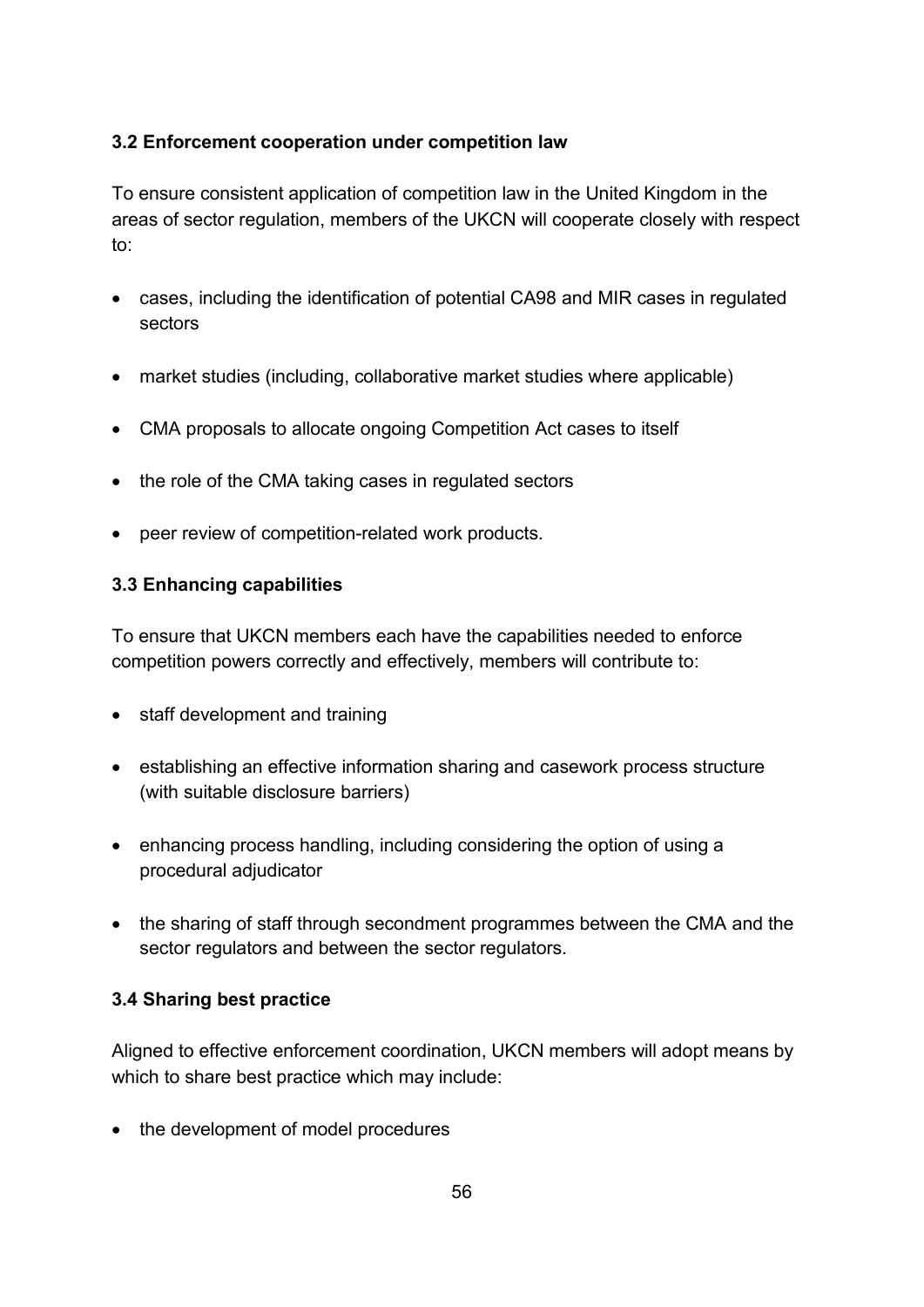- sharing of research findings
- participation in international benchmarking of best practice
- joint workshops.

## **3.5Advocacy**

To ensure that the most significant competition and consumer issues are identified and expedited, UKCN members will:

- exchange ideas and expertise for competition advocacy
- support mutually, as appropriate, each others' competition advocacy work
- support mutually, as appropriate, each others' work on best regulatory practice including the fundamental principle of day-to-day operational independence from **Government**
- input into the Annual Concurrency Report.

## **3.6Annual concurrency report**

To ensure the timely publication of the annual Competition Concurrency Report under ERRA13, members of the UKCN will provide information with regard to:

- cases in progress as well as closed cases
- cases examined by sector regulators but where no infringement was found
- their contributions to developing a track record of competition cases and market investigations by UKCN members
- the operation of the concurrency arrangements
- the outcomes achieved alongside the delivery of the process
- the development of competition within their sectors in addition to specific cases in order to provide overall strategic context.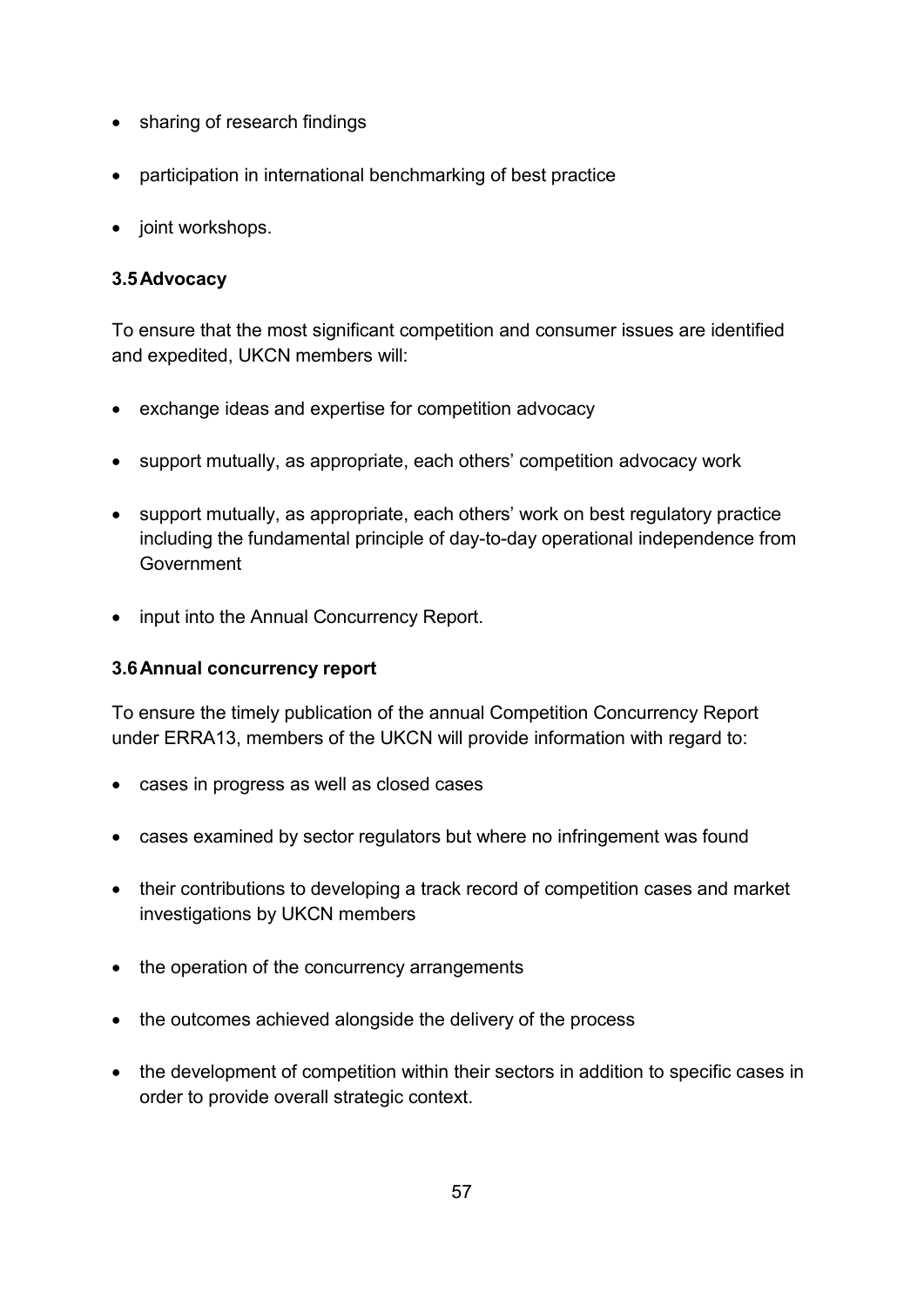## **Annexe 1 – Background to the establishment of the UK Competition network following the reform of the UK competition landscape.**

## **A.1 Government Competition Landscape Review**

Competitive markets are a key driver of productivity, innovation and economic growth, providing greater choice and other benefits for consumers. In March 2011, the Government launched its consultation on reforming the UK competition regime<sup>[117](#page-60-0)</sup> with the overarching objective to maximise the ability of the competition authorities to secure vibrant, competitive markets that work in the interests of consumers and to promote productivity, innovation and economic growth.

One of the key proposals was the creation of a new Competition and Markets Authority (CMA) to replace the Competition Commission (CC) and the Office of Fair Trading (OFT). The Government considered that creating a single competition authority and modernising its competition toolkit would improve markets and help consumers and businesses by providing greater coherence in competition practice and a more streamlined approach to decision-making. It would also facilitate faster and less burdensome processes for businesses and a single strong centre of competition expertise that could help business understand their competition law obligations and provide national and international leadership.

The package of proposals included options to enhance the competition concurrency regime affecting the sector regulators following the National Audit Office 2010 Review of the UK Competition Landscape that recommended the introduction of appropriate incentives for the sector regulators to use their competition powers.

The consultation also considered that competition cases, business and the economy could benefit from more consistency in approach through the use of general competition law. One of the conclusions of the consultation was that the Government wanted to encourage sector regulators to work more closely with the CMA and to use their competition powers where they considered them to be appropriate.

Following the consultation, the Government set out its specific reforms before Parliament in May 2012, in the Enterprise and Regulatory Reform Bill.

<span id="page-60-0"></span><sup>117</sup> *A Competition Regime for Growth: A Consultation on options for reform*, BIS, March 2011.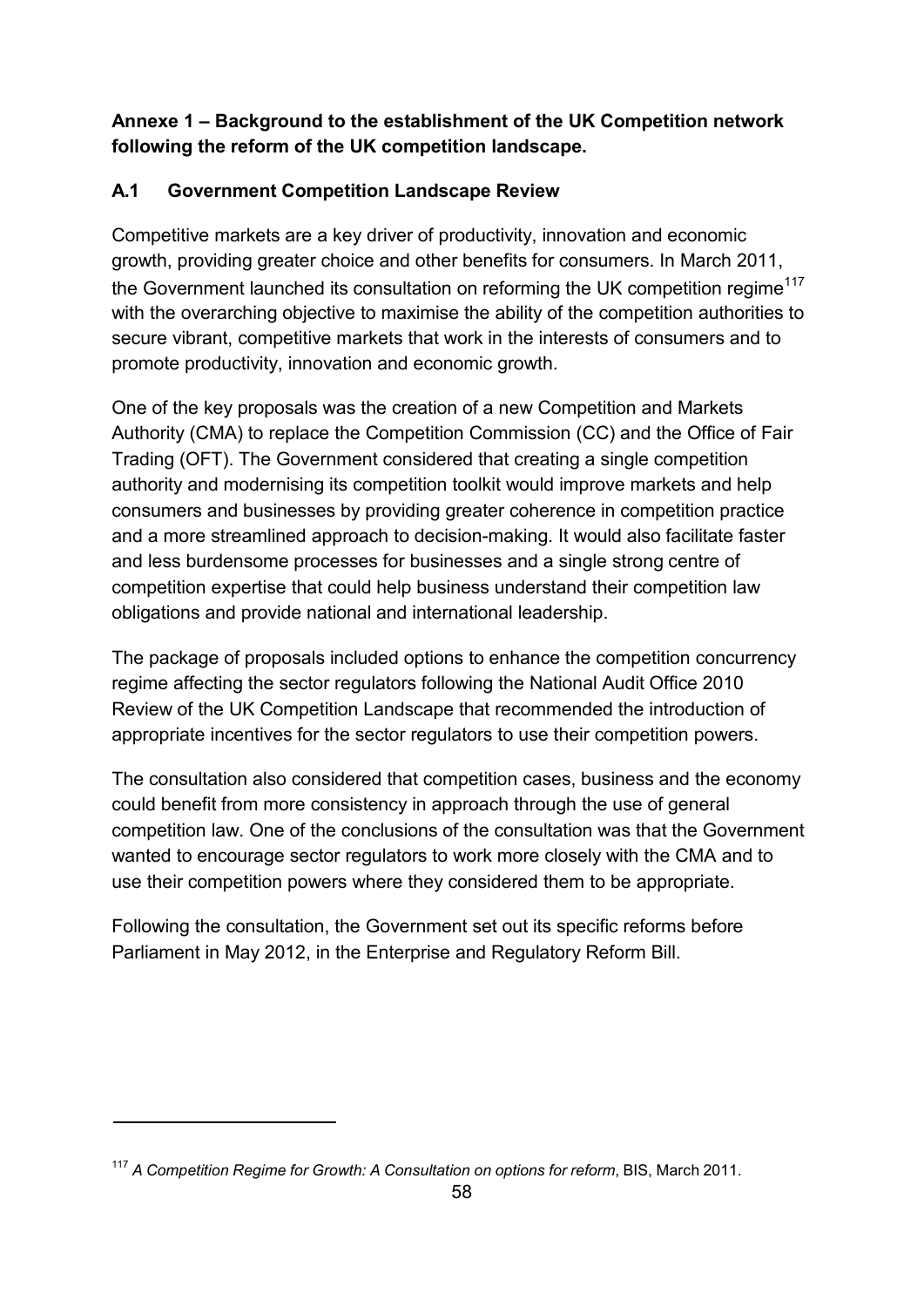## **A.2 Enterprise and Regulatory Reform Act, 2013**

### *New Primary Legislation*

The Enterprise and Regulatory Reform Act 2013 (ERRA13) was enacted in April 2013. ERRA13 creates the CMA as a Non-Ministerial Government Department with the main duty to: 'promote competition, both within and outside the United Kingdom, for the benefit of consumers'. This duty reflects the CMA's position as the UK's principal competition authority and its leadership role in tackling anti-competitive behaviour as part of ensuring markets work well for consumers, as well as its domestic and international advocacy role.

ERRA13 gives the CMA an important role to play in working with and through partner agencies to deliver positive competition outcomes by ensuring greater coherence in competition policy and practice, increased case flow and flexibility in resource allocation, and to advocate the benefits of competition and markets across the economy. ERRA13 also maintains the regulatory appeal function currently exercised by the CC and in future to be exercised by the CMA. This is subject to a wider review of the appeals system for competition cases and regulatory decisions.<sup>[118](#page-61-0)</sup>

#### *The Primacy of general competition law*

ERRA13 makes provision for the strengthening of the primacy of general competition law, so that the sector regulators are expressly required, where they are not already required to do so, to consider whether the use of their competition law powers is more appropriate before taking enforcement action under their sector-specific, regulatory powers.<sup>[119](#page-61-1)</sup>

## *Changes to the Competition Concurrency Regime*

ERRA13 is designed to ensure that the CMA and the sector regulators work more closely together and for there to be greater sharing of information between them in respect of potential and ongoing competition cases.

The Secretary of State also has powers to prescribe circumstances in which the CMA may decide that it, rather than a sector regulator, should bring a CA98 case. This will ensure the CMA can take action in cases where it is better placed to do so, and it is intended to further improve the robustness of decisions and to strengthen the regime.

<span id="page-61-0"></span><sup>118</sup>*[Streamlining](https://www.gov.uk/government/consultations/regulatory-and-competition-appeals-options-for-reform) regulatory and competition appeals: consultation on options for reform, BIS, June 2013.*

<span id="page-61-1"></span> $119$  The primacy provision will not be commenced for Monitor until a later date.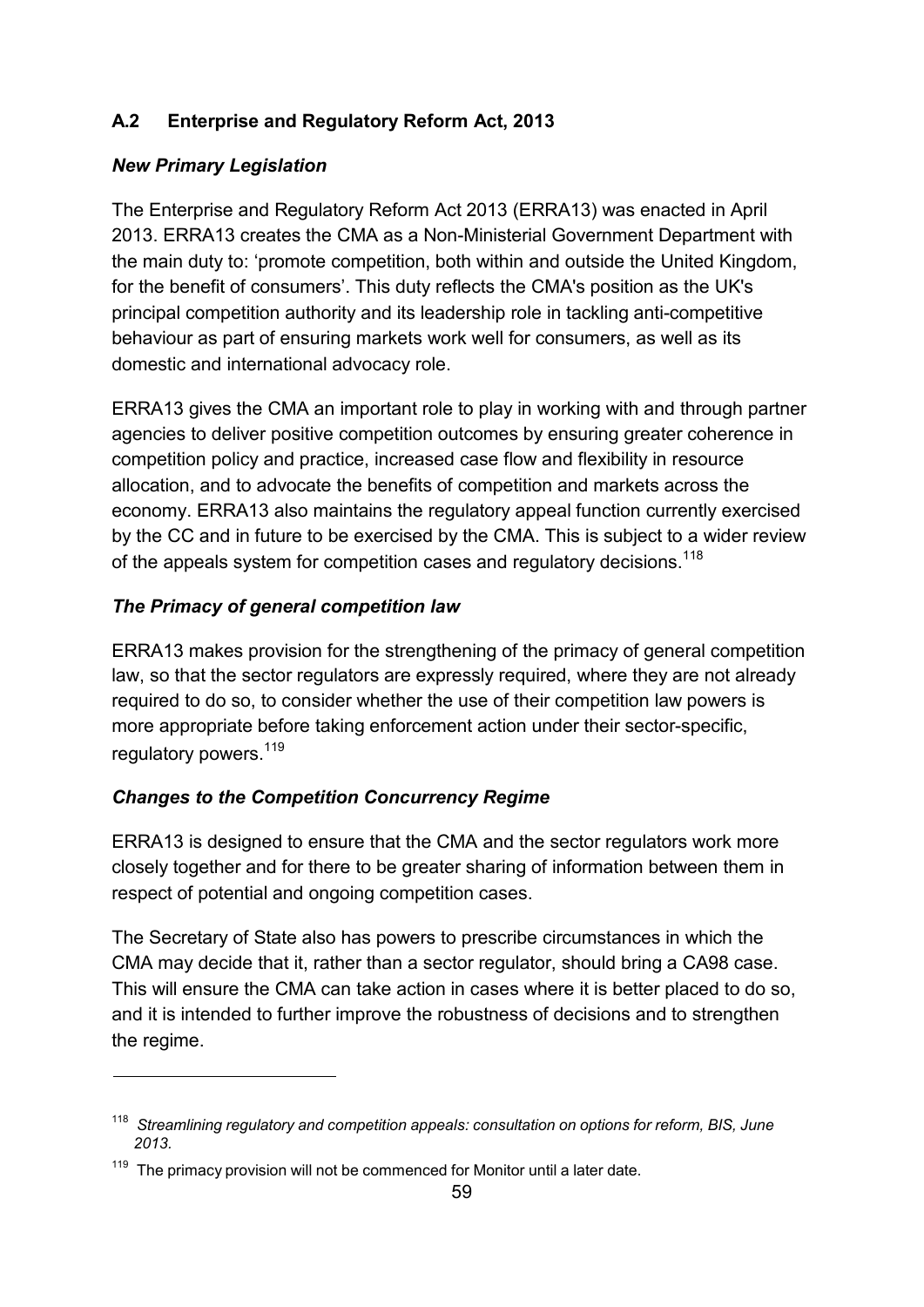It is envisaged that this power for the CMA to take over a case from a concurrent regulator will be used rarely in practice as the closer working and information sharing arrangements between the competition authorities will in any case ensure better and more consistent case management and competition enforcement outcomes for the benefit of consumers. Where the power is used, the CMA would have to consult the regulator before exercising this power and there will have to be a formal agreement with each regulator on how this will work in practice. $120$ 

## *The Power to remove competition functions from concurrent sector specific regulators*

ERRA13 also allows the Secretary of State to make an order to remove the competition functions from a sector regulator if it is considered that it is appropriate to do so for the purpose of promoting competition, within any market or markets in the UK, for the benefit of consumers.<sup>[121](#page-62-1)</sup>

## *The Annual Competition Concurrency Report*

Alongside this and in order to ensure transparency, accountability and greater certainty for business, the CMA will be required to report annually on the operation of the concurrency arrangements and on decisions on the use of concurrent competition powers by the CMA and sector regulators.

## **A.3 Government's strategic steer**

To increase transparency, the Government has committed to issuing a non-statutory statement of strategic priorities for the CMA (the Steer)<sup>122</sup> setting out how Government envisages the competition regime will fit into wider government economic policy.

The Steer is part of an overall accountability framework which also comprises the legal and performance management frameworks, for example, the CMA's duty to

<span id="page-62-0"></span> $120$  Where there is dispute, the CMA may not however decide that it or another Regulator other than Monitor is to exercise Part 1 functions which are primarily concerned with matters relating to the provision of health care services for the purposes of the NHS in England. The CMA and Monitor may nevertheless agree that the CMA is to act in such a case as will be reflected in the Concurrency Regulations.

<span id="page-62-1"></span> $121$  This power applies to all sectoral regulators with concurrent competition powers except Monitor. Monitor does not have a duty to promote competition but will act to prevent anti-competitive behaviour where this is against patients' interests.

<span id="page-62-2"></span><sup>122</sup> *Competition Regime: Consultation on CMA Priorities and Draft Secondary Legislation, BIS, July 2013*.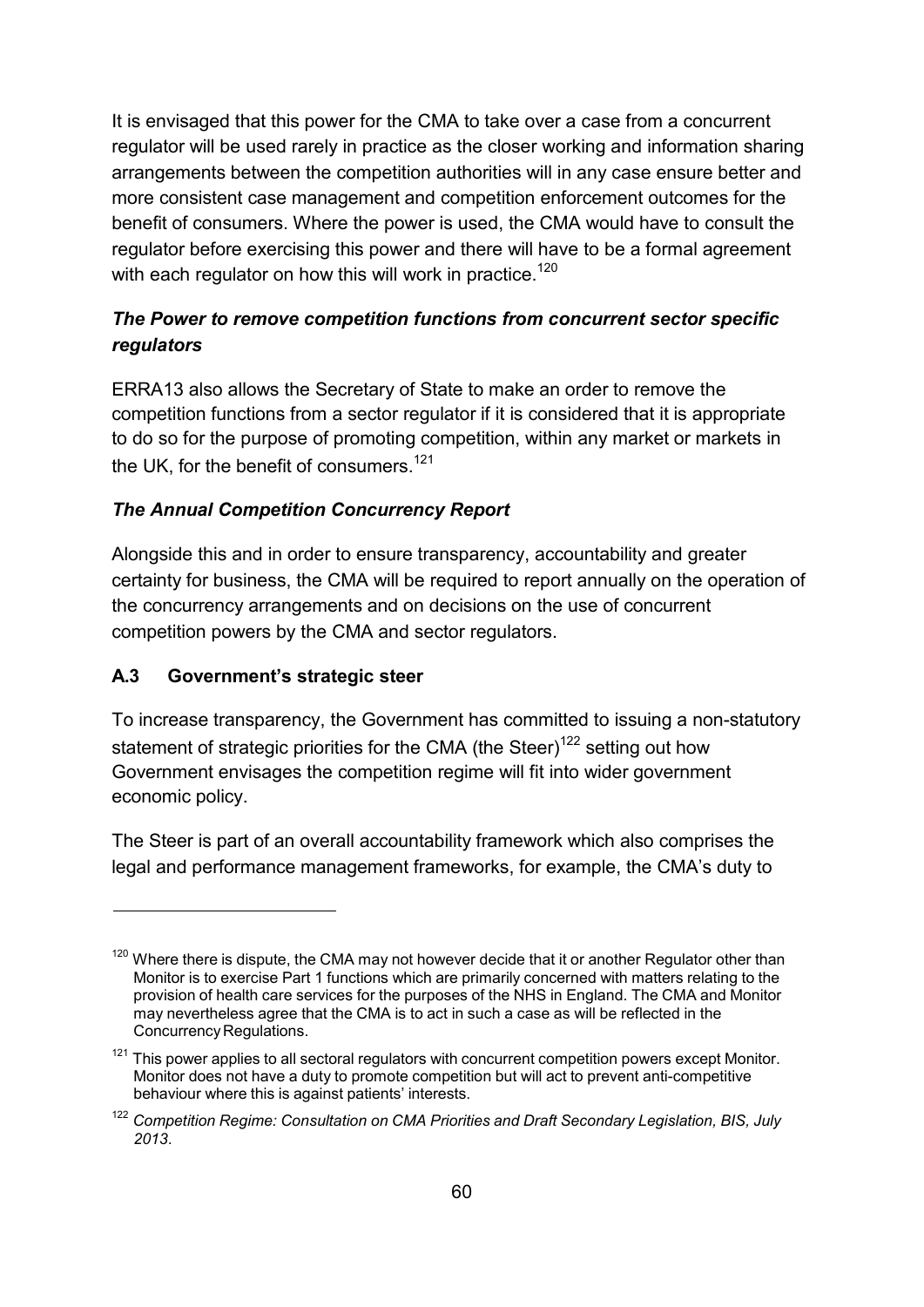'promote competition, both within and outside the UK, for the benefit of consumers'. It provides an open and transparent statement which the CMA will be expected to have regard to, but the CMA retains full independence in how it approaches its work, and in its selection of cases, and the tools it uses to tackle them. Alongside this Steer will sit the Performance Management Framework established by BIS and HM Treasury.

As part of the Steer, the CMA will be expected to identify markets where competition is not working well and tackle the constraints on competition in these cases.

The Steer also proposes that the CMA should assess specific sectors where enhanced competition could contribute to faster growth (for example, knowledge intensive sectors, financial services and infrastructure sectors including energy) – working with the responsible Regulator where appropriate.

Alongside the Consultation on the CMA's new draft guidance, the Government invited comments on the Steer and certain key pieces of secondary legislation on 15 July.<sup>[123](#page-63-0)</sup>

## **A.4 The Competition powers of the sector regulators**

The CMA will need to work with other sector regulators, to build up and continue to share competition expertise, including through joint enforcement work, training and research. This will include engagement with those sector regulators with concurrent competition powers listed in the table below and with regulators, such as the Financial Conduct Authority, that have a duty to promote competition in the interests of consumers but that do not have concurrent competition powers.

<span id="page-63-0"></span> $123$  A second tranche of consultations was launched on 17 September covering the new concurrency regulation, CMA Rules on Competition Act enforcement and CMA guidance on concurrency and Competition Act procedures. These consultations were closed on 11 November 2013 and responses are currently being reviewed.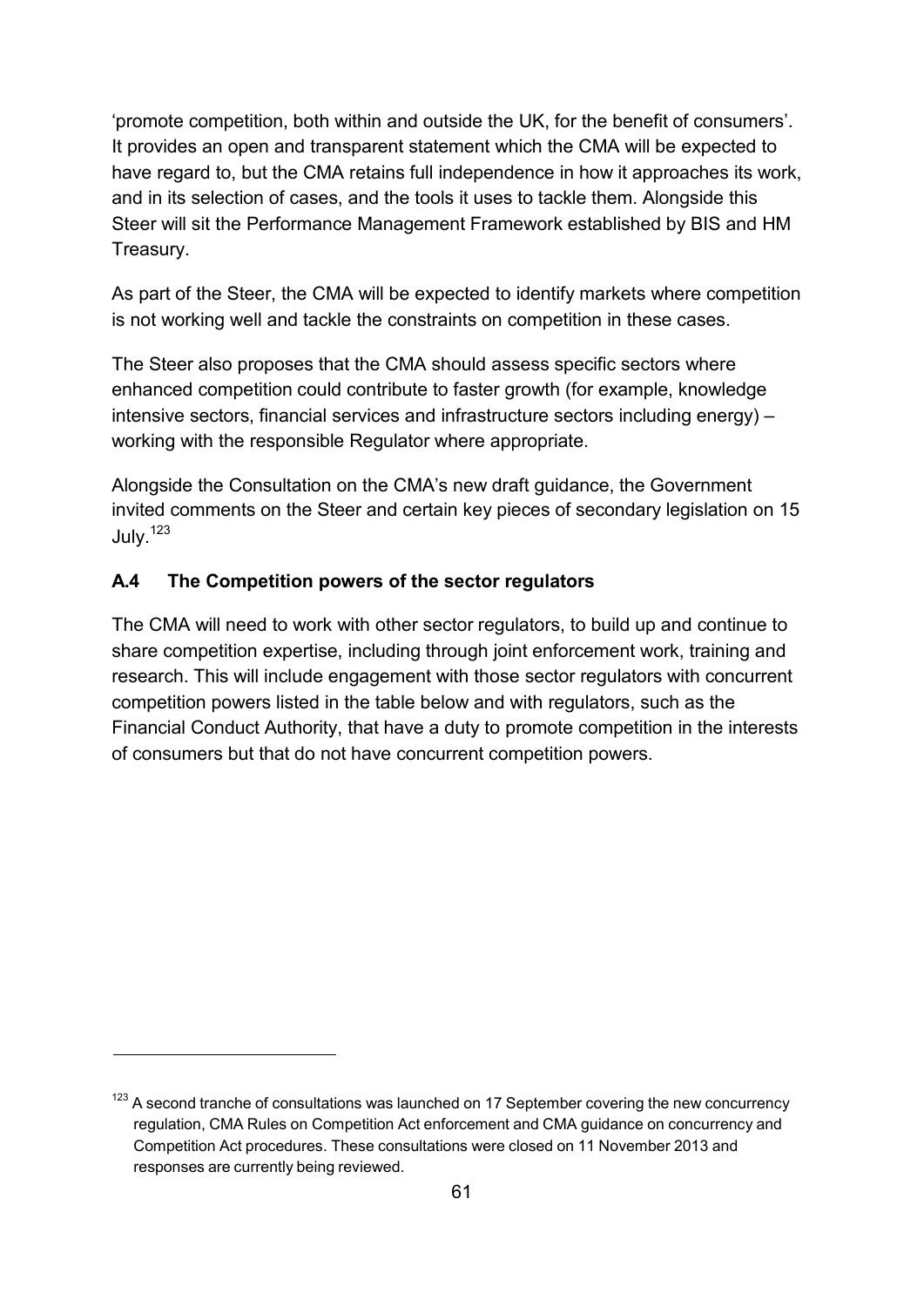## *Sector Regulators with Concurrent Competition Powers*

| <b>Regulator</b>                                                | <b>Scope of Concurrent Competition Powers</b>                                                                            |
|-----------------------------------------------------------------|--------------------------------------------------------------------------------------------------------------------------|
| <b>Civil Aviation Authority</b><br>(CAA)                        | Air traffic services, and now under the Civil<br>Aviation Act 2012, airport operation services<br>in the United Kingdom. |
| <b>Monitor</b>                                                  | Health care services in England. <sup>124</sup>                                                                          |
| Northern Ireland Authority<br>for Utility Regulation<br>(NIAUR) | Gas, electricity, water and sewerage services<br>in Northern Ireland.                                                    |
| Office of Rail Regulation<br>(ORR)                              | Railway services in Great Britain.                                                                                       |
| The Office of<br>Communications (Ofcom)                         | Electronic communications, broadcasting and<br>postal services in the United Kingdom.                                    |
| The Office of Gas and<br><b>Electricity Markets</b><br>(Ofgem)  | Gas and electricity in Great Britain.                                                                                    |
| <b>Water Services Regulation</b><br>Authority (Ofwat)           | Water and sewerage in England and Wales.                                                                                 |

## *The Financial Conduct Authority (FCA)*

At present, the FCA is not specified as a sector regulator in ERRA13 because it does not have concurrent CA98 nor MIR powers with the CMA.

The Government believes that the FCA should have a far stronger role in competition than the Financial Services Authority had. This commitment is reflected in the FCA having a statutory mandate to promote effective competition in the interests of consumers. The FCA may use any of its regulatory powers to promote competition. The FCA also has the power of referral to the CMA. The FCA will take the lead in addressing competition issues where it is better placed to do so. In

<span id="page-64-0"></span> $124$  There is a power for the Secretary of State to extend these powers to the area of social care in England.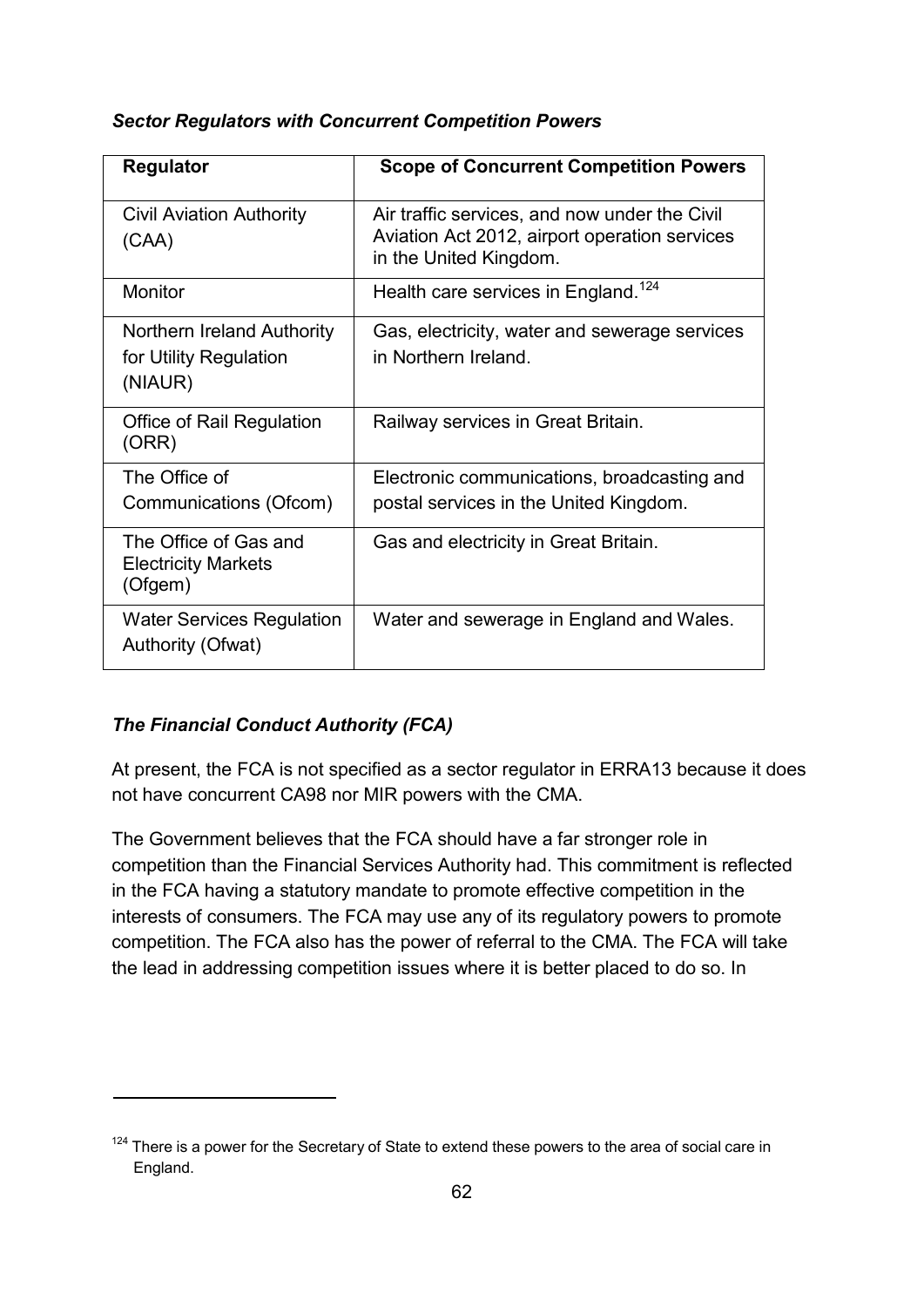addition, The Financial Services (Banking Reform) Bill, 2013 envisages FCA receiving concurrent competition powers from April 2015.<sup>[125](#page-65-0)</sup>

## *Monitor*

Monitor has no duty to promote competition in the interest of consumers, unlike other sector regulators. Monitor's main duty is to protect and promote the interests of patients by promoting provision of health care services which is economic, efficient and effective, and maintains or improves the quality of healthcare services. Monitor must exercise its functions with a view to preventing anti-competitive behaviour in the provision of NHS-funded healthcare services which is against patients' interests. The Health and Social Care Act 2012 gives Monitor the power to take enforcement action under the provider licence and the National Health Service (Procurement, Patient Choice and Competition) (No.2) Regulations 2013. Monitor also has concurrent powers which enable it to enforce the CA98 and to make MIRs under the EA02.

## **A.5 Progress report of the Joint Regulators Group Work-Group on Concurrency to the May 2013 JRG meeting**

The Regulators, under the aegis of the Joint Regulators Group (JRG), have worked with the CMA transition team and colleagues from the BIS and the OFT to consider in more detail how operational relationships can be optimised.

In May 2013, the JRG published a report<sup>[126](#page-65-1)</sup> on progress so far on this work, as well as setting out directions for future consideration, including how a vision for enhanced cooperation might be realised and the key areas that needed to be addressed, in particular:

- **transparency**: in order to demonstrate to stakeholders that effective action is being taken on emerging issues
- **flexibility**: recognising the need to reflect differing regulatory and market conditions in each sector

<span id="page-65-0"></span> $125$  Financial Services (Banking Reform) Bill Government Amendments: FCA Concurrent Powers, Briefing to Peers: [www.gov.uk/government/uploads/system/uploads/attachment\\_data/file/245760/HoL\\_Policy\\_Brief\\_-](https://www.gov.uk/government/uploads/system/uploads/attachment_data/file/245760/HoL_Policy_Brief_-_FCA_Concurrent_Powers.pdf) **FCA** Concurrent Powers.pdf

<span id="page-65-1"></span>Building Confidence that Consumers in Regulated Sectors are Effectively Protected from Competition Failures: Concurrent enforcement with the Competition and Markets Authority, *Progress report of the Joint Regulators Group Work-Group on Concurrency to the May JRG meeting*, June 2013.